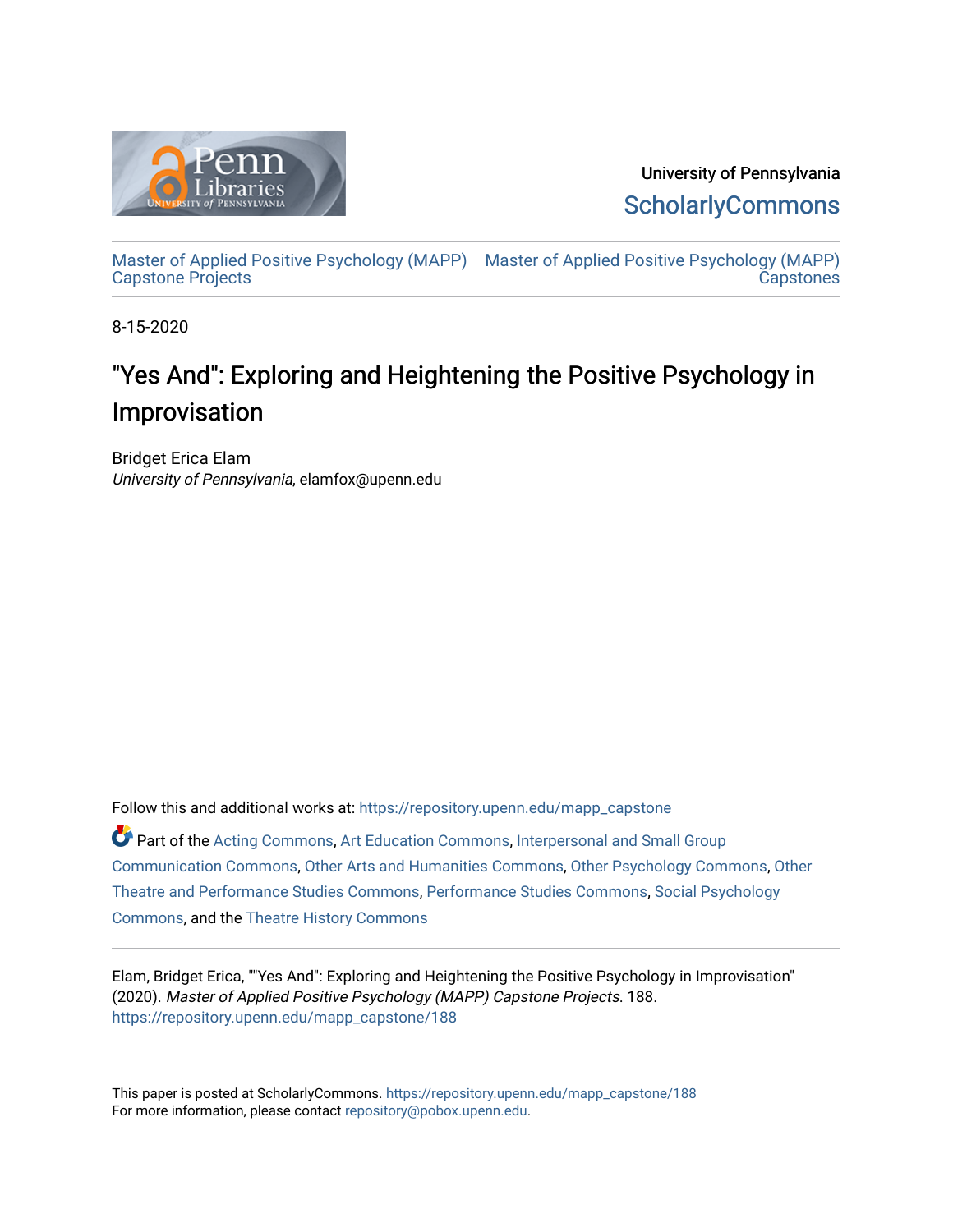# "Yes And": Exploring and Heightening the Positive Psychology in Improvisation

# **Abstract**

This capstone contains a brief introduction to positive psychology and the art of improvisation, including a review of the literature that supports improvisation's potential well-being effects. Also included in this capstone is a description of an exploratory study on improvisation and well-being. In this study, positive and negative affect, resilience, loneliness, and perceived life satisfaction was measured among a group of actors and improvisers from all over the United States. The study also features qualitative data, collected from the same participants, coded for positive emotion, engagement, relationships, meaning and accomplishment (PERMA) in order to consider whether working without a script offered flourishing outcomes distinct from general participation in theatre. Quantitative analysis revealed that life satisfaction scores among actors was significantly higher than those of improvisers, however the elements of PERMA showed up more frequently in the qualitative data collected from improvisers, with positive relationships mentioned significantly more often. Findings suggest that while improvisers may have a lower sense of life satisfaction, they experience more positive emotion, engagement, sense of accomplishment than actors and the study of improvisation has considerable positive effects on their relationships onstage and off. Implications for the creation of a new branch of the Positive Humanities, "Positive Improvisation," are discussed, as well as suggestions for how to make traditional improvisation more intentionally positive.

# Keywords

positive improvisation, improvisation, improvisational training, improv, positive psychology, PERMA, wellbeing, "yes and, " resilience, PANAS, positive humanities

# **Disciplines**

Acting | Art Education | Arts and Humanities | Interpersonal and Small Group Communication | Other Arts and Humanities | Other Psychology | Other Theatre and Performance Studies | Performance Studies | Psychology | Social Psychology | Theatre and Performance Studies | Theatre History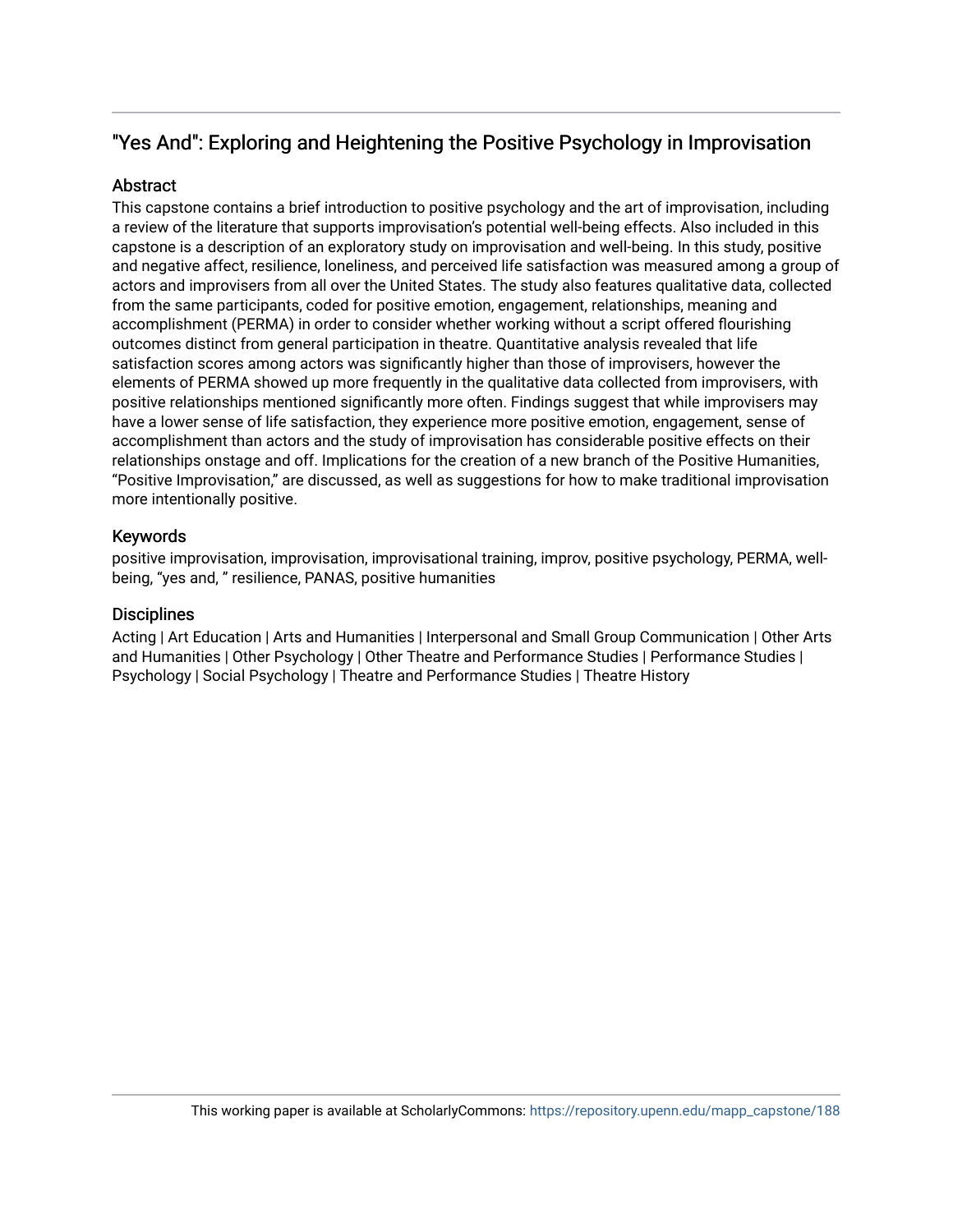"Yes And": Exploring and Heightening the Positive Psychology in Improvisation

Erica Elam

University of Pennsylvania

A Capstone Project Submitted

In Partial Fulfillment of the Requirements for the Degree of

Master of Applied Positive Psychology

Advisor: Marianna Graziosi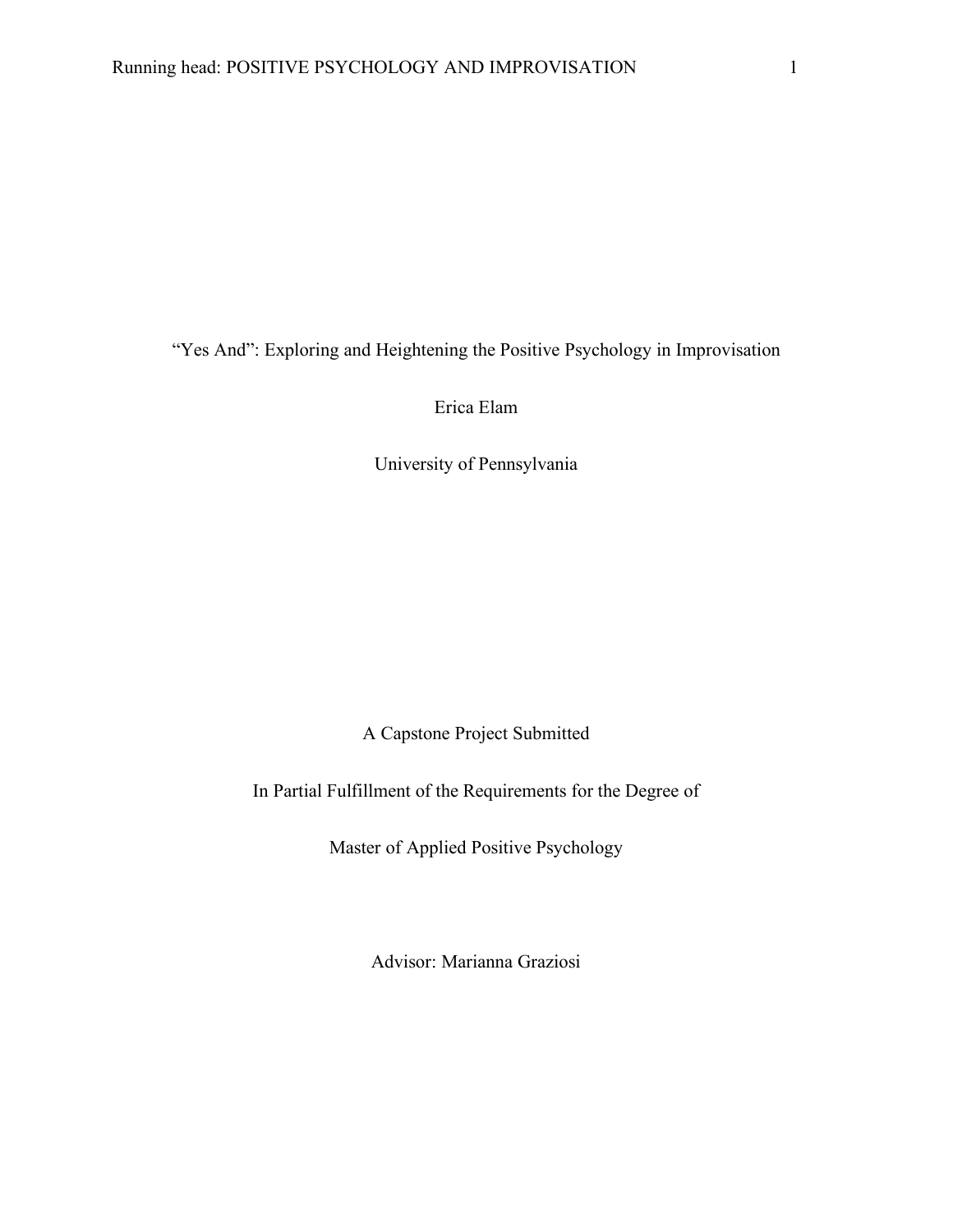# **Abstract**

This capstone contains a brief introduction to positive psychology and the art of improvisation, including a review of the literature that supports improvisation's potential well-being effects. Also included in this capstone is a description of an exploratory study on improvisation and wellbeing. In this study, positive and negative affect, resilience, loneliness, and perceived life satisfaction was measured among a group of actors and improvisers from all over the United States. The study also features qualitative data, collected from the same participants, coded for positive emotion, engagement, relationships, meaning and accomplishment (PERMA) in order to consider whether working without a script offered flourishing outcomes distinct from general participation in theatre. Quantitative analysis revealed that life satisfaction scores among actors was significantly higher than those of improvisers, however the elements of PERMA showed up more frequently in the qualitative data collected from improvisers, with positive relationships mentioned significantly more often. Findings suggest that while improvisers may have a lower sense of life satisfaction, they experience more positive emotion, engagement, sense of accomplishment than actors and the study of improvisation has considerable positive effects on their relationships onstage and off. Implications for the creation of a new branch of the Positive Humanities, "Positive Improvisation," are discussed, as well as suggestions for how to make traditional improvisation more intentionally positive.

*Keywords:* Positive Improvisation, improvisation, improvisational training, improv, positive psychology, PERMA, well-being, "yes and," resilience, PANAS, Positive Humanities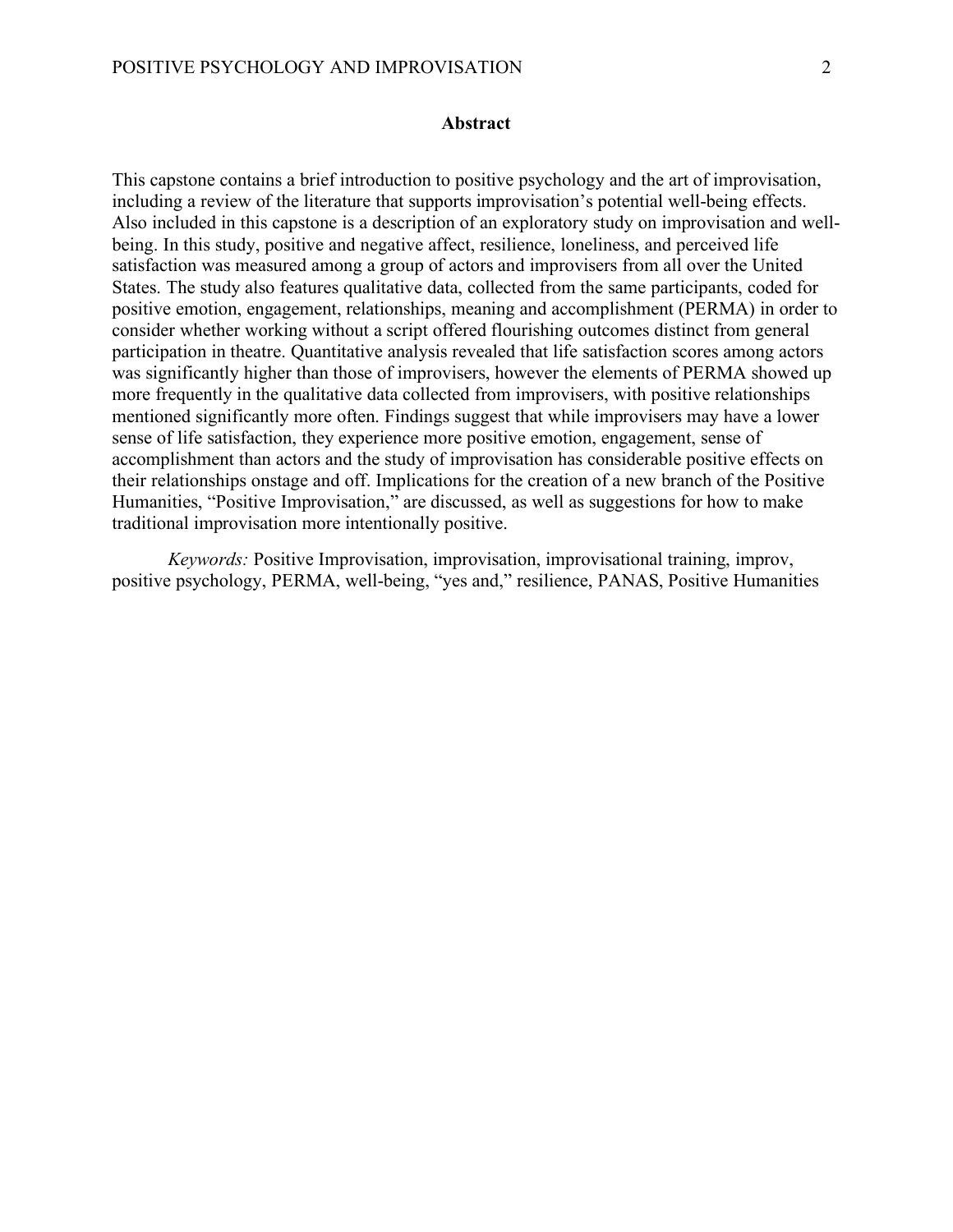#### **Preface: "Yes Anding" the Capstone Process**

I had a plan. I planned to gather individuals from all over Chicago for an 8-week improv intervention, have them fill out self-report questionnaires measuring how happy they were, how connected they felt to the people in their lives, how optimistic and resilient and grateful they were, and then have them report on these measures again after two months of practicing improvisational exercises. I planned to create a space where strangers looked each other in the eyes and supported each other, literally and figuratively, while attempting spontaneous (and sometimes terrifying) things. I was going to create a psychologically safe space where adults could play and empathize and take big emotional risks to build resilience and self-efficacy and gratitude and mindfulness. I was going to encourage people to laugh and sweat and breathe all over each other, then I was going to ask them about positive emotions and feelings of belonging and connection.

Then a global pandemic struck.

Gathering together in an improv classroom is no longer just an emotional risk; it has become a physical risk. My plan went out the window. Instead I chose to say *yes* to the current reality *and* to build on what is actually happening in the world right now rather than what I wish were happening. When it comes to this capstone, I chose to improvise...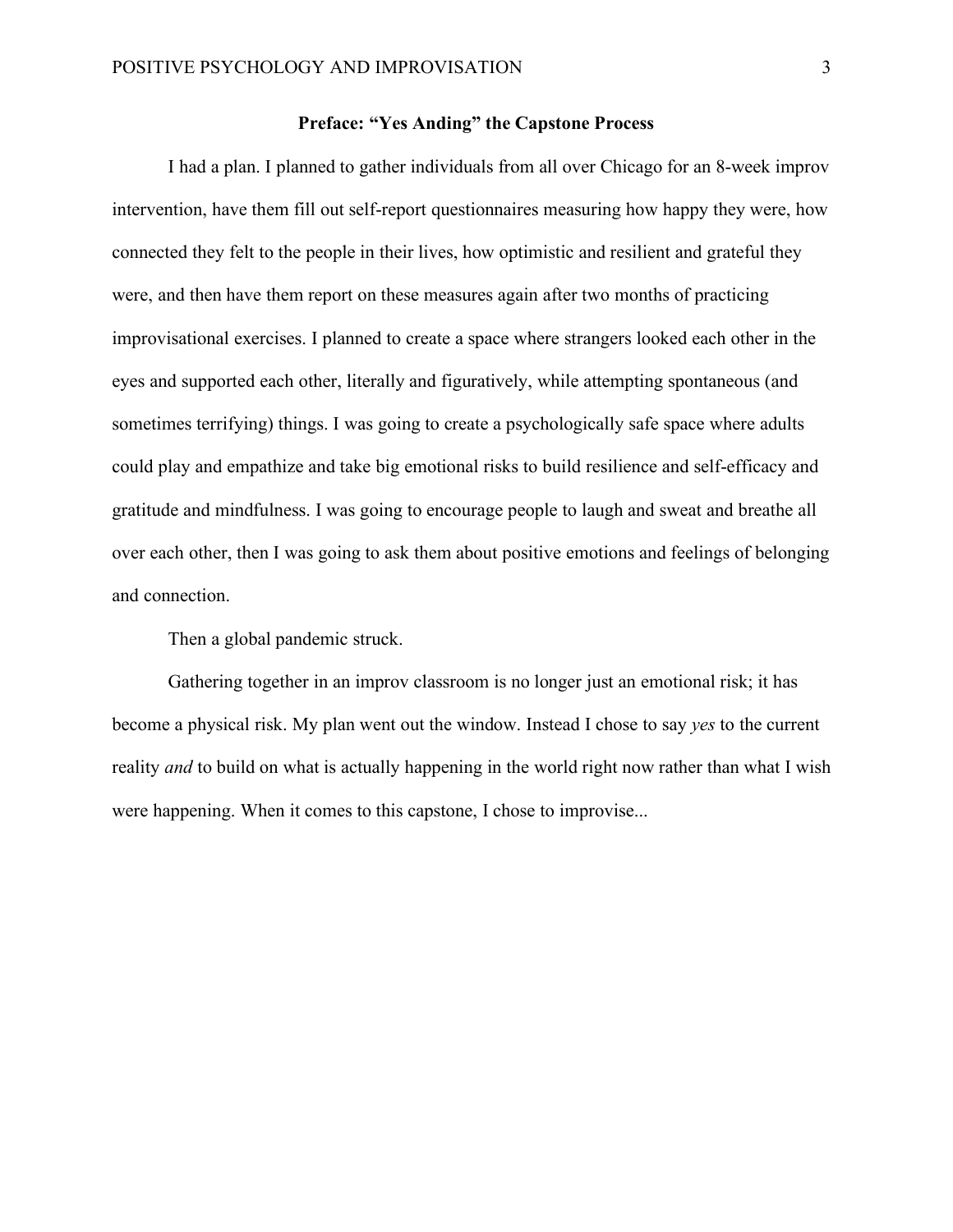#### **Acknowledgements**

 I highly recommend choosing a capstone advisor whose signature strength is zest! This capstone couldn't have happened without Marianna Graziosi's encouragement and enthusiasm. From walking me through the IRB process to always seeing the big picture (and knowing how to communicate it in small, manageable chunks so I never got overwhelmed), you kept me motivated and excited through one of the hardest and strangest experiences of my life: writing a capstone, while pregnant, during a global pandemic. You are a true collaborator, building on ideas and making them infinitely better, who challenged me every week to be a more rigorous researcher and writer. While the world was on fire around us (sometimes literally), your belief in the project and ability to "yes and" unexpected results and bumps along the way has convinced me that you are one of the most gifted positive improvisers with whom I've ever had the privilege of working. I cannot fully express my gratitude for your insight, generosity, support, expertise, and humor.

 Thank you, Kevin Fox. I didn't know to even hope for a partner as supportive as you. Every time you could have been irritated by my seemingly unending trips to the airport, piles of school books on every available surface, or neglected household chores (not to mention general bodily cleanliness), you instead cooked us dinner, asked me what I was learning, and rubbed my back. You made me feel like this self-serving endeavor that often took me away from our family and home was worthy and impressive. You were proud of me. Thank you, Kevin, for being on my team, for having my back, and for letting me sleep.

Thank you, John Francisco, for making Philadelphia my second home this year. Thank you for countless dinners, drinks, late-night conversations, scooter rides, and the comfiest of air mattresses.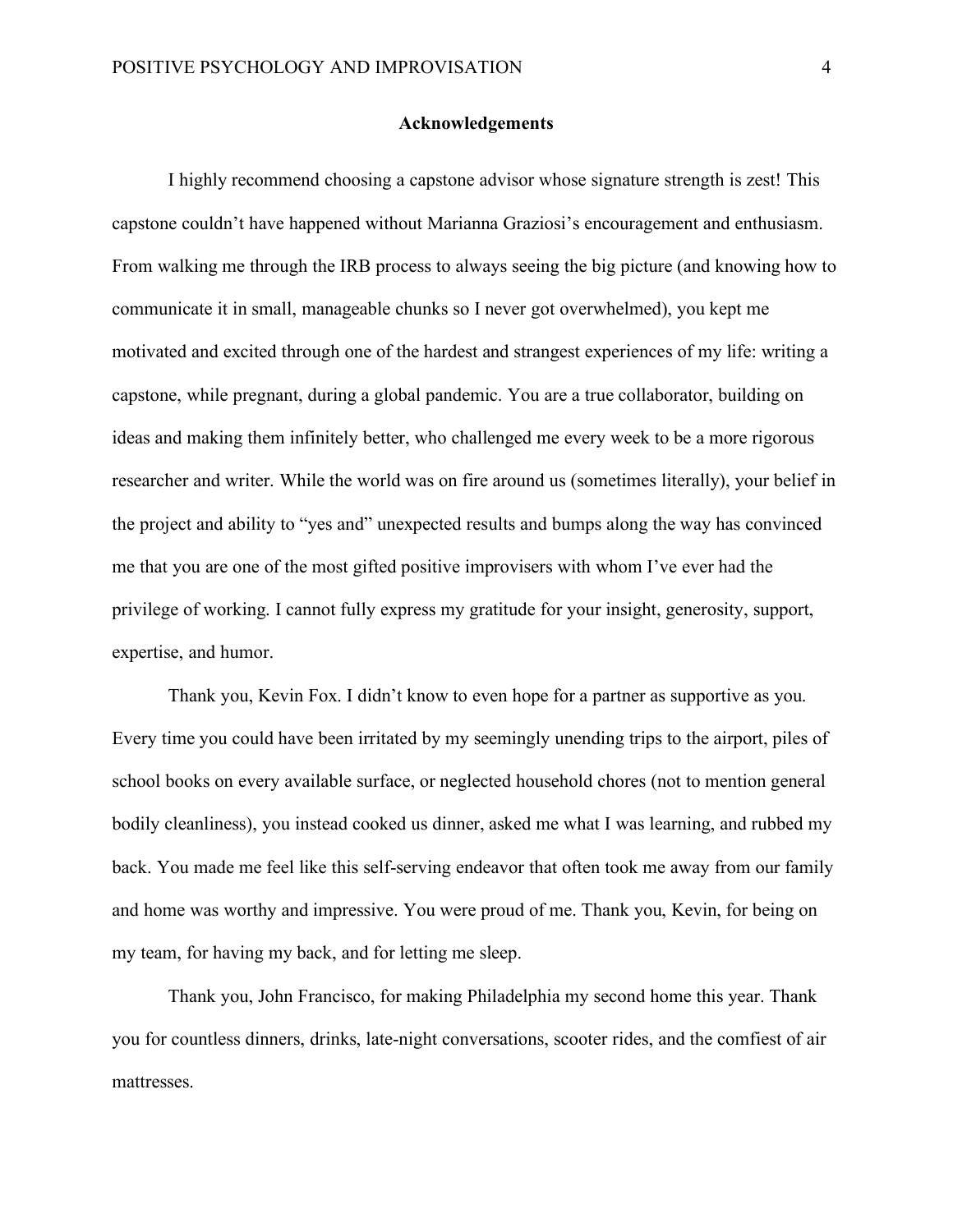# POSITIVE PSYCHOLOGY AND IMPROVISATION 5

 Finally, thank you, Mama and Daddy. You have allowed me to take so many risks without fear. Thank you for encouraging, supporting, and believing in me. Thank you for making it possible (emotionally and financially) for me to attend MAPP. Thank you for making sure we always knew it was okay to be artsy and weird. I love you.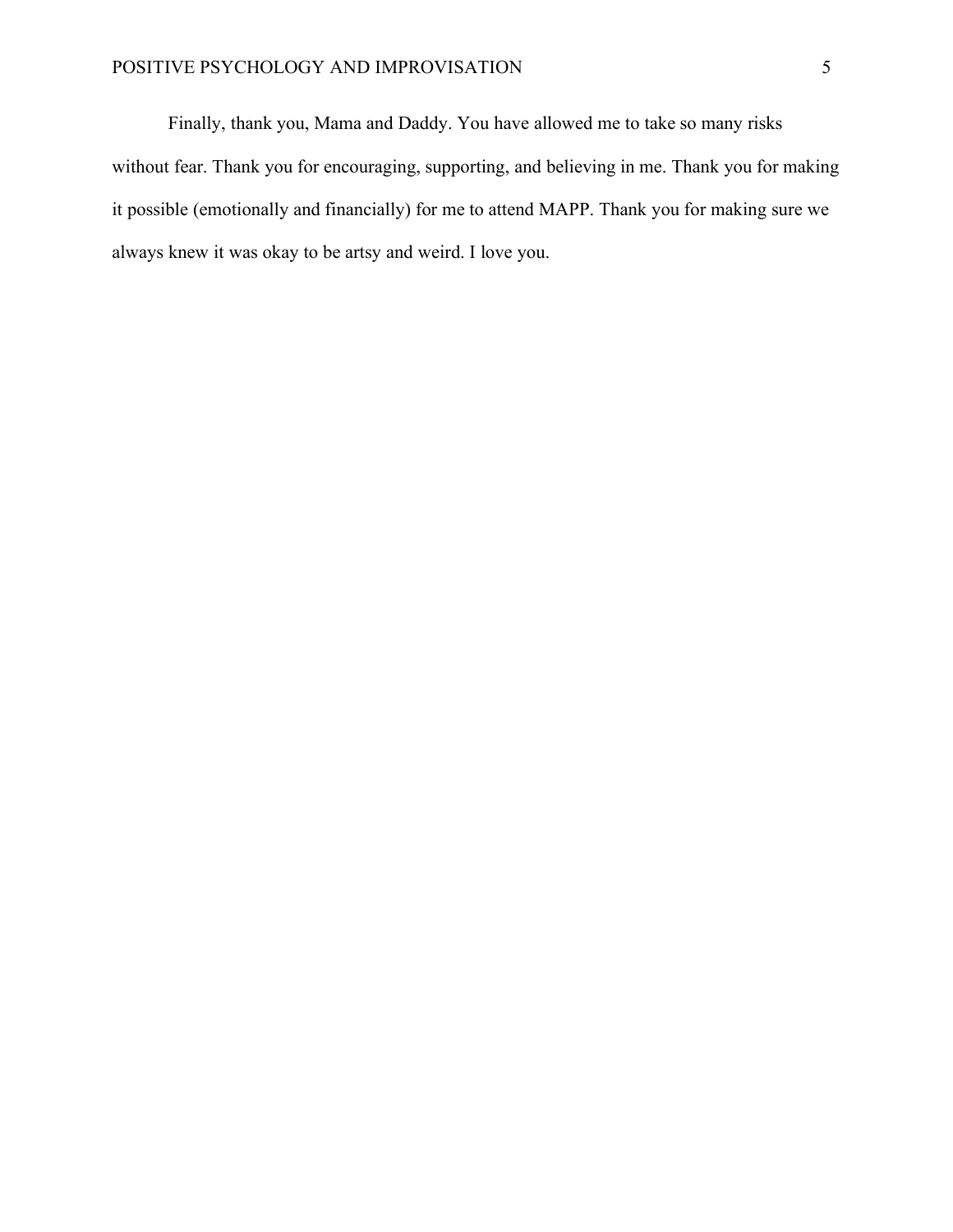# **Table of Contents**

| $I_{\cdot}$ | <b>Positive Psychology</b>                                        |  |
|-------------|-------------------------------------------------------------------|--|
|             |                                                                   |  |
|             |                                                                   |  |
|             |                                                                   |  |
| II.         | Improvisation                                                     |  |
|             |                                                                   |  |
|             |                                                                   |  |
|             |                                                                   |  |
|             |                                                                   |  |
| Ш.          | <b>Exploratory Study on Improvisation</b>                         |  |
|             |                                                                   |  |
|             |                                                                   |  |
|             |                                                                   |  |
|             |                                                                   |  |
|             |                                                                   |  |
|             |                                                                   |  |
|             |                                                                   |  |
|             |                                                                   |  |
|             | <b>IV. Research-Informed "Positive" Improvisation</b>             |  |
|             |                                                                   |  |
|             | How to put the "Positive" in Positive Improv?                     |  |
|             |                                                                   |  |
|             |                                                                   |  |
|             |                                                                   |  |
|             |                                                                   |  |
|             |                                                                   |  |
|             | How to Add Intentional Well-Being Aims to the "Yes Dance" 48      |  |
|             | Breaking down the "Positive Yes Dance" using the Elements Model50 |  |
|             | How to measure the effectiveness of the "Positive Yes Dance"51    |  |
|             |                                                                   |  |
|             |                                                                   |  |
|             |                                                                   |  |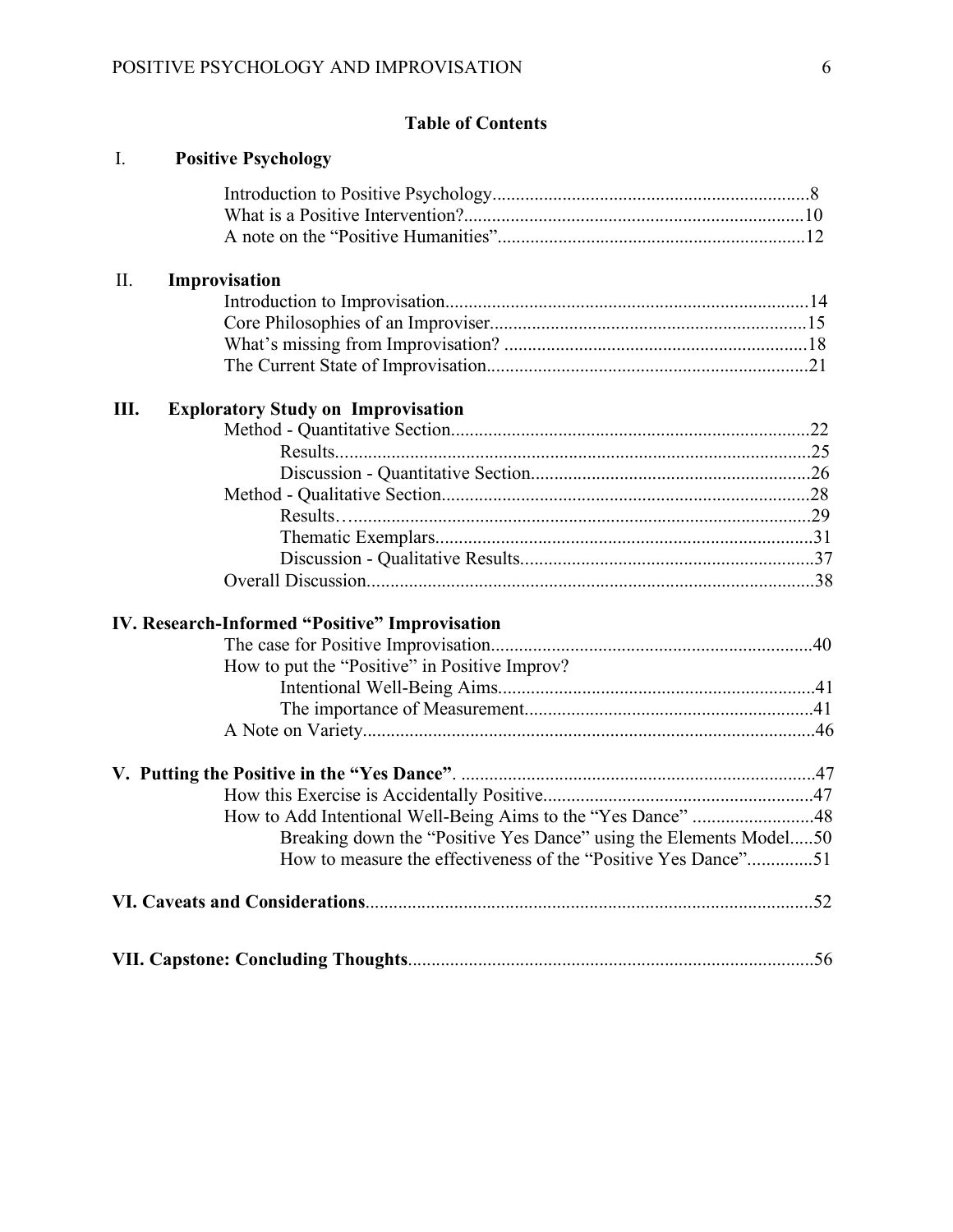"Yes And": Exploring and Heightening the Positive Psychology in Improvisation

Having studied, taught, and performed improvisation and scripted theatre for more than 20 years, I can attest that the anecdotal evidence certainly suggests that improvisational training adds to students' well-being. Since I became an improviser, I have seen transformations in my students, my teammates, and myself. I credit improvisational training with making me a more courageous, easy-going, generous, grateful, emotionally and socially intelligent version of myself. However, very little empirical research exists that isolates how and why improvisation teaches some people to flourish. Or even if it does.

What follows is a brief explanation of some of the positive elements of improvisation, a review of the literature that supports improvisation's potential well-being effects, and a description of our exploratory study on improvisation and well-being which measured positive and negative affect, resilience, loneliness, and perceived life satisfaction among a group of actors and improvisers from all over the United States. Our study also features qualitative data, collected from the same participants, coded for positive emotion, engagement, relationships, meaning and accomplishment (PERMA). We chose to measure loneliness as a way of examining feelings of connectedness and belonging, which we expected to be an important ingredient in improvisation's efficacy, and PERMA as a way to consider whether working without a script offered flourishing outcomes distinct from general participation in theatre which has been shown to have well-being benefits (Noice et al., 2014). Excerpts from the qualitative data collected are featured throughout where the participants' own words help to clarify and reinforce existing research.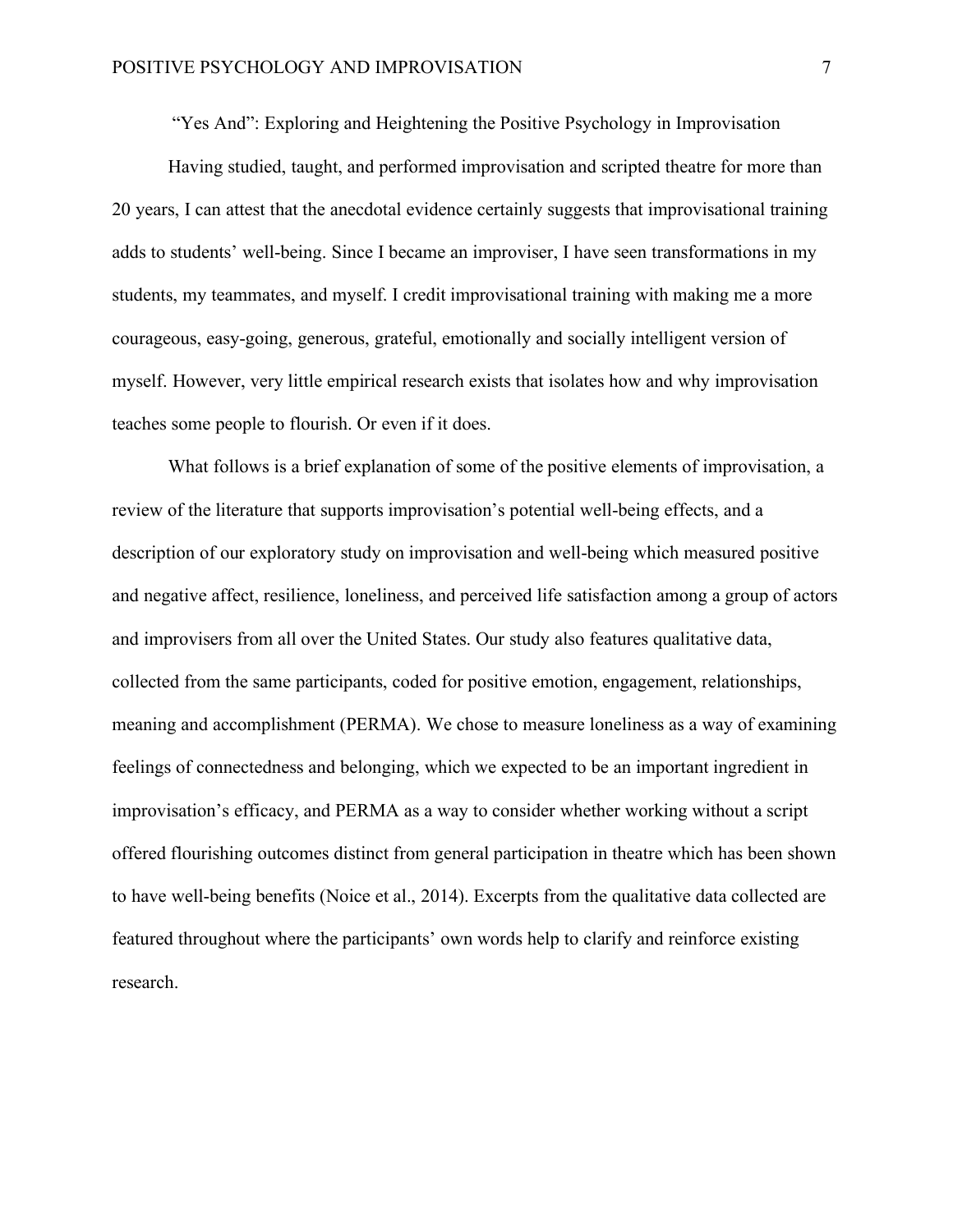#### **Section I - Positive Psychology**

# **Introduction to Positive Psychology**

Positive psychology is the scientific study of human flourishing, which founder Martin Seligman (2011) defines as leading a life worth living. In 1998, as president of the American Psychological Association, Seligman proposed the creation of this new field, *positive psychology*, in response to his career in psychology spent studying misery and the alleviation of human suffering (Seligman, 2011). Using his knowledge and experience as a research scientist concerned with validation and measurement, he sought to elevate positive psychology beyond the realm of "happiology" (Peterson, 2006, p. 7). In 2011, Seligman proposed a theory of wellbeing laying out what he believes to be the building blocks of subjective well-being: *positive emotions, engagement, positive relationships, meaning*, and *achievement* (PERMA for short).

Positive psychology is much more than a smiley face icon and a perpetually cheerful mood; it is concerned with the thoughts, emotions, and behaviors that capitalize on strengths (as opposed to correcting weaknesses) and with building "the good life" rather than repairing what we perceive as broken (Peterson, 2006; Sheldon & King, 2001). The goal of positive psychology is not to pursue positivity as an alternative to identifying and treating mental illness, but instead to complement the focus on mitigating suffering of traditional psychology. It posits that a psychology which does not consider how to define and achieve a life of meaning, fulfillment, and well-being is incomplete.

Positive psychology distinguishes itself from self-help and popular psychology because of its emphasis on the scientific method (Peterson, 2006; Seligman & Csikszentmihalyi, 2014). In positive psychology the same rigorous scientific method used throughout science is aimed at topics such as life satisfaction, positive emotion, and well-being. PERMA, for example, is made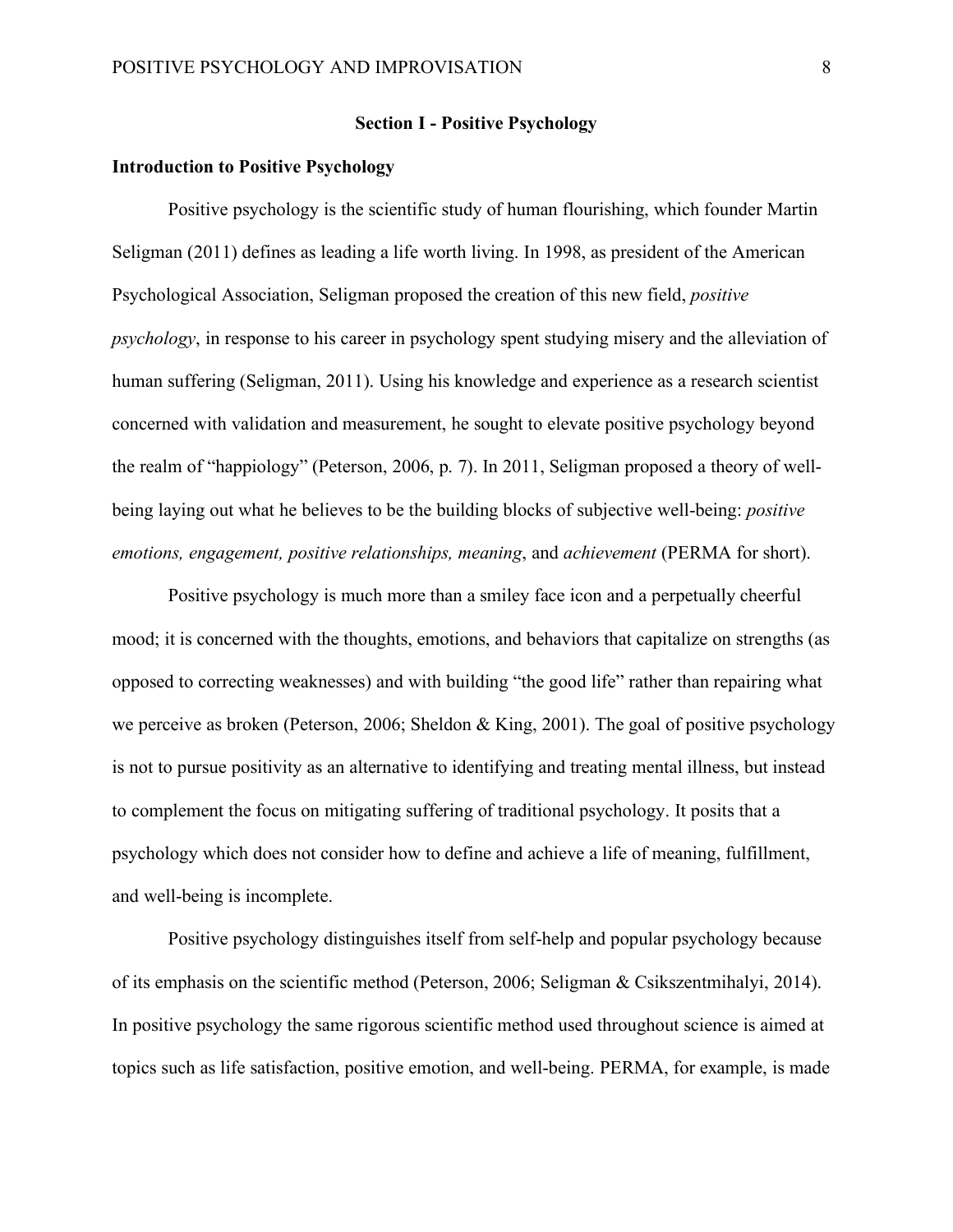up of five measurable elements (positive emotions, engagement, relationships, engagement, and achievement) that may be evaluated based on self-report or more objective measures including the reports of others (Seligman, 2018). According to Chris Peterson (2006), the study of what goes right in life may be divided into three parts: 1) positive states, 2) positive traits, and 3) positive institutions. He suggests that *positive states* are the subjective experiences we associate with feeling good, including emotions like joy, happiness, inspiration, fulfillment, awe, and pleasure*.* Furthermore, *positive traits* include individual character strengths, virtues, talents, and values that impact our lives positively. It's helpful to consider positive states as fleeting while positive traits are more enduring and stable characteristics. Finally, Peterson (2006) defines *positive institutions* as institutions that facilitate positive states and traits, such as families, communities, schools, and workplaces (Peterson & Park, 2003). Understanding how to cultivate organizations and communities that thrive entails the study of institutional strengths such as justice, teamwork, leadership, civic responsibility, and parenting (Seligman, 2020). This means that the breadth of the field is quite large, ranging from momentary states of positive emotion to the dynamic forces that enable well-being in enormous institutions.

In addition to understanding well-being, the field of positive psychology is also interested in the practical application of this knowledge. Using findings from research and experimentation, positive psychology practitioners aim to build well-being outcomes in individuals and communities (Gable & Haidt, 2005; Peterson, 2006). Research shows that the greatest strides in preventing mental illness and suffering have come not from treating and repairing weakness, but from building competency and developing strengths which act as buffers against negative outcomes—strengths such as hope, optimism, courage, interpersonal skill, and perseverance (Seligman & Csikszentmihalyi, 2014). While research may help us to discover what makes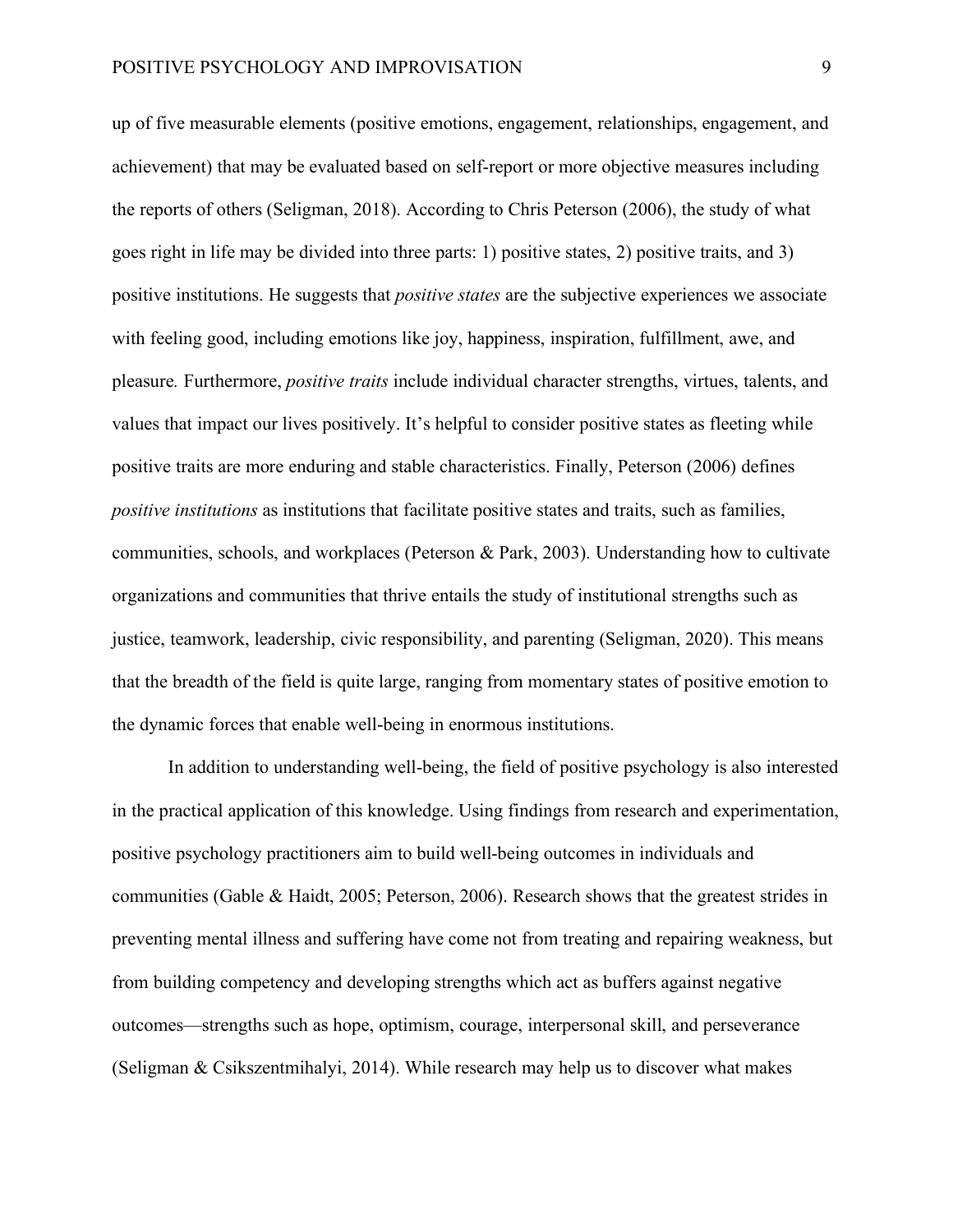people happy and why some people lead lives of purpose, it is imperative that we take intentional action to improve our lives and institutions based on this newfound knowledge if these research findings are to have their full impact. The growth of the field has demonstrated that positive interventions can be implemented to actively increase positive states, traits, and institutions in daily life (Sin & Lyubomirsky, 2009). For example, practicing mindfulness and acceptance skills had positive well-being effects for clients suffering from traumatic brain injury, fibromyalgia, and rheumatoid arthritis (Bedard et al., 2003; Grossman et al., 2007; Zautra et al., 2008). And *using signature strengths in new ways* increased happiness and decreased depression for six months following the intervention (Seligman et al., 2005).

#### **What is a Positive Intervention?**

A positive intervention is an activity intended to increase an individual's well-being by cultivating positive emotions, behaviors, and cognitions, as well as her strengths, relationships, and sense of meaning and purpose (Pawelski, 2020; Sin & Lyubomirsky, 2009). In considering what characterizes a positive intervention, one must examine the thoughts, feelings, and actions that influence both *hedonic* (concerned with living a pleasurable life) and *eudaimonic* (concerned with living a life of excellence and virtue) well-being in individuals, acknowledging that the effects of positive interventions may differ greatly depending on a person's circumstances, personality, motivation, social support, as well as exactly how and when the intervention is delivered (Pawelski, 2020). Positive interventions may be *directly positive*, by promoting or preserving what is preferred, or *indirectly positive*, by mitigating or preventing what is dispreferred (Pawelski, 2016). For example, for a couple hoping to have a child, a positive pregnancy test would be directly positive, whereas the absence of a pregnancy would be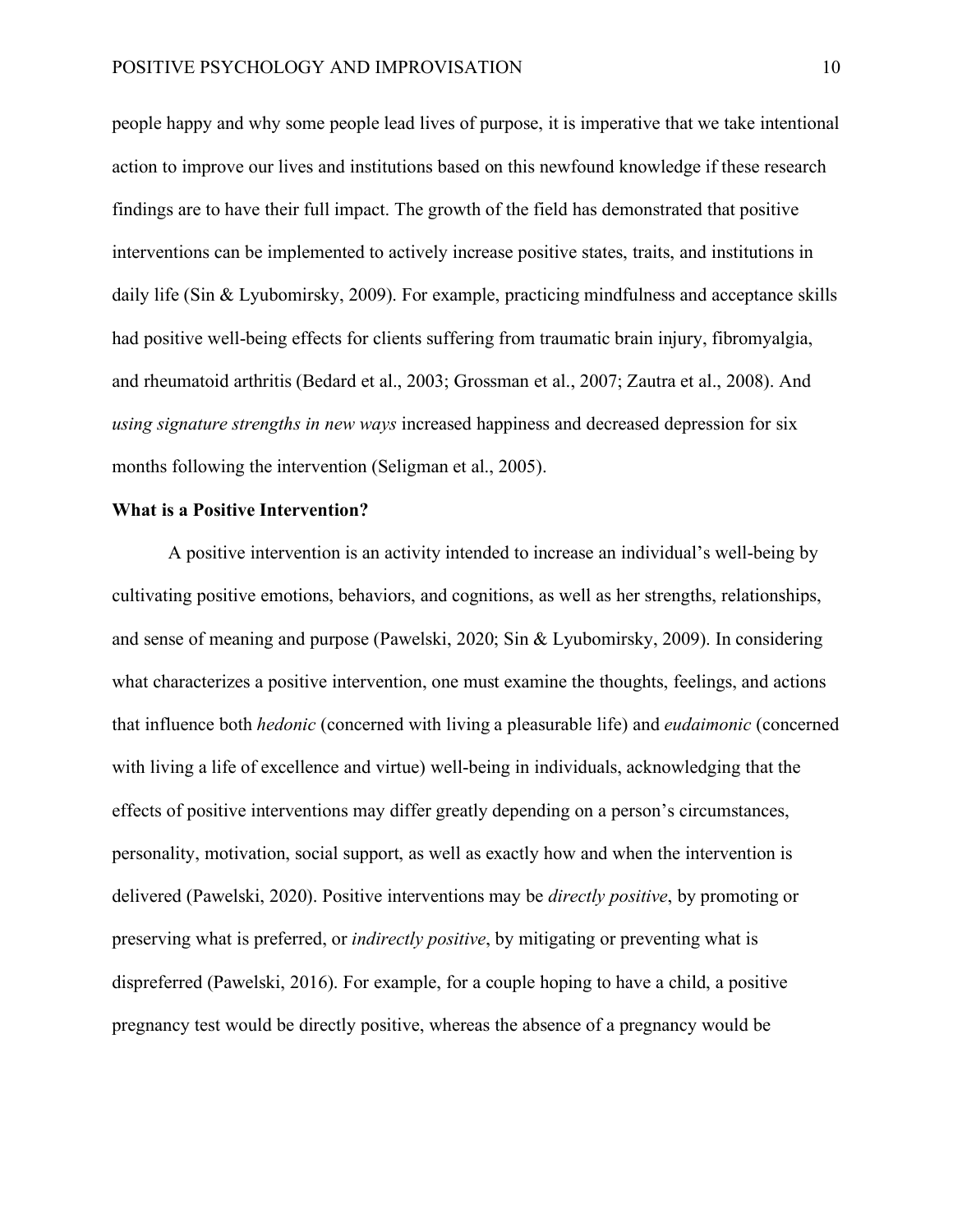indirectly positive for a couple who did not wish to have children. There is no one path to flourishing that applies to everyone.

In order to reverse engineer new and varied interventions that can be applied appropriately to individuals based on their unique strengths, interests, and desires, philosopher James O. Pawelski (2020) suggests breaking positive interventions into their constituent elements. He suggests these individual units that make up a positive intervention include: the *desired outcome* (the effect you want the intervention to have), the *target system* (the psychological, physiological or social system in which the change occurs), the *target change* (the shift you intend to make within the target system), the *active ingredient* (that which causes the desired change) and the *activity* itself (the intentional action recommended).

I posit that in its simplest form, a positive intervention can be understood as *awareness* plus *action* directed toward well-being aims. As human beings, we cannot always control how we feel or what life throws our way, but we can learn to control where we put our attention and how we respond. By learning to control our actions and our awareness, we can direct these skills toward developing a greater sense of well-being. For instance, self-awareness allows the direction of attention necessary to determine whether a particular action will have the desired outcome. Author of the popular concept of "flow," Mihalyi Csikszentmihalyi (1990) argues that we can control how we feel about a situation simply by adjusting what we allow into our consciousness. Additionally, scholars have determined that while approximately two-thirds of an individual's happiness level is determined by genetics and life circumstances, up to 40% may be increased—or decreased—by an individual's own actions (Lyubomirsky, 2010; Bao & Lyubomirsky, 2014). Therefore, where we place our attention and how we choose to take action in our lives has great weight in determining our overall experience of existence.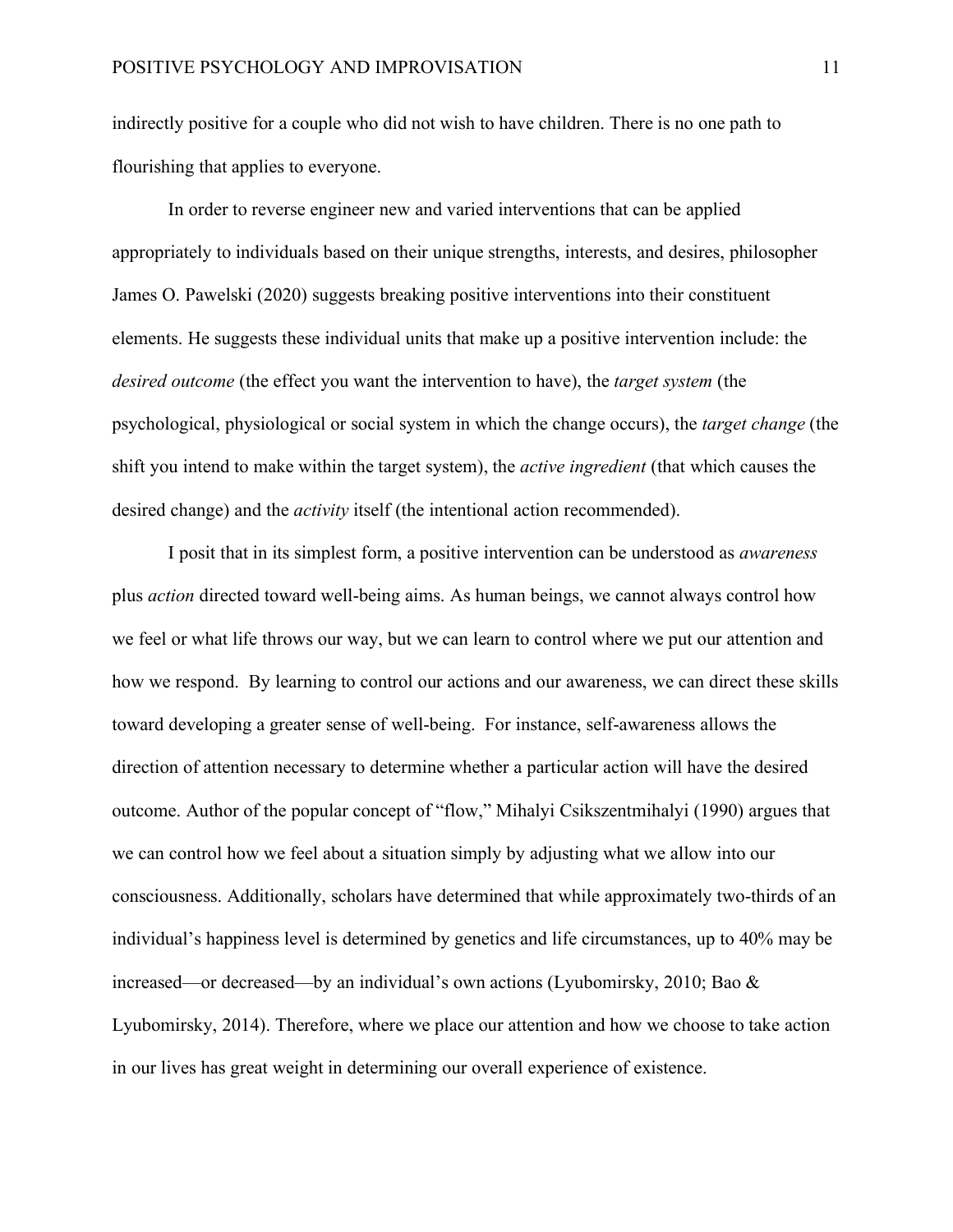#### **A Note on The Positive Humanities**

In recent years, Positive Psychology has begun to consider the role that the arts and humanities play in well-being. This emerging branch of Positive Psychology, referred to as the *Positive Humanities*, is concerned with data and research that explores how disciplines within the humanities (such as philosophy, religion, history, literature, art, music, film, and theatre) contribute to human flourishing. Many people are intrinsically motivated to engage with the arts and humanities throughout their lives because of the hedonic pleasure they derive. Research shows that dancing to a song you love just feels good (Hanna, 1995). Watching a movie in a packed theatre that makes you laugh until you cry can be a delightful, and transcendent, way to spend a Saturday night (Arnie et al., 1995; Paéz, et al., 2015; Szabo et al., 2005). In addition to these effects, the arts and humanities may cultivate well-being beyond the positive emotions they elicit by building social bonds, encouraging self-reflection, creating opportunities to experience "flow" (i.e., the feeling of complete absorption in the present moment), and offering experiences of mastery and self-efficacy, among other positive mechanisms (Tay et al., 2018).

Empirical investigation which seeks to determine why some art forms benefit some individuals more than others and how to engage with the humanities in ways that yield the most positive well-being outcomes will expand our understanding of how to best incorporate the arts and humanities into the ultimate goal of amplifying human flourishing. Tay, Pawelski, and Keith's (2018) *conceptual model* lists the four mechanisms by which the humanities may increase well-being as *immersion*, *embeddedness*, *socialization*, and *reflectiveness*. Immersion refers to the positive experience of getting lost in a piece of art or work of humanities. Embeddedness includes socio-cognitive processes such as self-efficacy, mastery, and emotional regulation that are reinforced and deepened through engagement with the arts and humanities.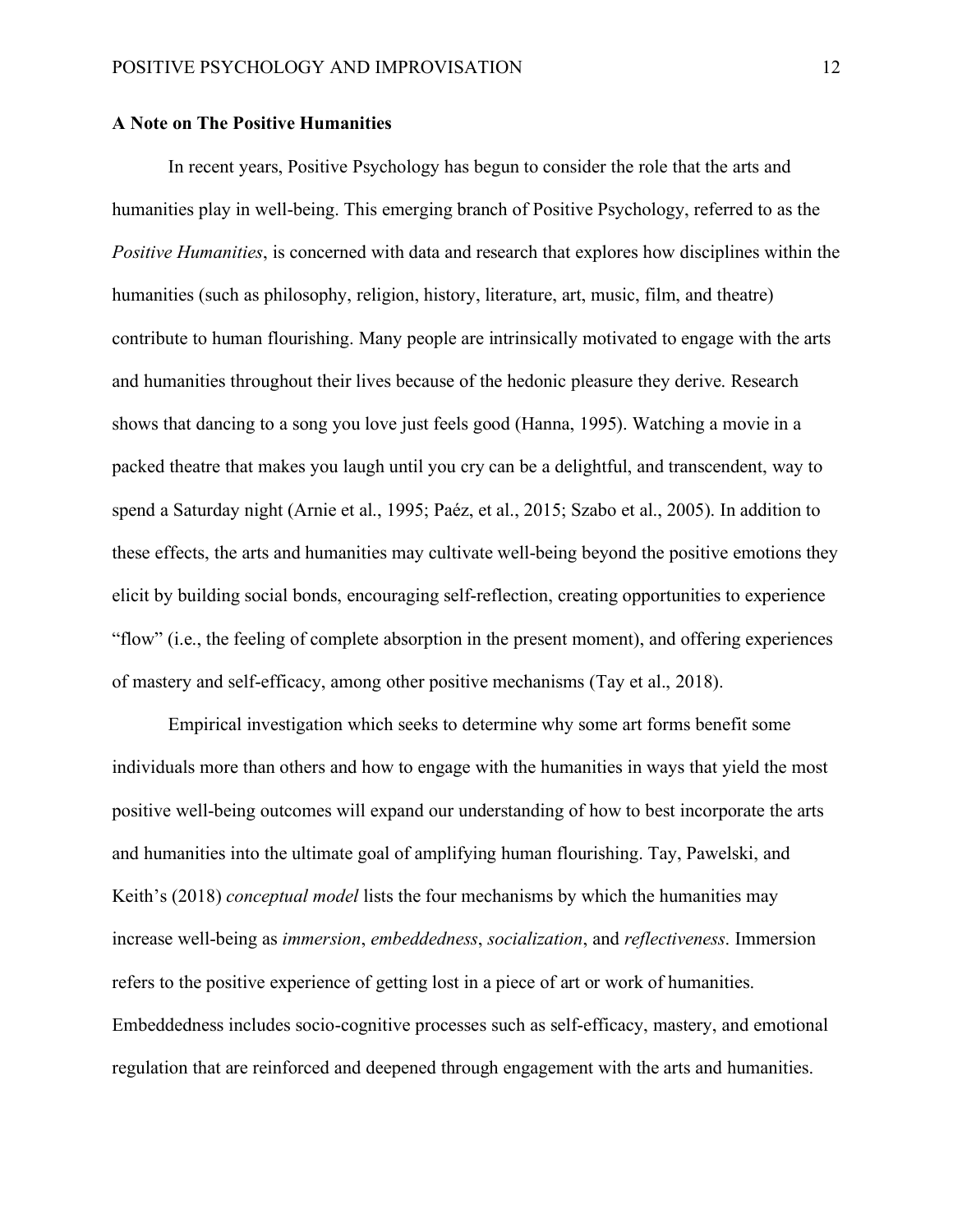Socialization is the expansion of one's identity, community, and cultural awareness through the arts and humanities. Reflectiveness describes increased self-awareness and the consideration of one's strengths, weaknesses, and relationship to the world around her. As an example, theatrical performance, in particular improvisation, offers the opportunity to engage in each of these four mechanisms in the kind of deep and varied way that Tay and colleagues (2018) suggest may lead to the best overall results for individual flourishing. Certainly, improvisational training should be considered a viable candidate for generating well-being outcomes in this new and emerging field of the Positive Humanities. This capstone begins to explore this possibility and offers directions for researchers and practitioners looking to build impactful "Positive Improvisation" experiences.

#### **Section II - Improvisation**

#### *"Improv helped me embrace my weirdness and view it as an asset." (Participant 14)*

I have been working professionally as an actor and improviser for almost twenty years. I took my first improv class in 2002. I spent the next two decades getting very comfortable with a life of discomfort, insecurity, risk, and rejection. I taught and performed improv for executives at Google and Facebook, soldiers at Fort Knox, current SNL cast members, members of the Saudi royal family at a private resort in the Seychelles, and grandmothers looking for a fun way to spend a few hours every Tuesday. I traveled the world improvising shows in Hawaii, Alaska, the Caribbean, England, Ireland, Scotland, and Australia. I was the first woman invited to join the critically-acclaimed (all-male) *Improvised Shakespeare Company*. I pay my rent every month teaching doctors, lawyers, bankers, and college students how to use improvisational techniques to become more agile leaders, more effective communicators, and all-around better humans. I've become a better human in the process. Improvisation completely changed my life.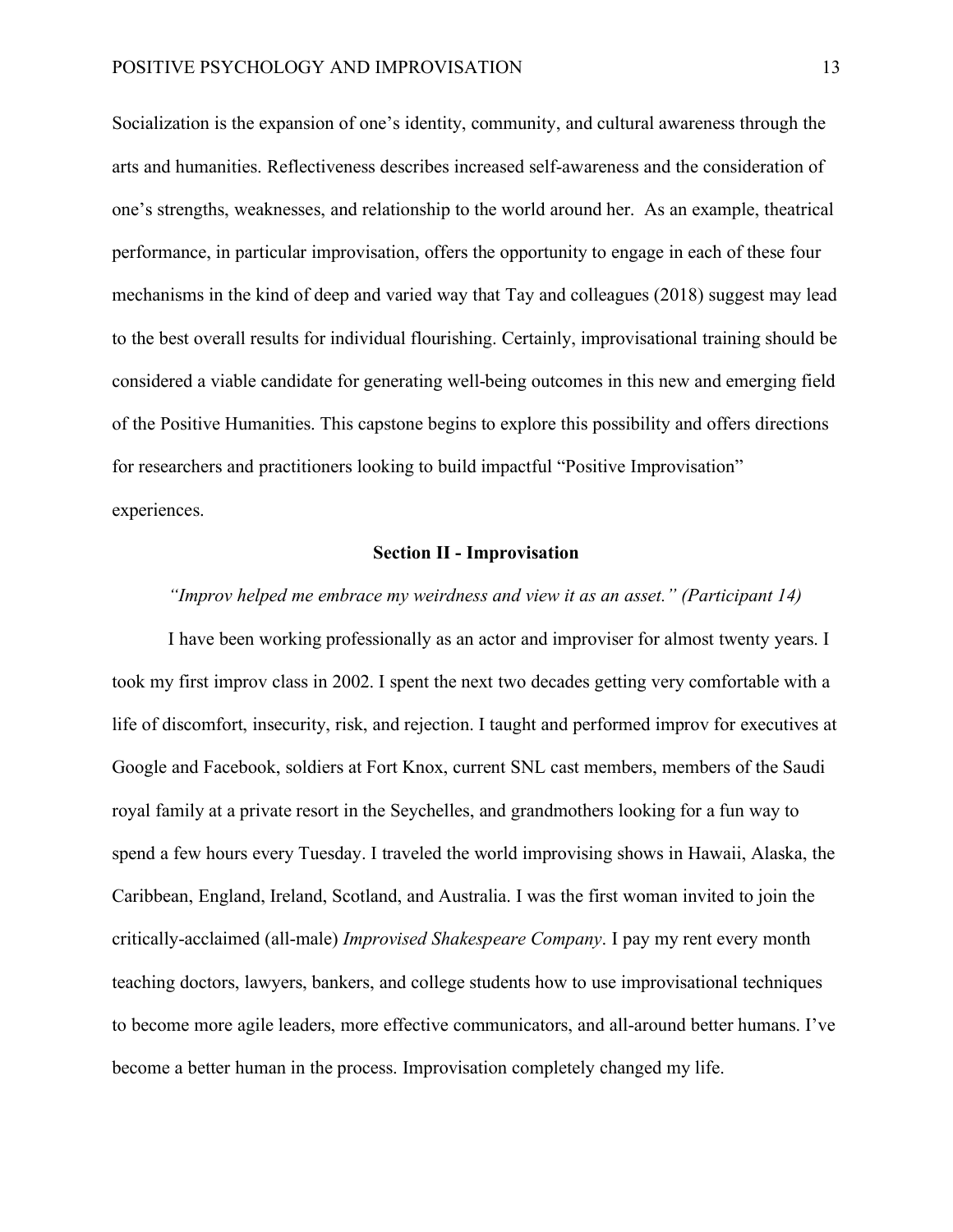# **Introduction to Improvisation**

Life is unscripted. We are all improvising all of the time. Theatrical improvisation, as opposed to the kind jazz musicians do, is a method for creating spontaneous, scriptless theatre. It is generally taught using games to direct a student's attention away from his or her own selfconsciousness and toward a shared achievable goal (Spolin, 1999). It requires performers to be exquisitely present as both active listeners and bold move-makers. It requires excellent support, collaboration, imagination, and playfulness. It also requires players to practice resilience when things inevitably go "wrong." The goal in improvisational games is not to win, but to work together with others joyfully, honestly, productively, and playfully. As psychologist Barbara Fredrickson (2001) proposed in her *broaden-and-build theory*, positive emotions can generate what she calls "upward spirals" towards increased well-being by broadening thinking and increasing future coping capabilities when faced with adversity (Fredrickson & Joiner, 2002). Experiencing laughter, joy, excitement, inspiration, love, contentment, and pride don't just feel good in the moment, they also help us to undo the effects of negative emotional experiences, to learn new skills and information, to form alliances and cultivate positive relationships, and make it more likely that we will experience more positive emotions in the future, thus creating an upward spiral (Fredrickson, 2013; Tugade et al., 2004). The arts—and I suggest improvisation in particular, with its focus on fun and play—are uniquely adept at fostering high-quality human connection and generating positive emotions in both passive observers and participants. This, in turn, can elevate personal well-being and a sense of belonging, generating upward spirals of positive emotion with far-reaching broadening-and-building benefits. (Schneider & Fredrickson, n.d.)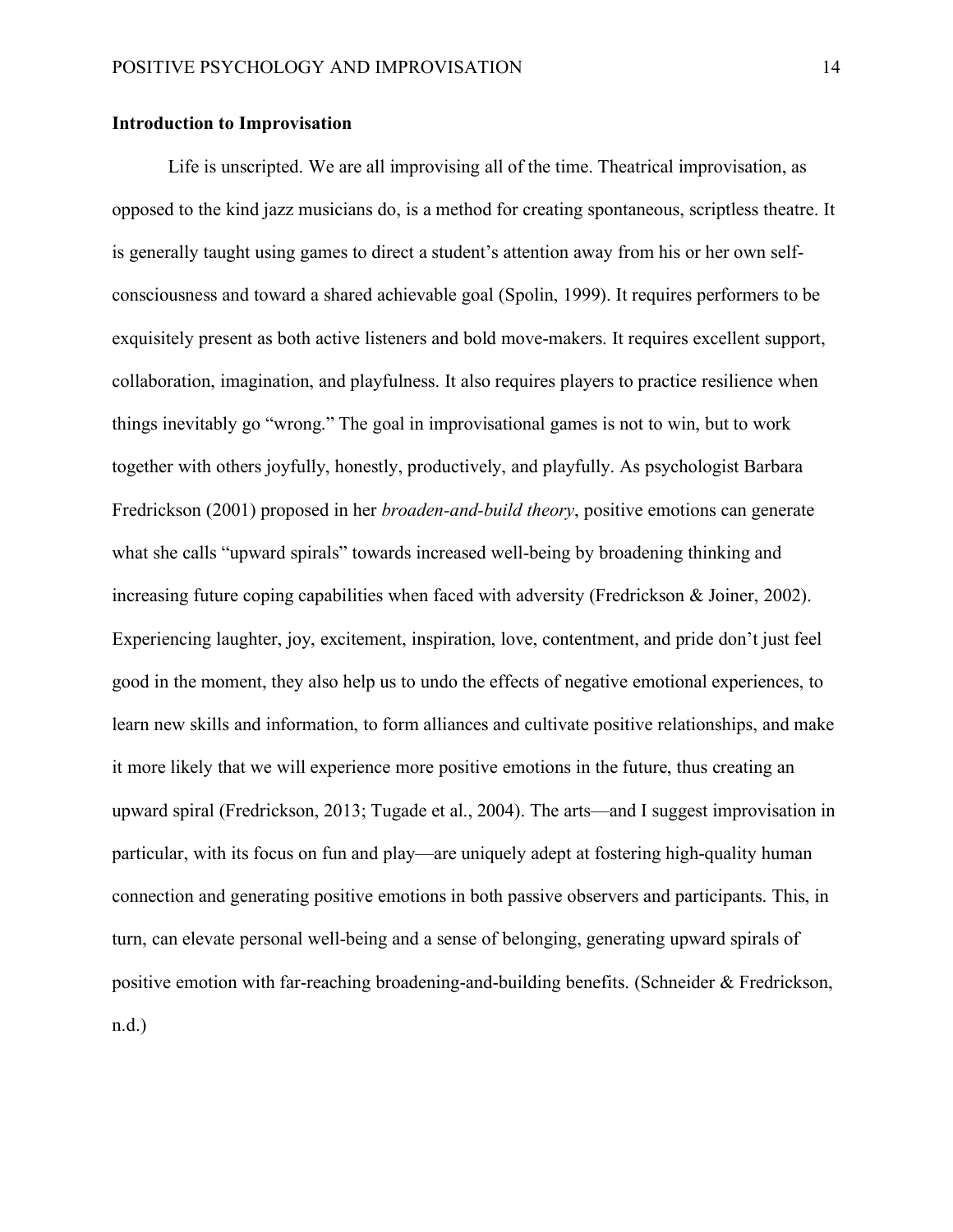The ability to function well without a plan and to embrace what we can control (and let go of what we cannot) has a significant impact on the success of an improv scene, but also on general well-being (Healey-Ogden & Austin, 2011; Kinnunen et al., 2019). The philosophies of improvisation teach us how to perform optimally on a stage for laughs, but also in life and in our relationships. Learning to really listen and be present in the moment, to accept what *is* rather than what we wish were happening, to respond creatively and positively when confronted with a challenge, and to build on the ideas of others is the foundation of good improv. Good improv, then, has the potential to build the skills of resilience and connectedness in real life. Practicing letting go of the plan and enjoying the chaos of uncertainty teaches us to savor reality, express gratitude, and explore strengths. However, currently the well-being effects of improvisation, while powerful, are often unintentional. That is to say that improv experiences are rarely designed with well-being outcomes in mind. If improvisation is a medication whose primary indication is to deliver entertaining theatre, the thriving of its participants is a side effect that deserves more investigation. With a few tweaks and a large dose of intentionality (in the form of empirical research and measurement), human flourishing could become improvisation's primary goal.

#### **Core Philosophies of An Improviser**

# *"Living your life with 'Yes, and' is a very powerful thing." (Participant 120)*

There are many "rules" of improvisation from "always agree" to "don't ask questions" to "show, don't tell," but learning the rules of what to do and what not to do won't necessarily have any effect on whether your scene is successful, funny, or "good" (Fey, 2013; Napier, 2004). Often the rules that beginning improv students are taught direct them to become acutely aware of behaviors they should avoid and are rooted in negativity ("don't do transaction scenes," "don't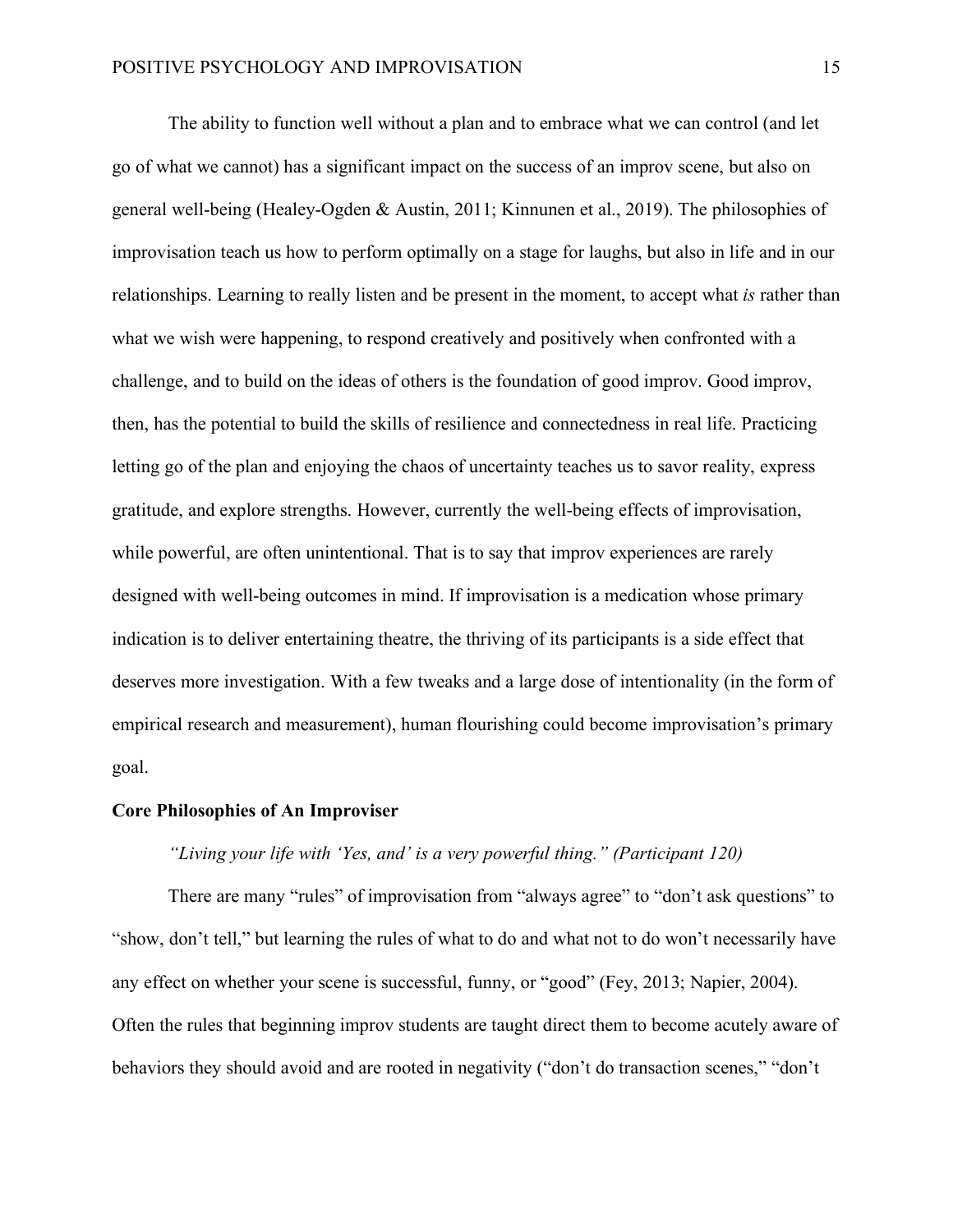deny," "don't talk about the past," etc.). However, where we put our attention greatly affects our experience of the world (James, 1890|1950). Focusing on the positive is likely to create upward spirals of positive emotion, whereas focusing on oneself and what one might be doing wrong contributes to increased negative affect, depression, and anxiety (Fredrickson, 2001; Fredrickson & Joiner, 2002; Mor & Winquist, 2002). Furthermore, if you've watched an evening of improvisation you've surely witnessed a performer who faithfully followed "the rules," yet found herself in an excruciatingly unwatchable scene. Or, just as likely, you've seen a brilliant performer exuberantly and irreverently break every rule, leaving the audience crying with laughter. The rules are guideposts, but the best improvisers know that a joyful sense of play paired with a hefty measure of emotional intelligence will carry a scene significantly further than strict adherence to any set of rules.

"Yes and" is perhaps the only unassailable rule of improvisation. If you've ever heard someone mention improvisation, even in passing, you've likely also heard the phrase "yes and." "Yes and" is the mantra that encapsulates almost every element of being an excellent individual improv performer, an excellent improv teammate, and an excellent human. "Yes" is awareness, acceptance, and appreciation. "Yes" is "*I am listening*." "Yes" is "*Great idea, I can't wait to play with you.*" "And" is agency, autonomy, and action. "And" is building a story together. "And" is adding your own brick to the cathedral. As improvisers, our responsibility within a scene is to accept the reality our scene partner has established ("yes") and to contribute by adding to that reality ("and"). Saying "yes" to your partner is how you acknowledge their contribution and accept it as true. Two people need not agree with each other to successfully improvise a scene together. Take the following example:

If I begin the scene by saying, "*Mom, no one is ever gonna ask me to the prom*," and you respond with, "*I'm not your mom, I'm a blender*" (and then begin spinning in a circle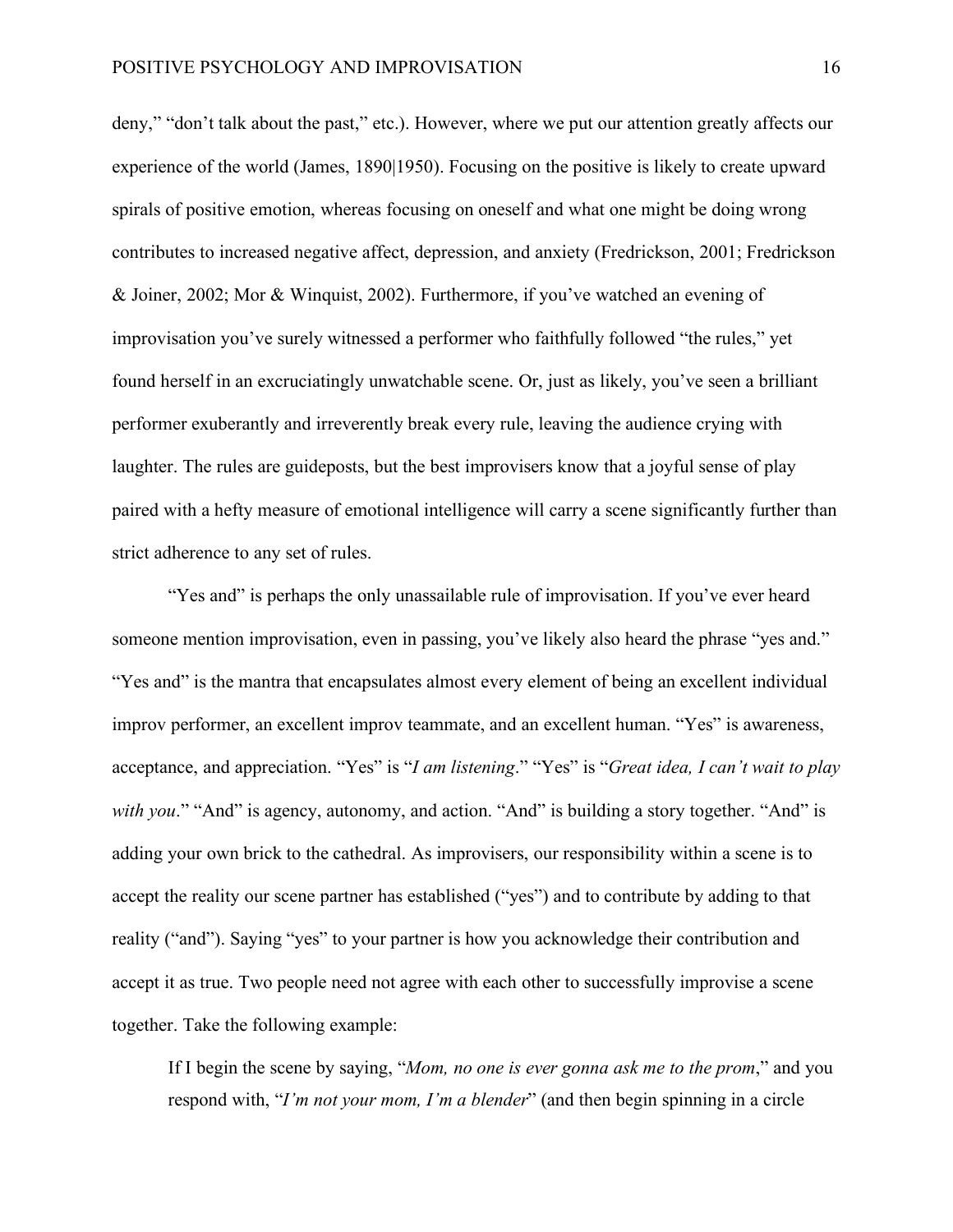while making whirring sounds), you have just said "no" to my initiation. However, if you respond, "*Sweetie, of course they will!*" you are accepting the circumstances I have initiated—namely, that I am your child, you are my mom, and the prom is coming up. Notice you didn't agree with me, but you *did* accept my initiation, thereby saying "yes" to me.

The "and" in "yes and" is your opportunity to contribute. If "*Sweetie, of course they will!*" is the "yes" then you can add value by building upon what has been established and heightening it in a multitude of ways. "*Sweetie, of course they will! You're the prettiest girl in school*" or "*Sweetie, of course they will! Your father is the President of the United States*" or "*Sweetie, of course they will! Mama's been slogging over this hot cauldron all afternoon and I've put a spell on the entire senior class*." Anything you add that builds upon what has already been established gives your scene partner something to explore and heighten.

The phrase "explore and heighten," often used synonymously with "yes and," reflects the desire in improvisation for performers to fully investigate the reality of their imaginary circumstances or the activity in which they're engaged and to "heighten" by committing more fully and/or making the activity more important (Libera, 2004). When successful, exploring and heightening what already exists will ultimately lead to transformation within the scene (Libera, 2004). This primary rule of improvisation contains the essential elements of a positive intervention (awareness and action described above). The goal in both improvisational scene work and positive psychology interventions is the same: positive transformation.

The other core philosophies of improvisation (follow the fun, surrender your agenda, every mistake is a gift, play to the top of your intelligence) can all be broken down into further explorations of "yes and." *Follow the fun* is simply a reminder that at any point an improviser may choose to act in the way that will bring them the most joy. Make choices and take actions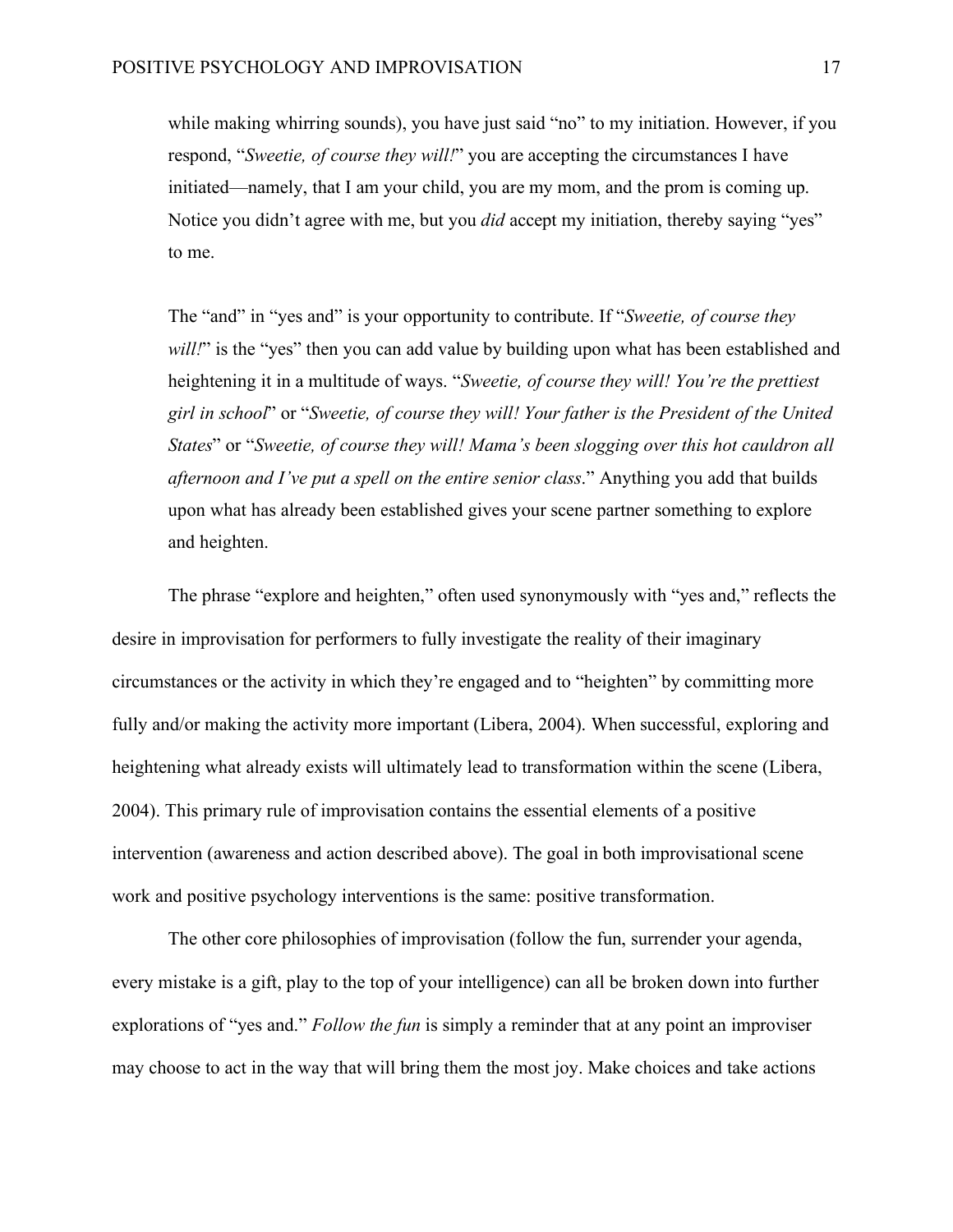that make the scene more fun for yourself, your teammates, and your audience. Profess your love. Pack your bags. Poke the beehive. Because you can do anything you want at any time, if you are stuck in a scene you hate, you are choosing to stay stuck there. As a celebrated Chicago improviser and teacher once told her class, "If you're not having fun, you're the asshole" (S. Messing, personal communication, January 28, 2009).

*Surrender your agenda* is an admonition to let go of your plan for the scene. Starting a scene with an idea or a plan isn't necessarily a problem, but if you think you are a blender and your scene partner calls you a ballerina, you better keep spinning and start adjusting your tutu. *Play to the top of your intelligence* means if you see something, the audience sees it. If you're confused by something, the audience is confused by it, too. You can play a dumb character, but don't play dumb as a performer. See what you see and know what you know. That includes acknowledging and "yes anding" the mistakes that inevitably happen. In improvisation we often say "every mistake is a gift." The moments we fail or fumble or go off the rails are the moments of true improvisation and discovery. Acknowledging and celebrating the failures transforms them into successes—and, side note, usually makes them the funniest moments of the scene.

#### **What's Missing From Improvisation?**

Improvisation has historically been utilized as a means of creating theatre and, more specifically, comedy. *Commedia dell'arte*, which literally translates as "comedy of the artists," began as an oral tradition, blossoming in the  $16<sup>th</sup>$  and  $17<sup>th</sup>$  centuries in Italy to include improvised masked performances, music, and dance (Rudlin, 2002). It was also commonly referred to as *commedia improvviso* (improvised comedy) and *commedia dell'arte all'improvviso* (Kahan, 1976). In 1955 in Chicago, a group of young performers formed a theatre known as The Compass Players. The Compass Players were inspired by *commedia dell'arte*'s ability to satirize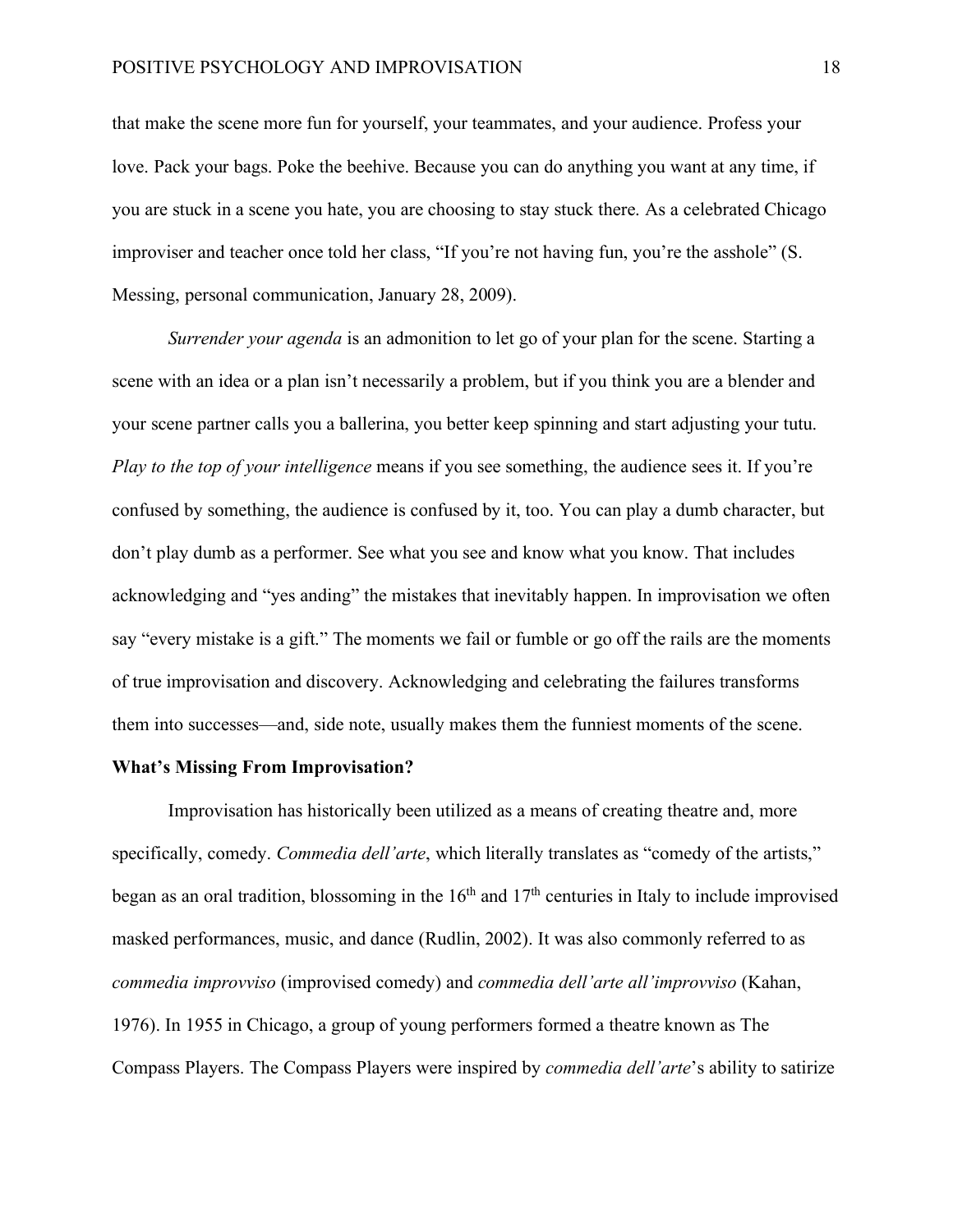local politics and current events, using improvisation to respond instantaneously to what was happening around them (Sweet, 1978).

One of the founding members, Paul Sills, was the son of Viola Spolin, a drama supervisor on the Recreational Project with the Works Progress Administration, whose approach to theatre focused on introducing play as a means of helping immigrant children in the 1920s adjust to their new homes (Sweet, 1978). Spolin's concentration on using games to teach creative group play, self-realization, and self-expression was heavily influenced by the work of Neva Boyd, founder of the Recreational Training School at Chicago's Hull House (Spolin, 1999). Sills shared the improvisational theatre games he learned from his mother with The Compass Players who used them to create improvised scenes loosely based around a pre-planned scenario, just as *commedia* shows were often structured (Sweet, 1978; Rudlin, 2002). The Compass Players eventually disbanded and several members, including Sills, reformed as The Second City in December of 1959. The Second City, one of the foremost comedy institutions in the world, still creates shows using improvisation to generate scripted political and social satire.

Relegating improvisation to the world of comedy and performance, however, is limiting its potential for good in the world. As an art form dedicated to awareness and action, it promotes many of the most important elements of positive psychology interventions: self-awareness, selfregulation, self-efficacy, mindfulness, and emotional intelligence. It is also highly physical, highly social, and, by its very nature, endorses intrinsically-motivated behavior. In addition, when situated toward intentional well-being aims, improvisation is uniquely designed to counteract the negative effects of hedonic adaptation by offering an activity that is inherently new, varied, dynamic, and unexpected. Each time you revisit an improv exercise or scene, if you're practicing "yes and," it will be completely different because you're accepting a new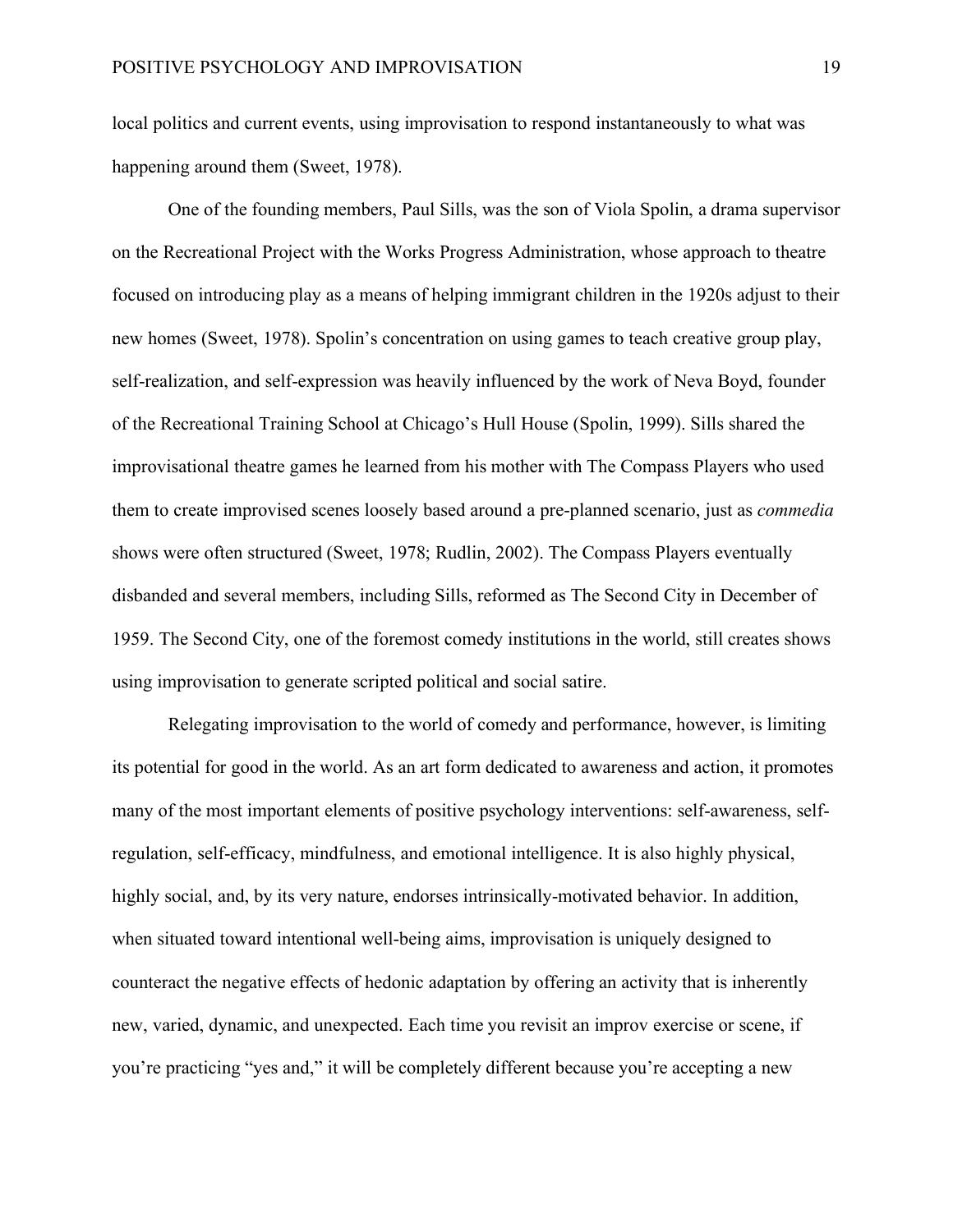reality and building on it in new ways. The art of improvisation, when practiced with positive intention, has the power to generate upward spirals of positive emotion, connection, and human flourishing.

In spite of its potential, we know very little about why, how, and even if improvisation is a truly positive force for human thriving because very little research has been done on its effects. Anecdotal evidence seems to support the hypothesis that participating in improvisation may have beneficial well-being outcomes. Students and performers often describe learning to trust themselves, facing fears, feeling brave, making friends, and learning to be more present. In the pursuit of understanding improvisation, however, we are generally missing a major tool: the scientific approach. A few studies with very small sample sizes have shown improv classes to be well-attended and enjoyable for students with Parkinson's disease, as well as beneficial for older adults who reported feeling more positive emotions, more comfortable with the unexpected, a sense of self-development, and positive feelings of social acceptance (Bega et al., 2017; Morse et al., 2018). In order to determine whether and how improvisational exercises offer well-being benefits, we must measure the effects as rigorously as positive psychology has sought to measure the effects of more well-established positive interventions like *three good things* and *using signature strengths in new ways* (Seligman et al., 2005).

Secondly, improvisation is currently missing the *intent* to increase an individual's wellbeing. Taking an improv class often has extraordinary accidental well-being consequences, but the same exercises taught by a different teacher may be just as likely to trigger embarrassment, self-judgement, shame, and insecurity. If we make student experience and positive growth the goal of improvisation (as opposed to producing audience laughter while increasing beer sales)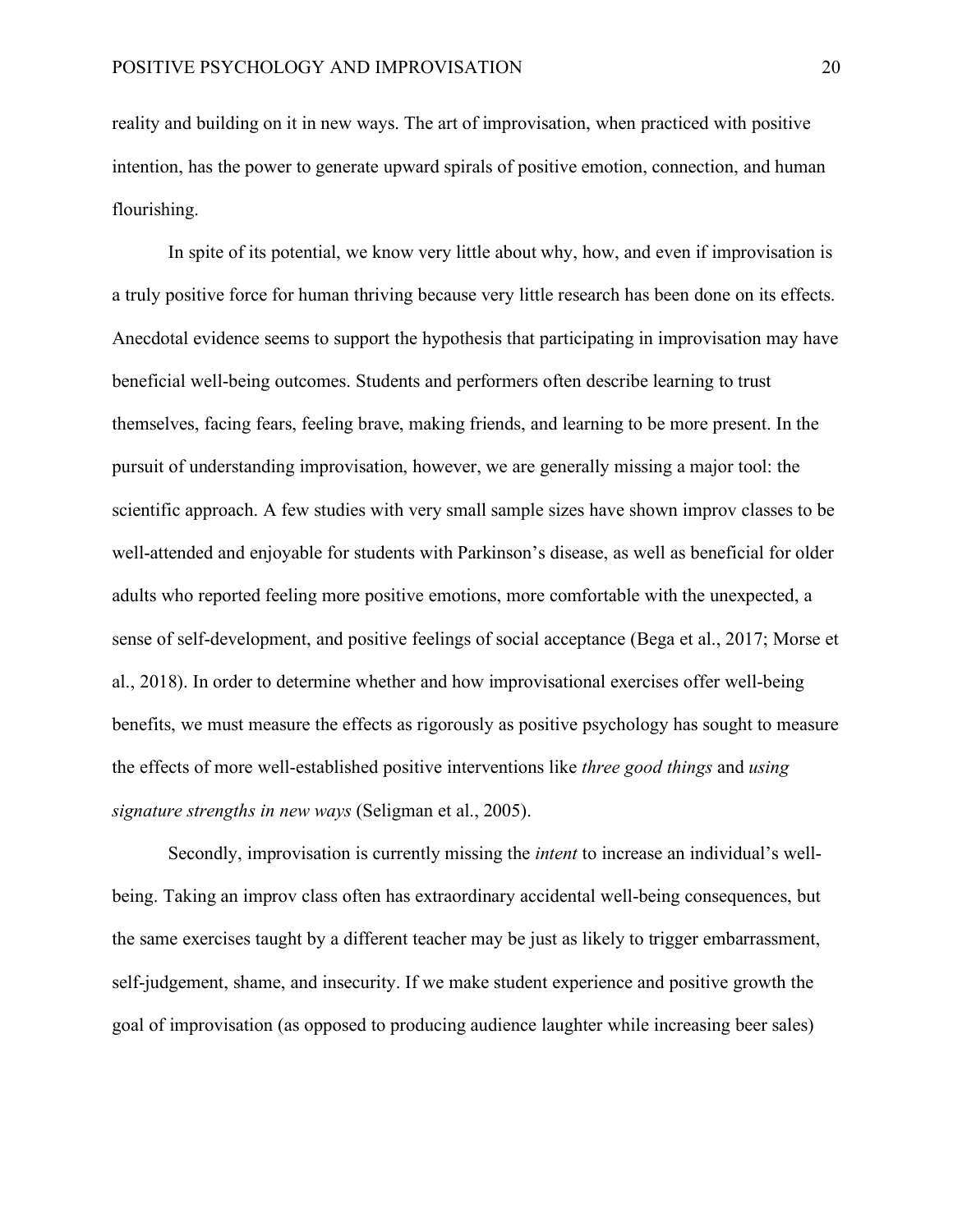we may be able to create interventions that consistently and reliably promote cognitive, emotional, physical, and social flourishing.

Approaching teaching improvisational exercises with the mindset of a positive psychology practitioner—measuring the success of the exercise as one might a positive intervention by collecting data and looking for significant increases in outcome measures like reduced anxiety and depression, increased positive emotion and subjective well-being, as well as psychosocial benefits such as improved relationships and feelings of connectedness and belonging—may be the first step in developing "Positive" Improvisation.

#### **The Current State of Improvisation**

*"Improv culture and communities can be flawed and problematic. Abuses of power and emotional manipulation were rampant. However, some of the most incredible and important people in my life are improvisers. It's a complicated community." (Participant 33)*

Like many institutions, improv communities have not always been welcoming places for everyone. In spite of the art form which espouses support of fellow players, active listening, empathetic consideration of others, and acceptance and expansion of ideas outside one's own, improvisational training centers, ensembles, and theatres have historically been made up primarily of straight, White, cisgender males. Therefore, voices outside of that dynamic have often felt excluded and unsupported (Wright, 2020; Metz, 2016). In Chicago, for example, a group of Black alumni and current performers recently wrote an open letter to The Second City detailing instances of systemic racism, sexual misconduct and trauma, and demanding change within the organization (Wright, 2020). "*[W]e feel it is our responsibility to try to keep our brothers and sisters safe*," the letter states. "*You use our names to market your business, however we cannot in good conscience recommend The Second City as an effective place for Black comedy to thrive.*"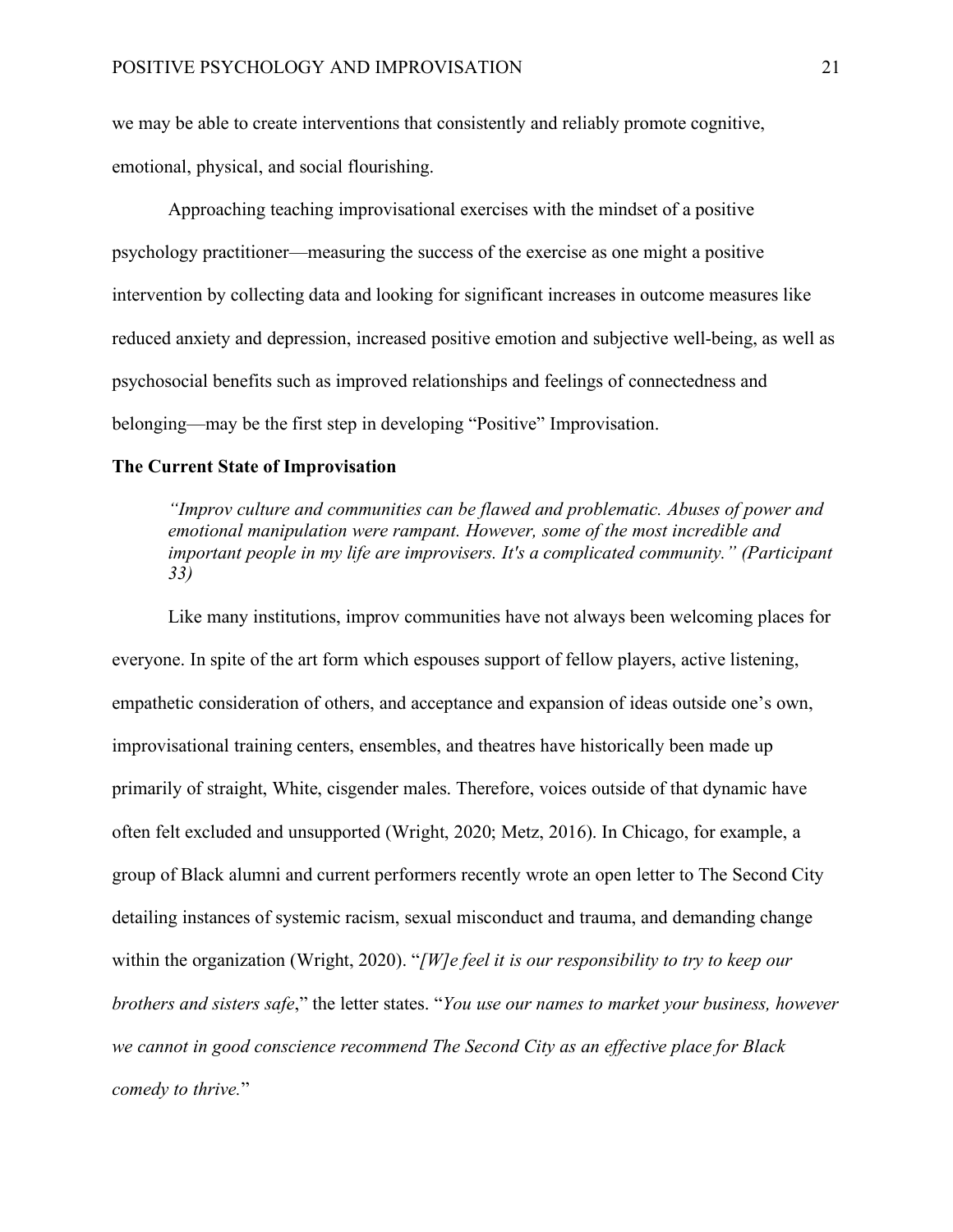Often in comedy, sexist and racist boundaries are pushed (or stepped right over) under the guise of creating "edgy" comedy. Improvisation has the potential to be an incredibly positive and transformational intervention, but not if students are expected to endure trauma as part of the journey toward becoming a great comedian. Making comedy the ultimate goal in improvisation wastes the limitless potential of the artform to build more positive states, traits, relationships, and institutions. Until improvisation is intentionally focused on inclusion and thriving for *all*, student flourishing will fall to the wayside while "getting a laugh" reigns supreme.

# **Section III - Exploratory Study on Improvisation and Well-Being**

As demonstrated throughout this capstone, improvisational training often leads to "accidental" well-being outcomes. To date, the empirical literature on outcomes related to improvisational training is scant compared to the theoretical or applied pieces for improvisational trainers. Additionally, the connection between improvisational training and positive psychology outcomes is virtually nonexistent. This study investigates the degree to which improvisational training is connected with some of the same positive outcomes seen in positive interventions, such as improved mood, connectedness, resilience and life satisfaction using a mixed-methods approach. By analyzing quantitative data, as well as thematically coding qualitative data collected from actors and improvisers, this study begins to empirically establish the spaces where improvisational training stands to gain the most by taking a "positive" approach.

#### **Method - Quantitative Section**

#### **Participants**

Given that this study is looking for a specific type of participant with experience in acting and/or improvisational training, this survey was distributed using a snowball sampling technique, where an investigator contacts a few people to distribute the survey and asks them to pass it on to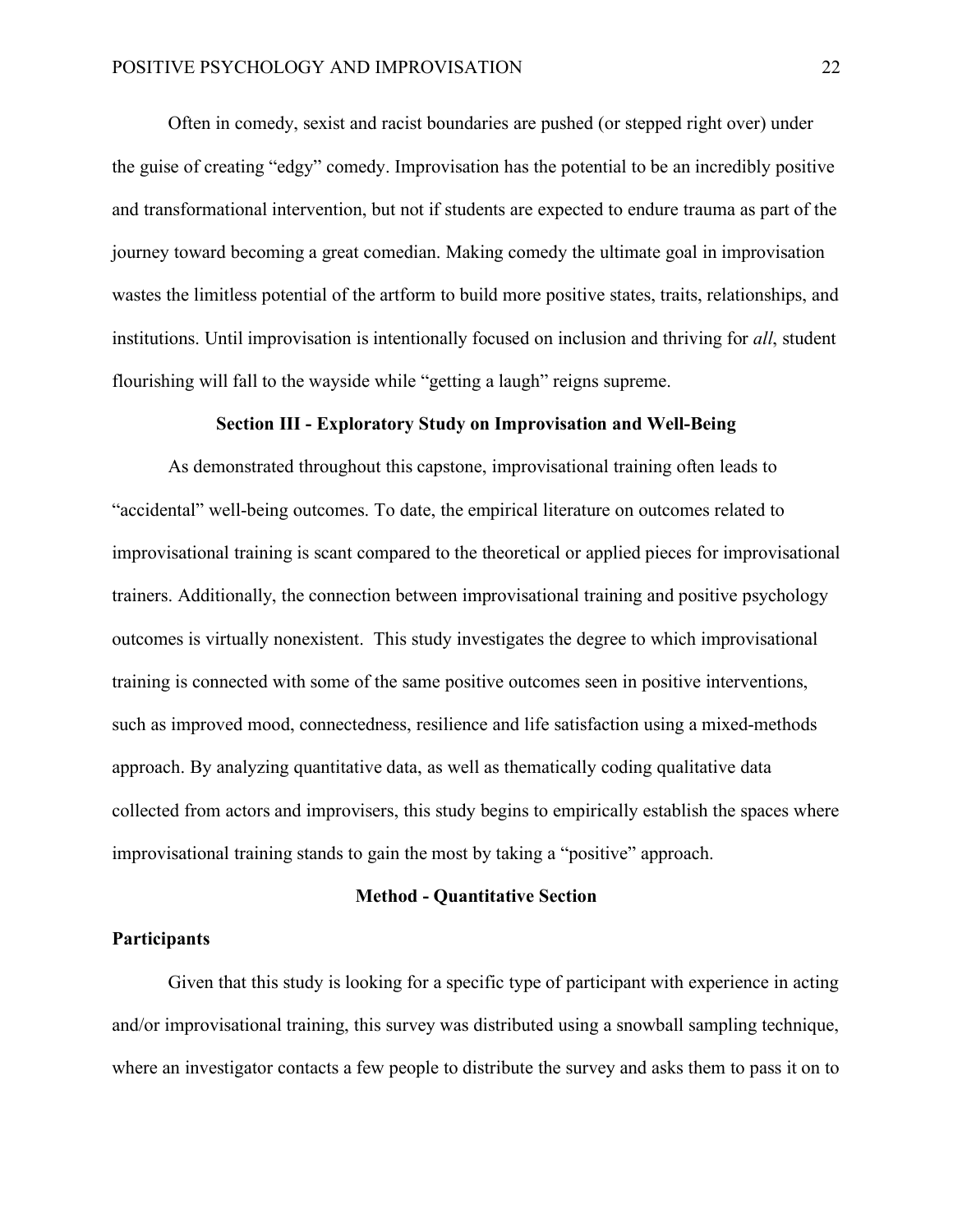others. No identifying information was asked of participants to keep their responses anonymous. In this study, the author shared the survey with acting teachers and then asked them to share it with their listservs and pass it on to other actors and improvisors. This study was approved by the Institutional Review Board of the University of Pennsylvania.

**Participant Characteristics.** The sample consisted of 173 individuals whose mean age was 43.58 (*SD=*12.38). 52.3% identified as male, 47.1% identified as female, and 0.6% identified as "other" (in this case, the written response was "female agender"). Zuberi and Bonilla-Silva (2008) describe race and ethnicity as a variable which is "created intertextually as part of an ongoing, ideological struggle over societal boundaries, inclusion, and equity" (p.34). In this sample, this *permeability* (p.35) of race and ethnicity is evident. Only 34% of the sample identified as solely white. 1.1% of the sample identified as white and one or more other racial or ethnic categories (Black, American Indian or Alaska Native, Native Hawaiian or Pacific Islander, or "Other"). 6.4% of the sample identified as Hispanic, with 2 identifying specifically as Spanish, 2 as Hispanic, and 7 as LatinX. Finally, 1.4% of the sample identified as Black, 0.9% as Asian, 0.2% as Native Hawaiian or Pacific Islander, and 1.8% identified as "Other," which included: Arab, Middle Eastern, Mexican, Mestizo, Latina, Jewish. One participant identified as "elfin or mythical," which on the surface seems like a joke, but does underscore the commentary on race and ethnicity above.

#### **Materials**

**Brief Resilience Scale (BRS).** The Brief Resilience Scale (Smith et al., 2008) is a 6-item questionnaire which asks participants to respond to questions, such as "*It does not take me long to recover from a stressful event*" on a 5-point Likert-type scale from 1 ("strongly disagree") to 5 ("strongly agree"). This scale was found to be reliable,  $\alpha = 85$ .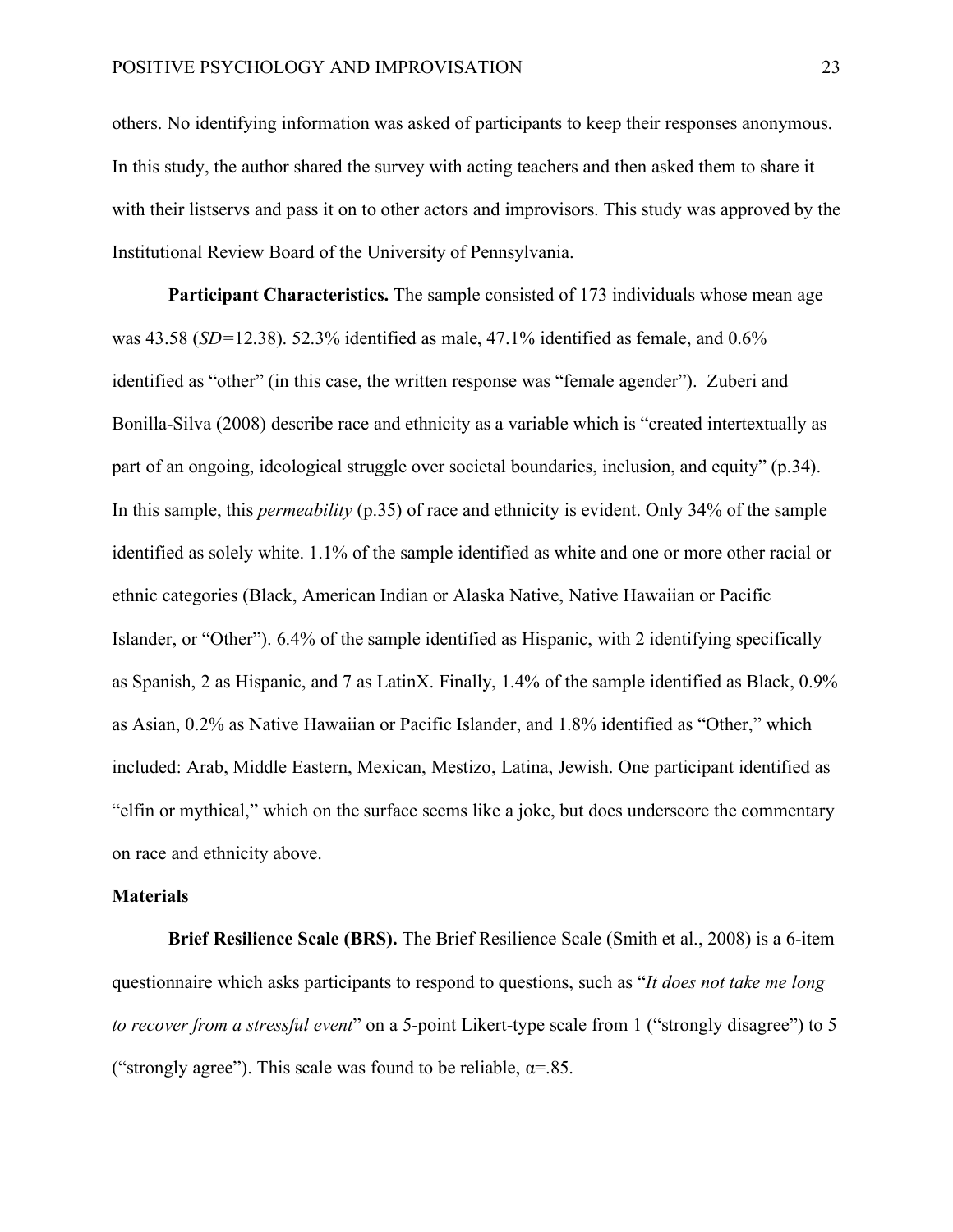**Positive and Negative Affect Scale (PANAS).** The Positive and Negative Affect Scale (Thompson, 2007) is a 20-item questionnaire which asks participants to rate their current mood, given as prompts such as "*Afraid*" or "*Excited*", on a 5-point Likert-type scale from 1 ("Very slightly or not at all") to 5 ("Extremely"). This scale was also reliable,  $\alpha = 81$ .

**UCLA Loneliness Scale.** The UCLA loneliness scale (Russell, 1996) is a 20-item survey which asks participants to respond to questions about their feelings of loneliness, with prompts such as "*How often do you feel isolated from others?*" Participants respond on a 4-point Likerttype scale from 1 ("Never") to 4 ("Always"). This scale was found to be reliable in this study,  $\alpha = .89$ .

**Satisfaction with Life Scale (SWLS)** The Satisfaction with Life Scale (Diener, Emmons, Larsen, & Griffin, 1985) is a 5-item questionnaire about participants' life satisfaction, with prompts such as "I am satisfied with my life" presented on a 7-point Likert-type scale from 1 ("Strongly disagree") to 7 ("Strongly agree"). This scale was reliable,  $\alpha = 89$ .

#### **Procedure**

The survey consisted of the following sections: Informed consent, two writing prompts which asked participants to reflect on their experience in acting and improvisation classes, and quantitative measures of mood, connectedness, resilience and life satisfaction. Finally, demographic questions were asked at the end of the survey. The quantitative section of the survey was randomized for each participant to control for ordering effects.

A Qualtrics survey was distributed to acting and improv teachers to email to their listservs. Once a person clicked on the link, they were directed to the Informed Consent page. Once participants read the Informed Consent, they had the option to click: "I consent to participate in this research study," which indicates their consent to participate, and were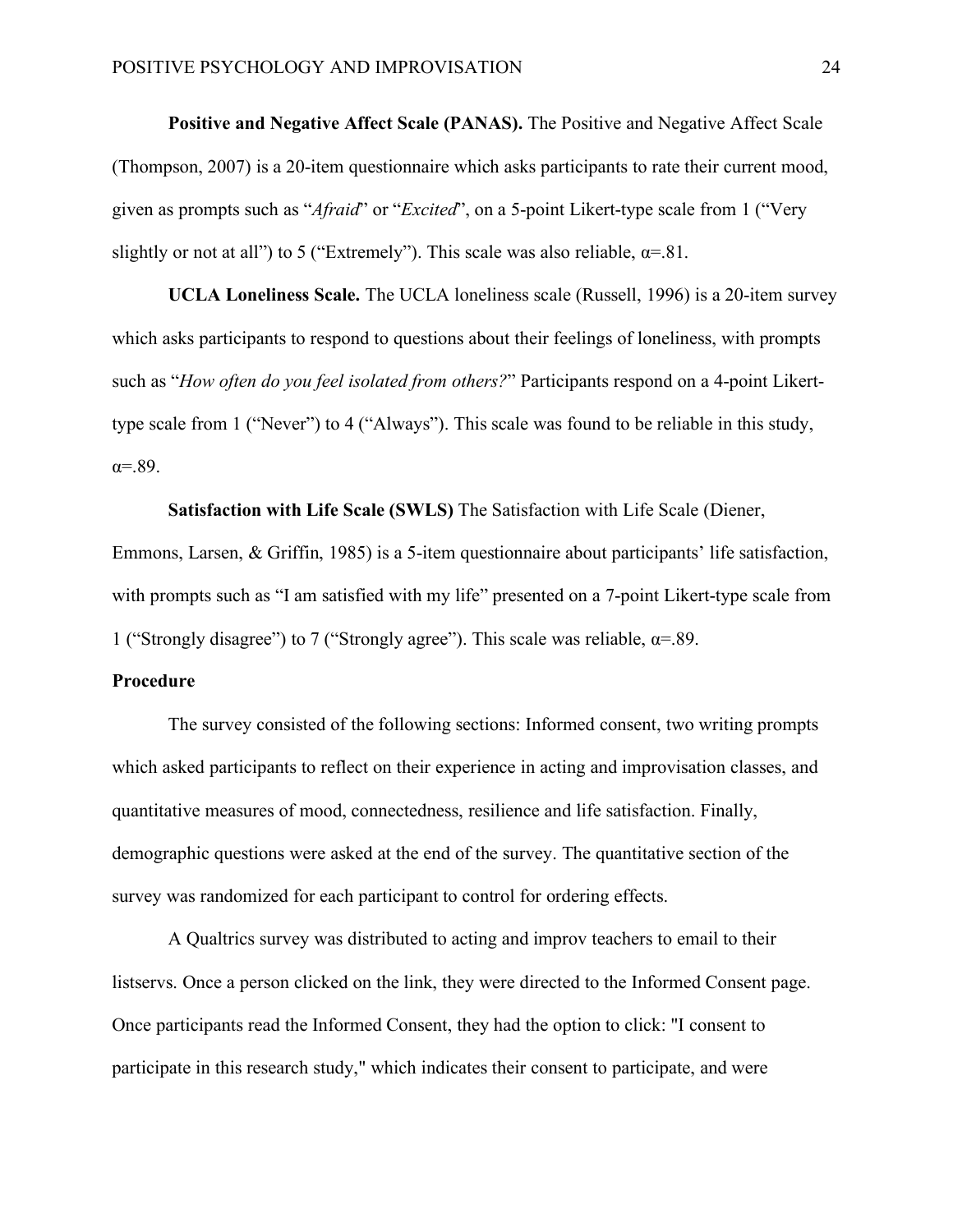redirected to the next section of the survey. If they chose not to consent, they clicked "I do not consent to participate in this research study" and they were redirected to the "thank you" page at the end of the survey.

# **Quantitative Results**

One-way analyses of variance were conducted to test for differences in well-being outcomes between Improvisors, Actors and those who identified as both equally. There were no differences between these groups for positive emotion, negative emotion, resilience, and loneliness. Overall, scores on positive emotion and resilience were higher than scores on negative emotion and loneliness for all groups (see Figure 1). The only significant difference that emerged was in terms of life satisfaction, where actors who self-identified as primarily working with scripted material (Actors) had significantly higher life satisfaction scores ( $M=5.01$ ,  $SD=$ 1.17) than those who self-identified as primarily improvisational actors (Improvisers) (*M=*4.73, *SD* = 1.36) and persons who identified as "both-equally" having the lowest scores of life satisfaction ( $M=4.34$ ,  $SD=1.50$ ),  $F(2,172) = 3.463$ ,  $p = .034$ .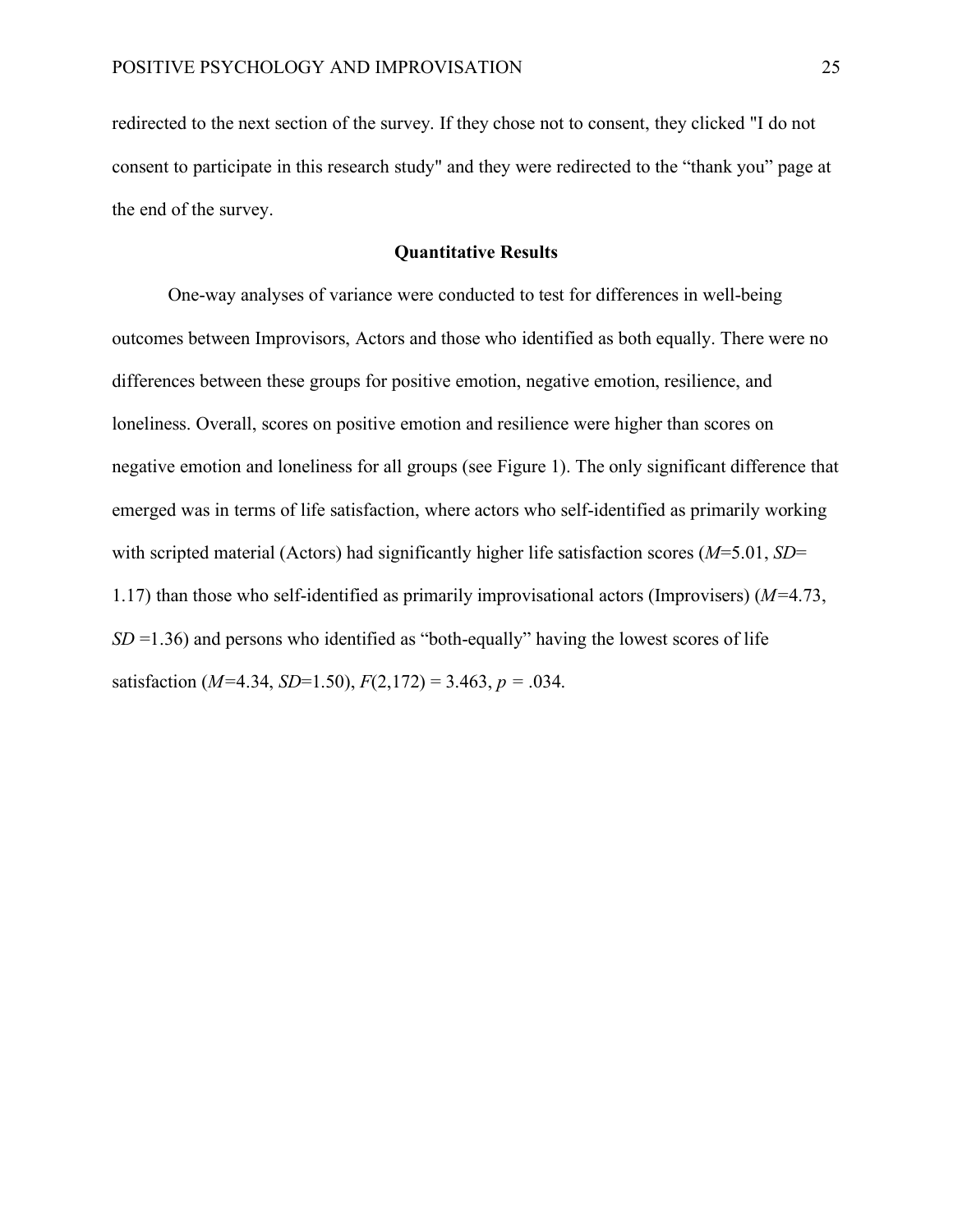

*Figure 1.* Mean Scores on well-being outcome measures for self-identified actors, improvisers, and those who identified as "both equally." An asterisk denotes statistically significant differences at the  $p < .05$  level.

# **Discussion - Quantitative Results**

These findings suggest that both acting and improvisational training may help to buffer against negative emotions and loneliness. Measures of positive affect, negative affect, resilience, and loneliness revealed no significant differences between actors, improvisers, and those who identified as "both equally." All participants' scores were generally higher on positive affect and resilience and lower on negative affect and loneliness. However, measures of perceived life satisfaction showed higher scores among actors, with improvisers and those who identified as "both equally" reporting significantly lower levels of life satisfaction respectively.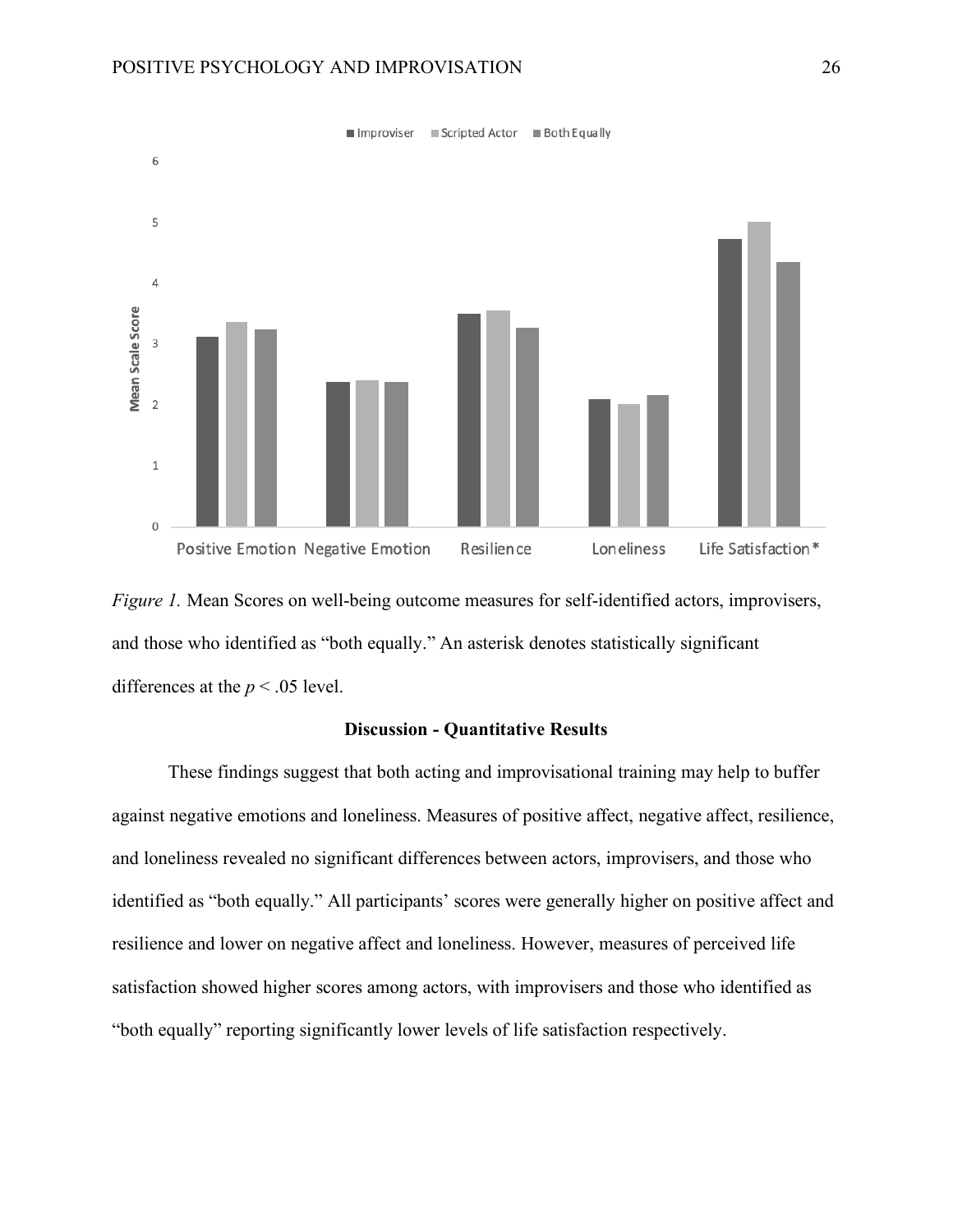These results were somewhat surprising considering the high levels of positive emotion, relationships, engagement, and accomplishment reported by improvisers in the qualitative data collected (reported below). Possible factors that may contribute to actors' higher levels of perceived life satisfaction include the fact that professional actors working with scripted material are typically protected by unions (The Actors Equity Association, The Screen Actors Guild, and The American Federation of Television and Radio Artists) that guarantee standard salaries, pensions, and health insurance. Improvisers have no such union and, at many improvisational theatres, improvisers are expected to perform for free and are often required to pay for rehearsal space and coaches (Metz, 2013; Zinoman, 2013). In the midst of Covid-19, a sense of security when it comes to finances and health care may be especially important in rating one's sense of life satisfaction and therefore must be discussed and considered. Actors' unions also provide an entity to which one may report unsafe working conditions, sexual harassment, racism, etc. whereas in improvisational theatres, there is no such entity to protect performers (Simons, 2018).

For our purposes we will consider life satisfaction as distinct from, but related to wellbeing. Perceived life satisfaction is a self-determined measure of how content one is with their current life circumstances. Individual mood may influence as much as 70% of self-reported life satisfaction (Seligman, 2011). Well-being, however, is a construct made up of multiple elements, some of which may be rated by more objective measures. Seligman himself changed his mind about his original *authentic happiness theory,* which considered increasing life satisfaction as the ultimate goal of positive psychology; instead, his 2011 *well-being theory* establishes PERMA as the essential elements of flourishing and declares well-being and human flourishing, not simply life satisfaction, as the paramount objective of positive psychology (Seligman, 2004, 2011).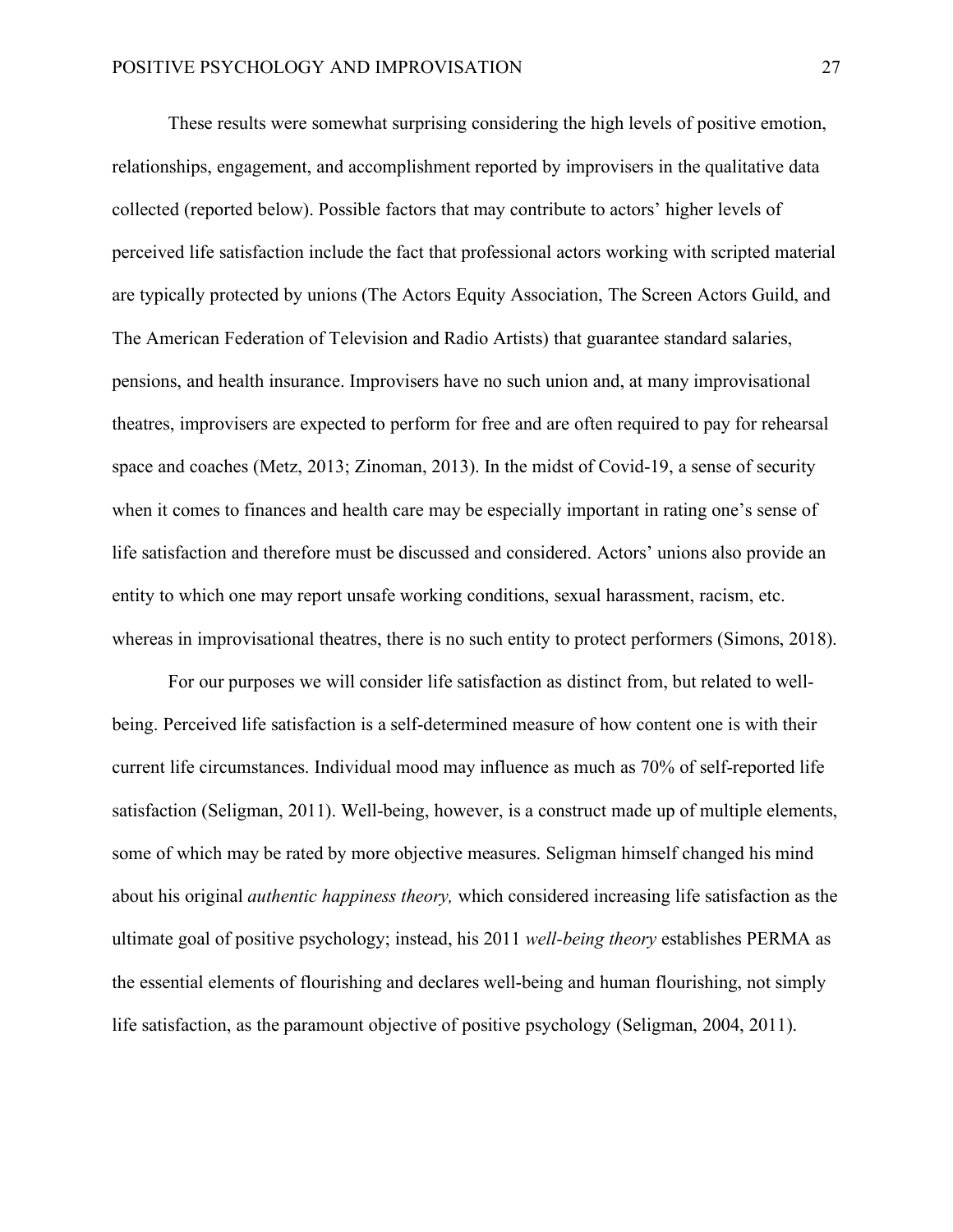Below we examine the elements of PERMA in the qualitative data collected from Actors and

Improvisers.

# **Method - Qualitative Section**

# **Participants**

The same survey data from participants reported in the quantitative section were used in

qualitative analyses. Participants' responses to the following two open ended questions were

divided into excerpts and coded by independent raters. The question prompt on improvisational

training was worded in the following way:

*If you have experience performing improvisation, please elaborate on your experiences as an improviser. What, if anything, did you learn about yourself? Imagine that you are speaking to somebody who has never improvised before. Summarize your experience for them using the text entry box below. Feel free to write as much as you'd like, but please write at least three sentences.*

The question prompt on scripted acting was worded using the following language:

*If you have experience performing scripted material (plays, sketch, film/TV, etc.), please elaborate on your experiences as an actor working with a script. What, if anything, did you learn about yourself? Imagine that you are speaking to somebody who has never performed scripted theatre before. Summarize your experience for them using the text entry box below. Feel free to write as much as you'd like, but please write at least three sentences.*

# **Materials**

The excerpts were thematically coded by independent raters for the following five aspects

of well-being from Martin Seligman's (2011) PERMA theory of flourishing: Positive Emotion,

Engagement, Relationships, Meaning, and Accomplishment. In order to keep coders centered

around the same understanding of key themes, a coding frame was used to guide coders (see

Appendix A).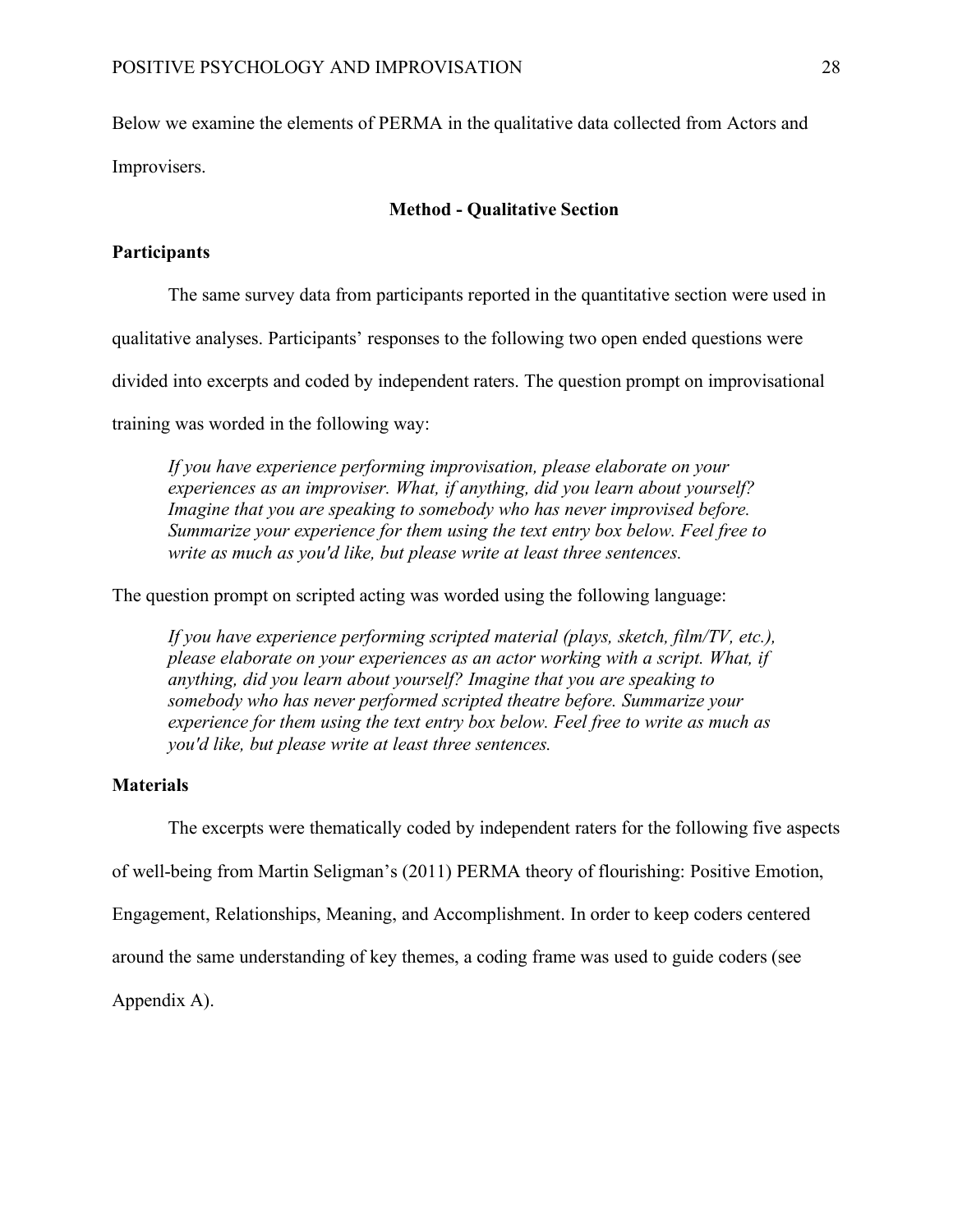# **Procedure**

Two independent coders (the author and her advisor, both familiar with positive psychology) applied the 5 themes mentioned above to 346 excerpts. 173 excerpts were responses to prompt about the impact of improvisational training and 173 excerpts were responses to prompt about working with scripted text. Once all excerpts were coded, inter-rater reliability was calculated by finding the percent agreement between the two independent coders. This was calculated by dividing the number of excerpts where coders agreed over the total number of excerpts (in other words, 312 excerpts where the two coders applied the same codes, divided by the 346 possible excerpts) and then multiplying by 100 to get a percentage. For this study, the independent coders had a 90.17% rate of agreement, which is reliable.

#### **Qualitative Results**

Qualitative analysis revealed that among the 173 excerpts about scripted acting, a total of 121 codes reflecting the five elements of PERMA were applied. In the scripted acting responses 50 excerpts were coded for Positive Emotion, 26 were coded for Relationships, 23 were coded for Accomplishment, 11 were coded for Engagement, and 11 were coded for Meaning. Of the 173 excerpts about improvisational training, a total of 227 were coded for PERMA elements. A total of 76 excerpts were coded for Relationships, 69 were coded for Positive Emotion, 27 were coded for Engagement, 27 were coded for Accomplishment, and 18 were coded for Meaning. In every category of PERMA, improvisation scores were higher than scripted acting. These totals can be seen in Figure 2.

The results of chi-square analyses revealed marginally significant differences for the following elements of PERMA, where improvisational excerpts contained more excerpts coded for these elements than scripted acting: Positive Emotion  $\chi^2$  (1, *N*=344) = 2.76, *p*=.097;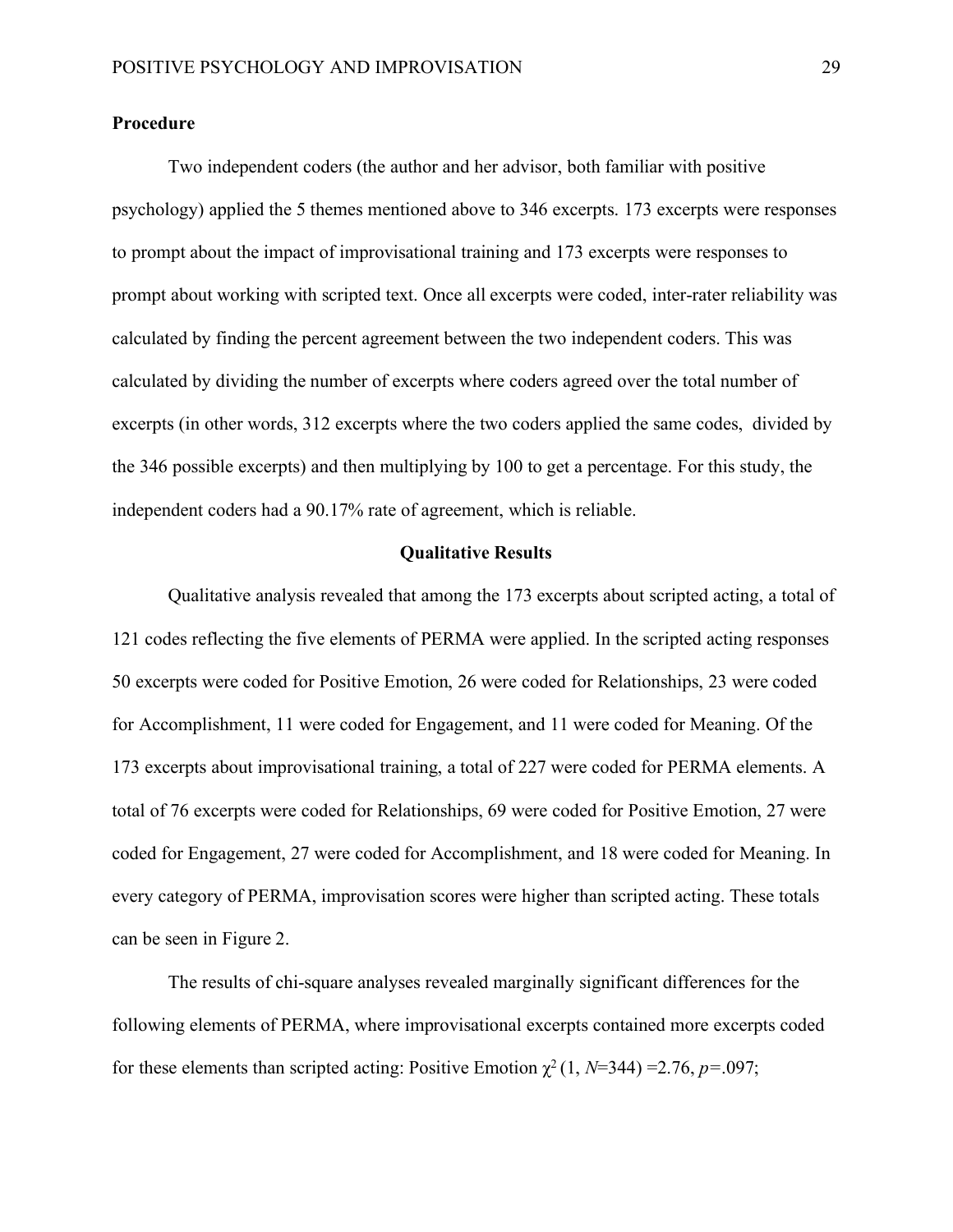Engagement  $\chi^2$  (1, *N*=344) =2.97, *p*=.085; and, Accomplishment  $\chi^2$  (1, *N*=344) =2.78, *p*=.095. The only statistically significant difference between improvisational excerpts and scripted acting excerpts was for the Relationships element of PERMA, where significantly more excerpts were coded for the Relationships element in the improvisational writing prompt,  $\chi^2$  (1, *N*=344) =3.87,  $p=0.049$  (see Figure 2). No significant difference existed between these groups for Meaning,  $\chi^2(1, 1)$ *N*=344) =0.13, *p=*.721.



*Figure 2.* This graph illustrates the number of excerpts in each condition which contained mentions of the five elements of PERMA. The results of chi-square analyses are reflected by the asterisks, where a single asterisk denotes differences found to be statistically significant at the .05 level.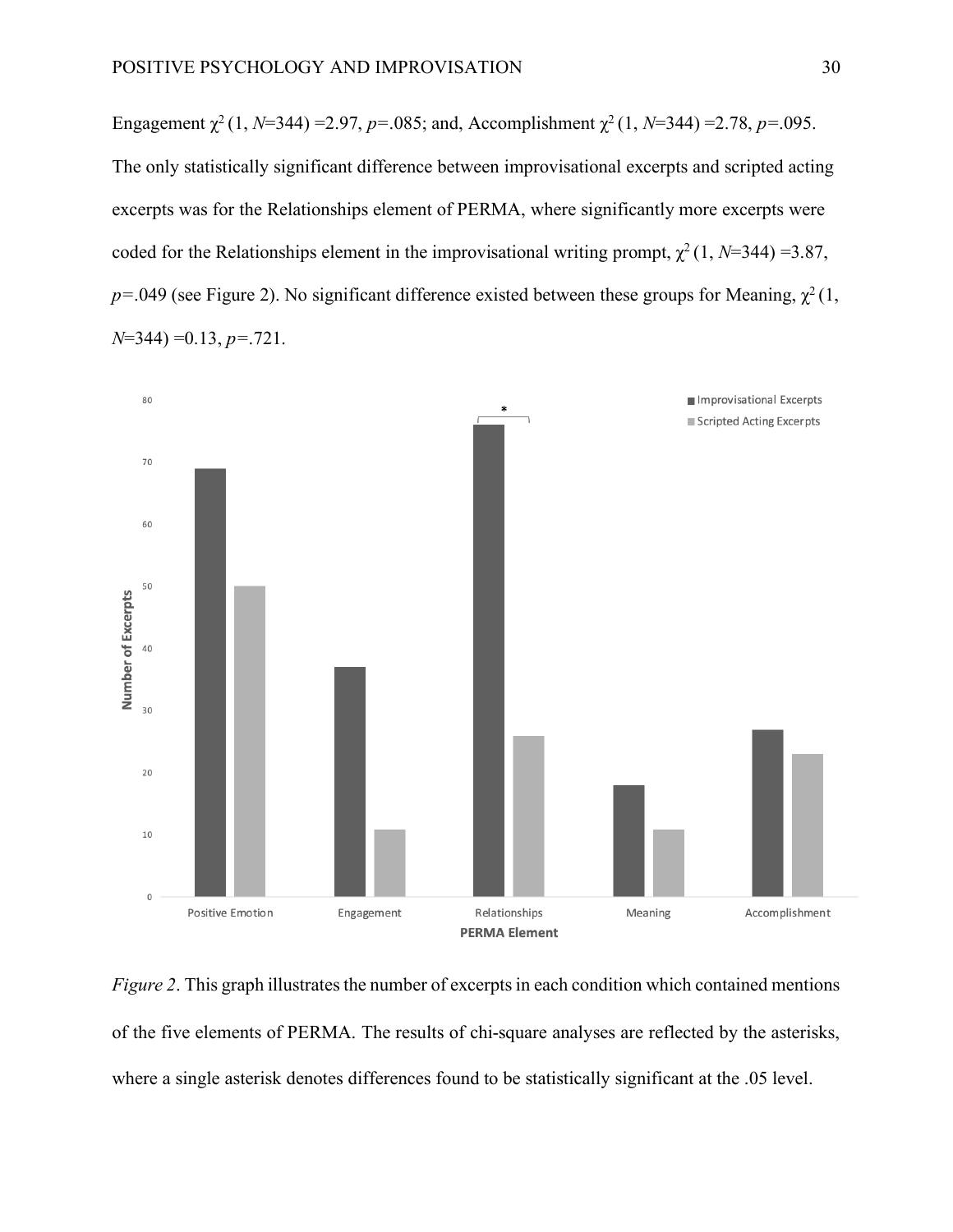# **Thematic Exemplars**

In an effort to capture the nuanced differences in well-being experienced between Actors and Improvisers, exemplars were chosen from the qualitative data collected that best capture each element of PERMA assessed by the coding frame. We have attempted to capture general themes and common language expressed by the participants as a whole, as well as to establish where there was disparity between acting and improvisational training. First, themes will be reported for marginally significant findings (i.e., Positive Emotion, Engagement, and Accomplishment). Next, themes will be explored for the Relationships element, for which significant differences were found between improvisation and scripted acting excerpts. Lastly, themes for the Meaning element of PERMA will be described, for which no significant differences were found between improvisation and scripted acting excerpts.

**P - Positive Emotion.** Of the 119 excerpts coded for Positive Emotion, 69 came from the improvisational training prompt and 50 came from the scripted acting prompt. Recall that there were marginally significant differences in positive emotion between groups, where excerpts from improvisational training recollections tended to have more mentions of positive emotion than those from excerpts on scripted acting.

In the case of improvisational training, positive emotion took the form of exhilaration, excitement, freedom, fun, and play. This manifestation is clear in the following two excerpts from Participants:

"Where before I had fear in letting go of control, now that same fear can be exciting." (Participant 134)

"I find that when I improvise or take an improv class, I am nervous, but so proud of the risks I am taking. There is a sort of rush of joy, tempered with a bit of apprehension. I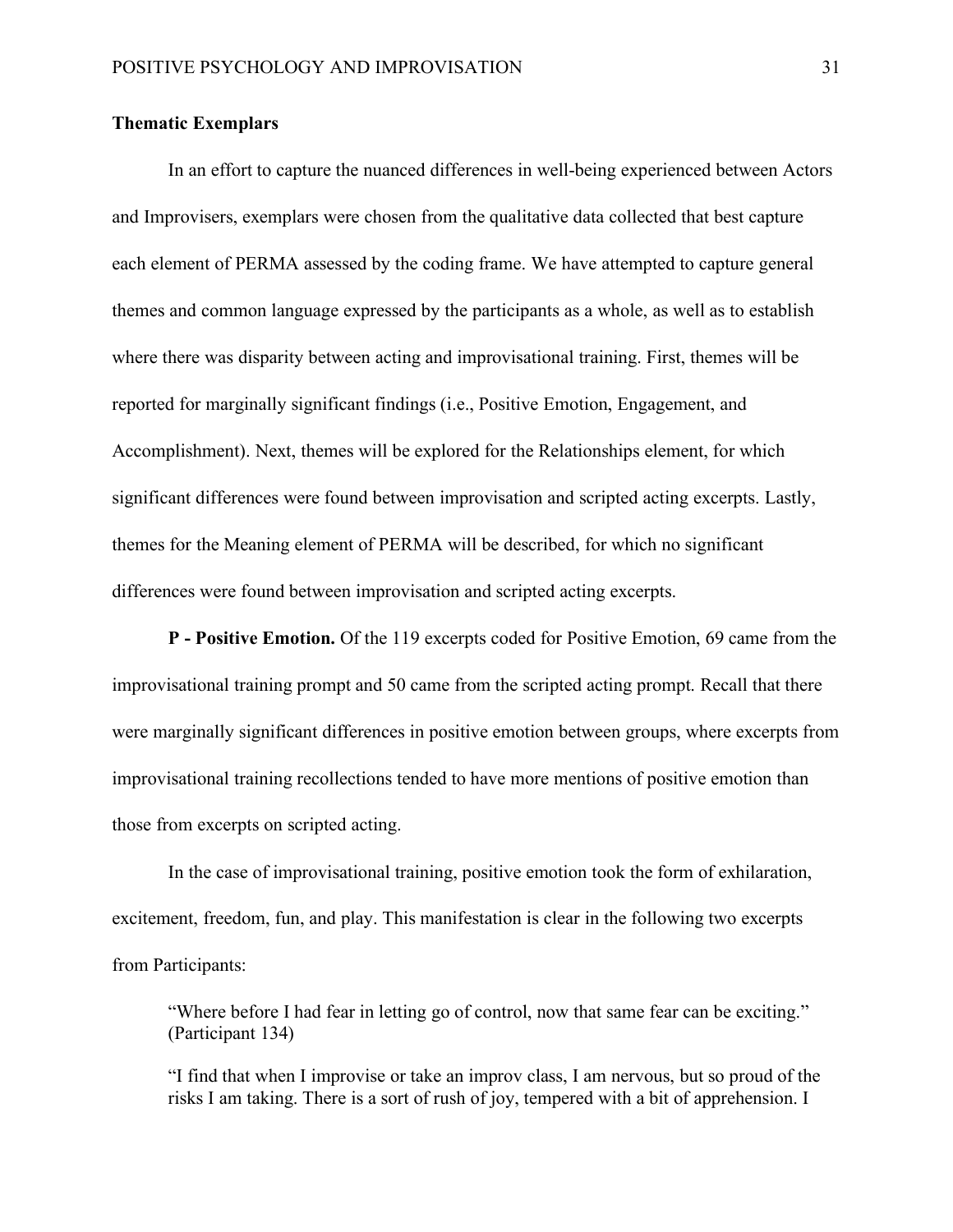push through and am always so delighted that I have put myself out there, connected with others and engaged! I find it a rewarding way to make connections with others and definitely feel positive after improvising." (Participant 162)

In the case of scripted acting, positive emotions tended to involve references to catharsis and pleasant feelings of self-awareness that come from exploring the full range of emotions as another character. The theme of "getting it right" came up repeatedly as an element of acting that caused anxiety and self-doubt in some and a sense of accomplishment in others. The following two excerpts capture these trends:

"Learning to act from a script allows me to be different characters and show feelings and emotions that I have but don't often get to express." (Participant 82).

"As an actor working with a script, I focused on memorization and getting it right. I felt that there was a standard of perfection that I needed to achieve. I enjoy performing scripted material, but I get stressed out over 'getting it right.'" (Participant 89).

For both groups, positive emotions tended to include a sense of pride in facing challenges and the thrill of live performance. For example, Participant 11 captures the positive emotionality associated with performing in general:

"Screw drugs, I say... there's no better high than crushing a performance . . ."

**E - Engagement.** Of the 38 excerpts coded for Engagement, 27 came from the improvisational training prompt and 11 came from the scripted acting prompt. As with positive emotions, there were marginally significant differences in engagement between groups, where

excerpts from improvisational training recollections tended to have more mentions of

engagement than those from excerpts on scripted acting.

In the case of improvisational training, engagement in the act of performing often involved a quieting of self-criticism, which enhanced creativity. Participant 32 describes the experience of being completely engaged: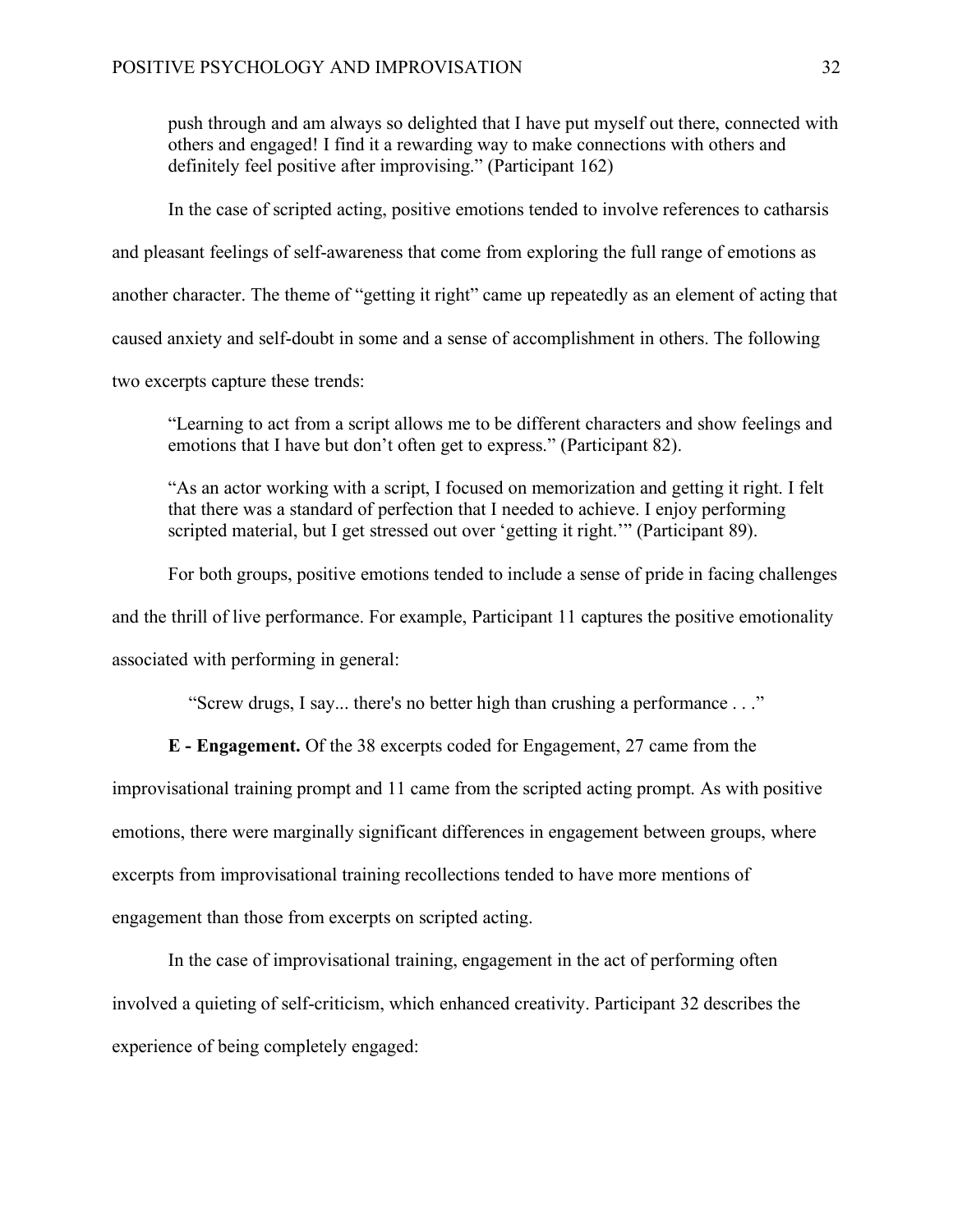"I have found that improv . . . quiets my over-active mind. It can be a form of meditation. When I'm away from my 'thinking' brain for even a short period of time, it releases endorphins within me, and becomes a euphoric experience."

Furthermore, Participant 20 captures the trend that improvisation involves a sense of getting lost

or completely absorbed in the present moment:

"It terrified me. But . . . I found I would lose track of time and if I felt safe with the people around me, lose track of 'my self' and start saying and doing things that were unexpected and in the moment . . . If I got lost in the moment afterwards I would feel exhilarated and free and be surprised by my bravery."

On the other hand, in the case of scripted acting, engagement tended to be enabled by

preparation. The following two excerpts capture this trend:

"When I am prepared, it's much easier to get out of my own head and live in the moment. I am no longer worried about how I will say a line, I am in sync with my inner life and lines can flow out naturally." (Participant 55)

"I like to know it so well . . . that when I'm performing I'm free to be in the moment." (Participant 81)

For both groups, engagement tended to take on the quality of being truly present in the

moment and experiencing a state of flow. For example, Participant 128 described the sensation

of really being "in flow" onstage that was common among many excerpts, regardless of form

(i.e., improvisation or scripted acting):

"When I find myself in a moment of pure creation, when I have completely let go...that is an out of body experience."

**A - Accomplishment.** Of the 50 excerpts coded for Accomplishment, 27 came from the

improvisational training prompt and 23 came from the scripted acting prompt. As with positive

emotions and engagement, there were marginally significant differences between groups, where

excerpts from improvisational training recollections tended to have more mentions of

accomplishment than those from reflections on scripted acting.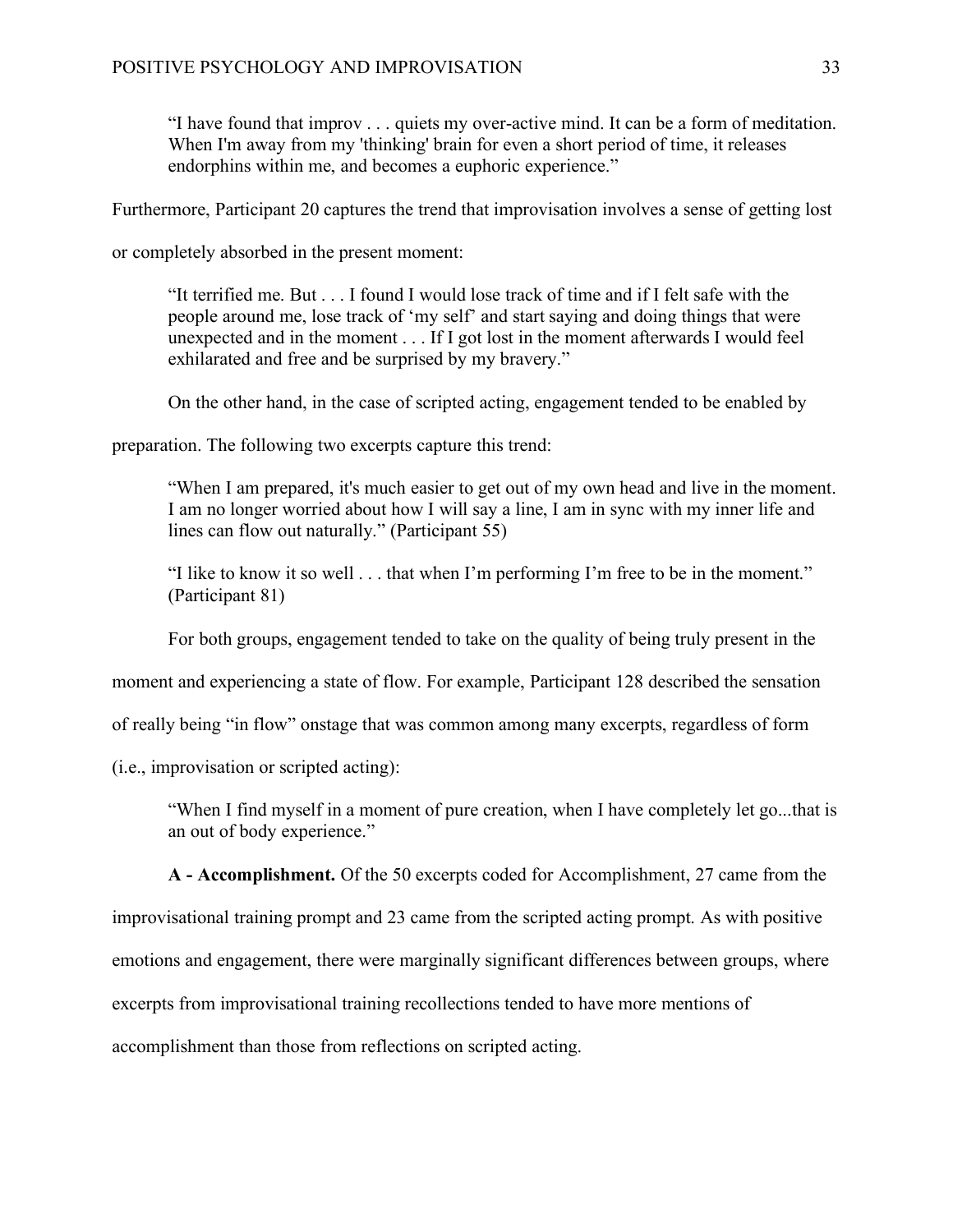In the case of improvisational training, accomplishment often reflected increased

confidence as a result of facing fears. The following two excerpts capture this idea:

"I can be very hard on myself but when you accomplish a good improv scene the feedback you get is amazing not only because you entertained the audience but also because you survived it!" (Participant 35)

"It's terrifying and full of dread in the anticipation. Then you are finally on stage and the senses are heightened - I've never listened so hard in my life, then it's done and I survived . . . I learned I can survive the embarrassment or failure better than the thought of fear or failure." (Participant 125)

In the case of scripted acting, accomplishment tended to involve references to analyzing

text successfully and self-improvement. For example, the nature of these experiences are

expressed by the following two participants:

"Learning a script is immensely challenging, but becomes easier the more you do it. To make those memorized lines and character traits come to life in each performance is a whole different skill and process. Making the page come to life and keeping the storytelling fresh each night for yourself, other performers, and audiences is the joy, the challenge and the drain of the performer." (Participant 46).

"Learning more about my process showed me how hard I am on myself, how I'm not just a perfectionist but one who feels they have to get it right on the first try. But that's not realistic (or healthy)! The more I work with scripts and eventually 'nail it,' the more I see that the process of finding a character's voice is the work." (Participant 9)

For both groups, accomplishment involved enduring failure alongside success.

Participant 69 describes the resilience necessarily to achieve one's goals in the face of bad shows

and auditions, which is a pervasive experience in the world of performing:

"I have learned what it feels like to fail . . . It is truly awful... but you just have to keep going. And I have learned what it feels like to succeed! Because when you have a great show, there is nothing better!"

**R - Relationships.** Of the 102 excerpts coded for Relationships, 76 came from the

improvisational training prompt and 26 came from the scripted acting prompt. This was the only

element of PERMA where significant differences were found between improvisational training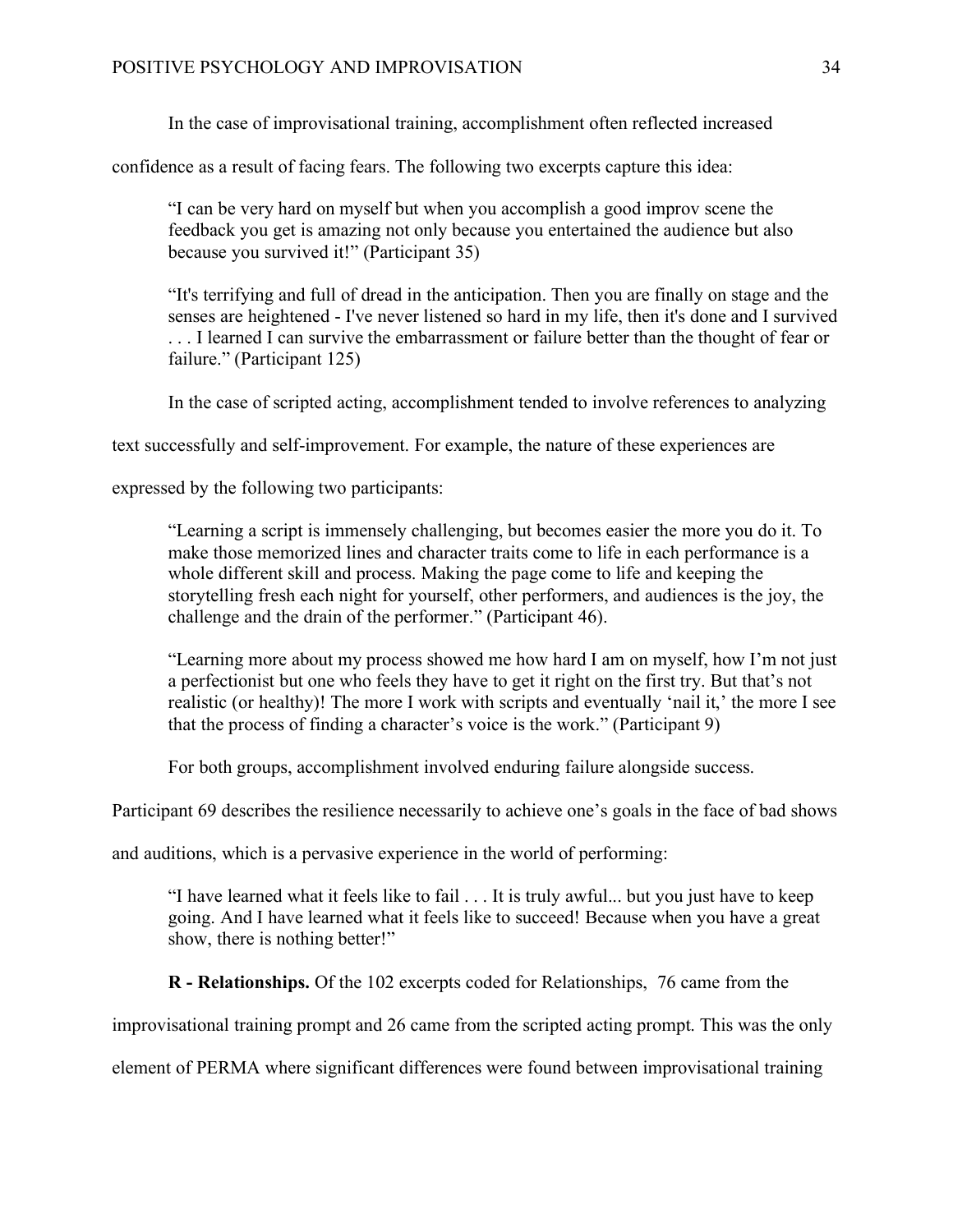and scripted acting. Excerpts from improvisational training recollections had significantly more

mentions of positive relationship(s) than those from reflections on scripted acting.

In the case of improvisational training, responses often mentioned learning to connect

authentically, both onstage and off, and instances of improvisational training making them a

better friend or partner. The following three excerpts illustrate this trend:

"I learned to make it NOT about myself, but about nurturing and encouraging others." (Participant 13)

"This freed me up to take more risks in social settings (something as silly as singing karaoke for example). I also suspect it allowed me to make friendship bonds easier; empowering me to be more vulnerable with people much more quickly than before." (Participant 24)

"It has also taught me so much about how I can be a better person and teammate in all of my relationships. Improv makes you stay present in the moment and really connect with the people you are with." (Participant 85)

In the case of scripted acting, several actors spoke of learning to empathize with other

cultures or life experiences. This experience of empathizing with others' perspectives is captured

in the following two excerpts:

"Acting, for me, has made me a fuller, more empathetic human. Each role expands me and makes me feel deeply connected to other humans." (Participant 109)

"I believe that doing theater has given me the opportunity to understand others better and see different points of view." (Participant 120)

For both groups, discussion of relationships tended to explore a sense of connection and

belonging with fellow performers and learning to trust others. The two quotes below capture this

dynamic seen across excerpts:

"Learning to listen better and trying to understand others better are skills that performing constantly encourages you to hone. Also, looking into another human beings [sic] eyes and trusting them onstage helps you get a more personal understanding and connection to people that society naturally shields you from." (Participant 47)

"I developed most of my lifelong friendships through these experiences." (Participant 98)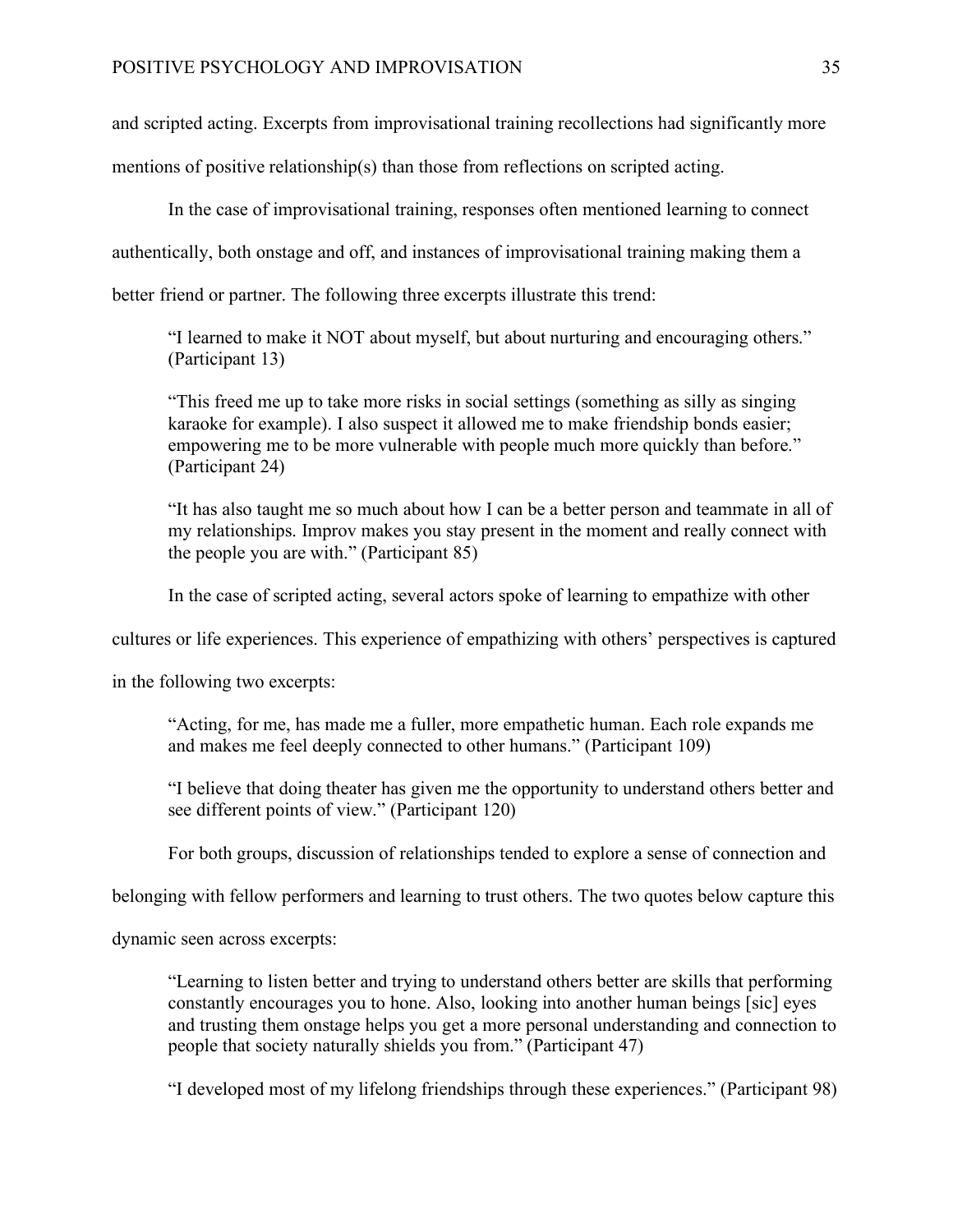**M - Meaning.** Of the 29 excerpts coded for Meaning, 18 came from the improvisational training prompt and 11 came from the scripted acting prompt. This was the only element of PERMA where neither significant nor marginally significant differences existed between improvisational training and scripted acting. Both Actors and Improvisers seemed to gain some sort of meaning from their experiences. Both groups described storytelling and human connection as a way of life, exemplified by the following two excerpts:

"The art form is heroic, it's a celebration of humanity, it's truly marvelous when it's done well. It's usually not but seeing and doing it well occasionally is enough to keep one trying for a lifetime." (Participant 40)

"Improv is more than a performance on a stage. Improv is life." (Participant 159)

Additionally, participants writing about both improvisation and scripted acting described feeling

more connected to humanity in general. Participant 131 illustrates this common experience:

"I feel as if I have a sense of the community of humankind in a way that says...we are a part of this world together." (Participant 131)

**Additional Feedback**. It is striking to note that in both sets of responses some negative

themes arose, primarily around self-judgement, anxiety, financial instability, and harmful

pedagogy that promotes suffering for one's art.

"I learned the rules of giving and taking in a collaborative, generative context. I learned too that this is often held to a godly regard in white supremacy culture and used by folks in power positions to gaslight effectively." (Participant 156)

"That transcendental 'high' can be very elusive and hard to keep chasing. It comes at a cost (audition after audition, rejection after rejection, not able to keep a steady job because of the requirements of acting gigs, not have steady income, having a hard time sustaining relationships because of the intensity and schedule of an actor's life, unprofessionalism in the industry, etc. etc. etc.)." (Participant 10)

This kind of feedback may be useful in considering how to cultivate a more intentionally positive

field of improvisation.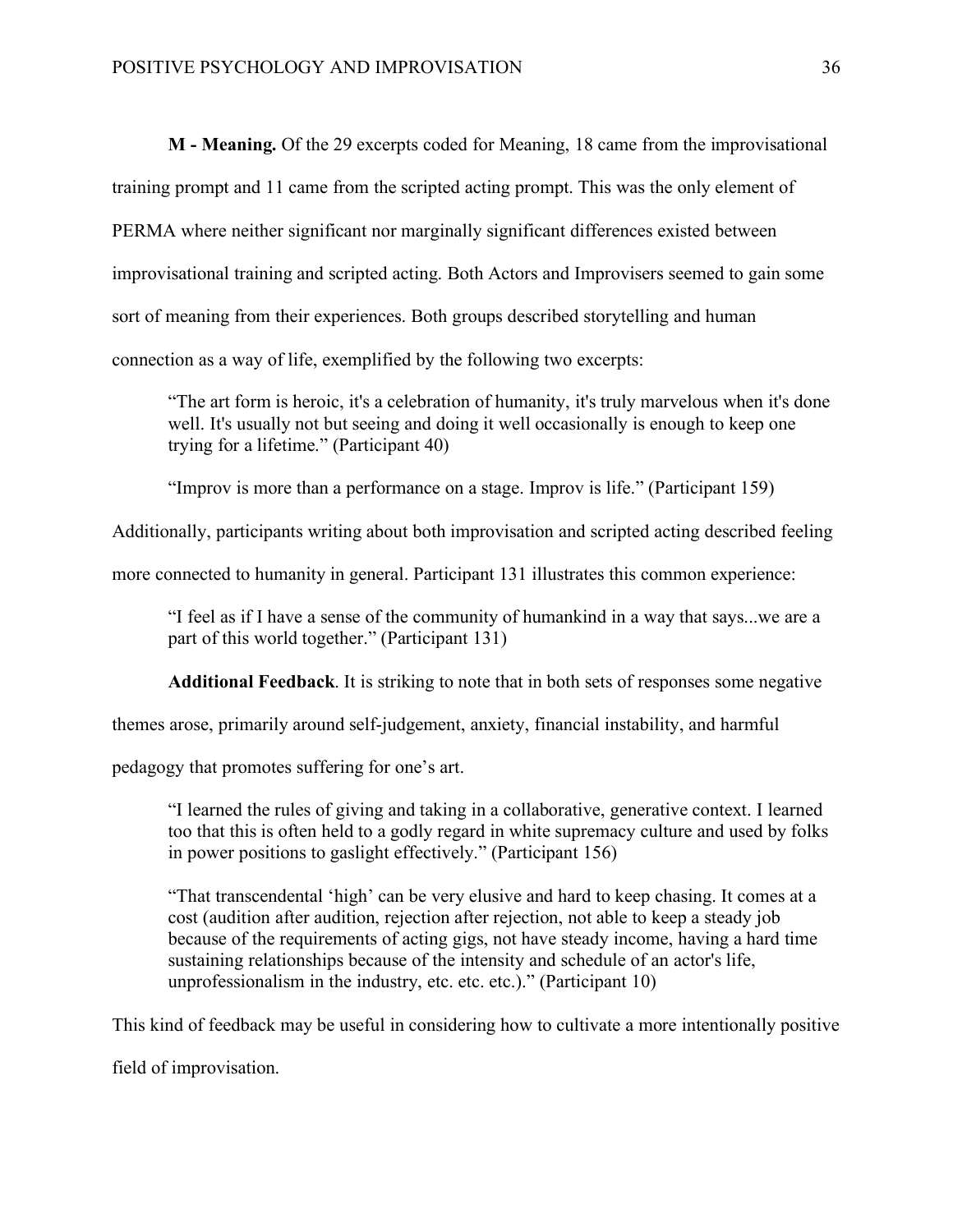## **Discussion** - **Qualitative Results**

*"I met amazing, intuitive, open people that I could really connect with and have become lifelong friends . . . I felt more able to express myself and connect interpersonally because that's also what were [sic] doing onstage."* (Participant 61)

The results of this study suggest that positive relationships may be the active ingredient in the recipe for "Positive Improvisation." As opposed to scripted acting where actors are connecting to and through "characters" (and certainly describe an ability to analytically understand others' motivations and empathize more readily), improvisational training seems to encourage connections between performers in moments when they report engaging as their most authentic selves. Improvisers often mention that these relational skills (listening, vulnerability, emotional intelligence, bravery, presence, active constructive responding, etc.) transfer to relationships outside the world of improv making them better partners, co-workers, and friends.

Fredrickson's *positivity resonance theory* (2013, 2016) describes *positivity resonance* as the shared positive affect (i.e., emotion) experienced between and among individuals characterized by reciprocal care and synchronous behavior and biology. Experiences of positivity resonance accrue to build not only beneficial social bonds, but flourishing mental health, and lower levels of depression and loneliness (Major et al., 2018; Schneider & Fredrickson, n.d.). Dutton & Heaphy (2003) describe *high-quality connections* as those wherein the connection between two people is resilient and remains strong in a variety of conditions, is open and generative, thus allowing space for creativity, and where the parties involved feel safe displaying emotions, both positive and negative. The results of this study suggests that improvisation seems to create a safe, creative space wherein resilient high-quality connections and positivity resonance may flourish.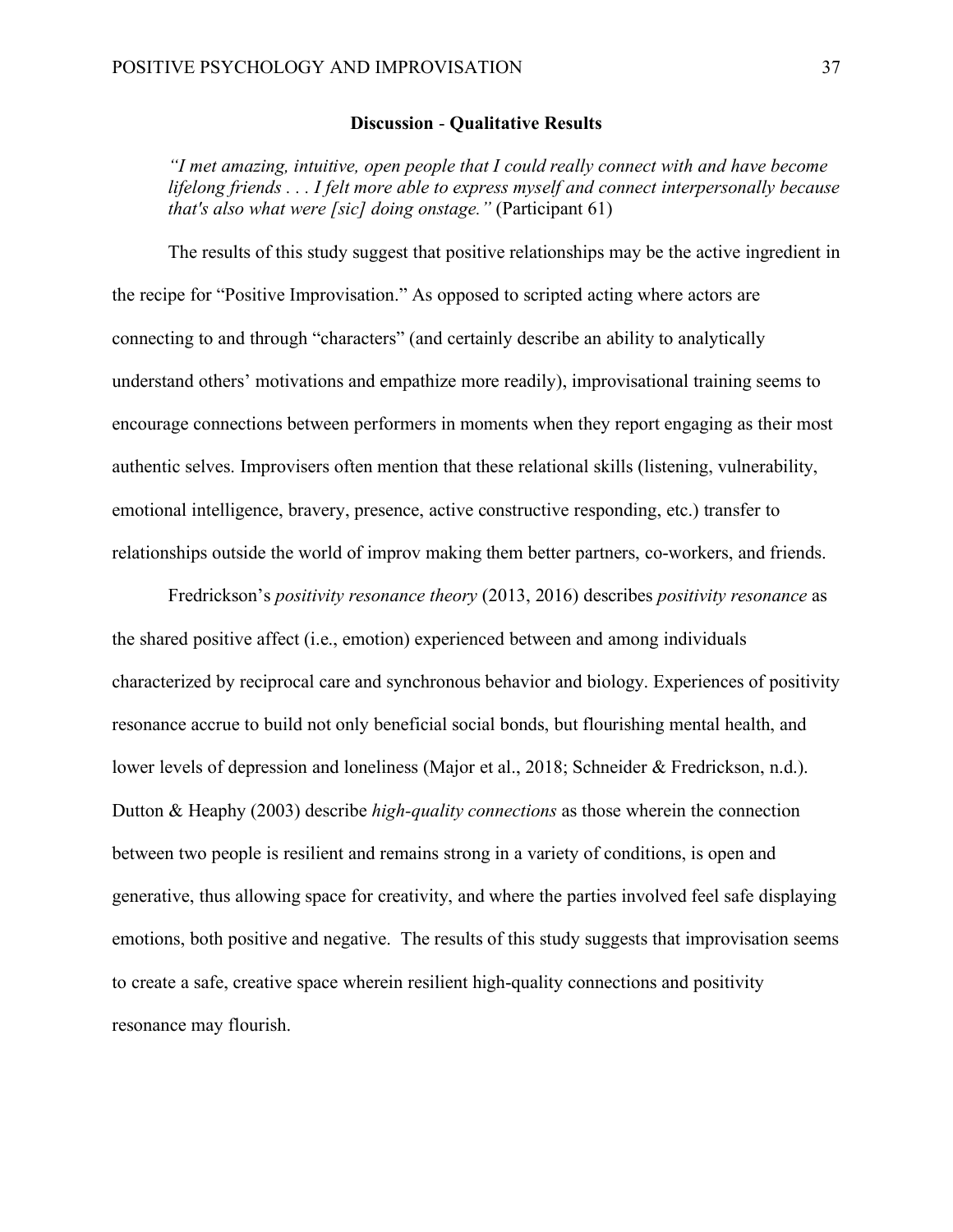#### **Overall Discussion of the Exploratory Study**

We found that while Actors report higher levels of life satisfaction, Improvisers reported significantly more mentions of positive relationships and marginally significantly more positive emotion, engagement, and accomplishment. The fact that Improvisers' perceived satisfaction with their lives as compared to Actors is significantly lower, despite seemingly more positive experiences of PERMA, begs the question: why are Improvisers less satisfied with their lives than Actors and how might improvisational training address this deficit?

The fact that positive relationships were mentioned significantly more often in the qualitative data suggests that capitalizing on relationship-building exercises may be one of the most effective ways to improve well-being outcomes for Improvisers. Alternatively, there is an opportunity to intentionally introduce more meaning, accomplishment, engagement, and positive emotion into existing curriculums. Qualitative data also featured repeated mentions of heightened self-awareness, self-efficacy, empathy, listening skills, trust, and emotional intelligence. These factors may contribute to increased efficacy of positive interventions in general, and positive improvisational interventions in particular. Future studies should seek to measure these elements along with PERMA, PANAS, resilience, and loneliness in participants. Additionally, future research must advance the rigor of the investigation into Positive Improvisation by comparing the effects of a Positive Improvisation intervention against a control group. While this study paved the way in a key first step of describing Positive Improvisation, there is still much for future research to unpack and investigate.

That being said, this study did have limitations, including the lack of a control group. Quantitative analysis of PANAS scores, resilience, and loneliness suggest that Actors and Improvisers experience similar benefits from their work, however a non-theatre control group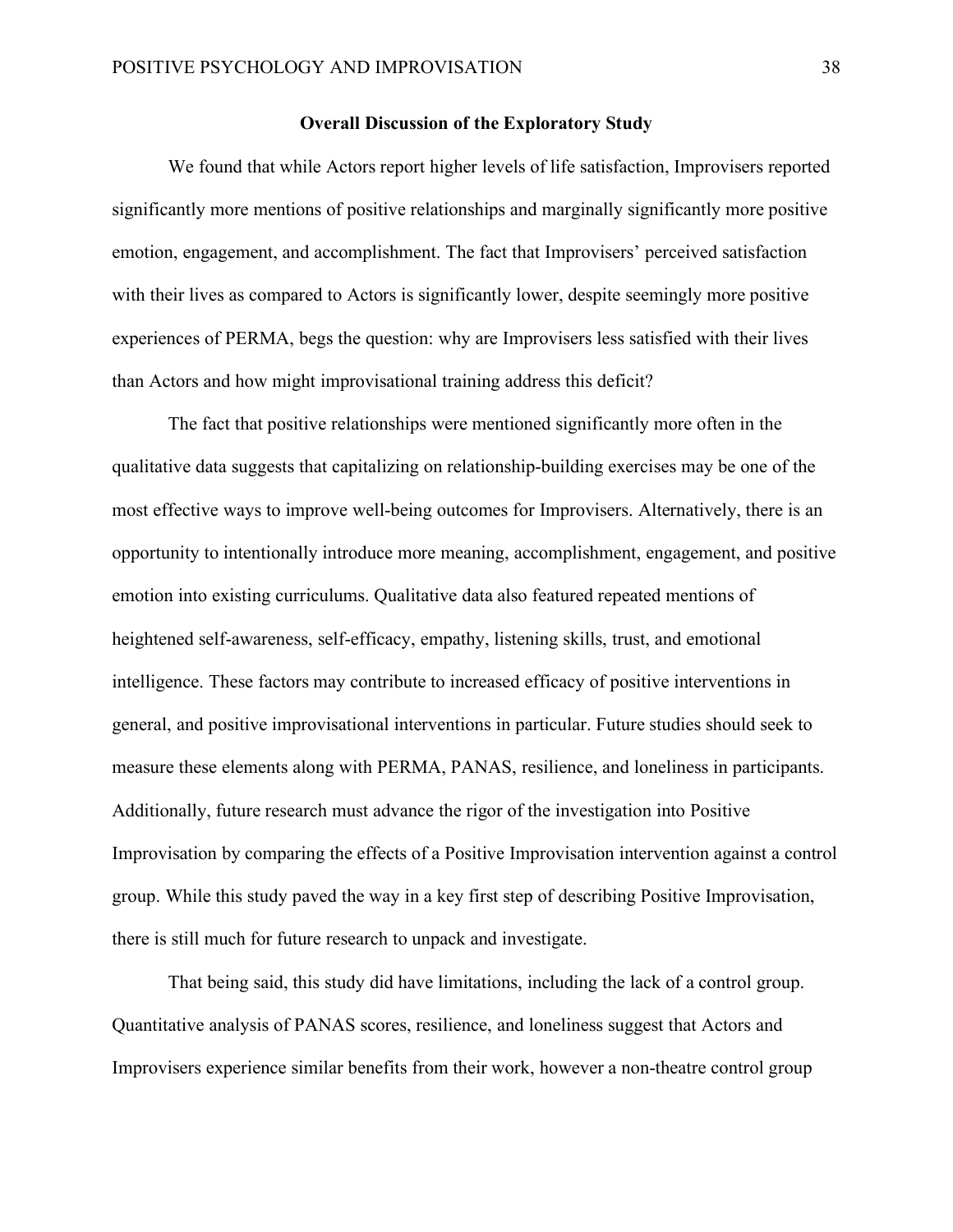#### POSITIVE PSYCHOLOGY AND IMPROVISATION 39

would help to determine to what extent, if any, improvisation and acting training develop positive affect and resilience beyond the average person who has no theatrical training. We used a snowball sampling technique which is inherently non-random and, thus, subject to community bias, though we attempted to begin with a set of initial informants that was as diverse as possible, recruiting from cities all over the U.S. and disseminating the survey to acting and improvisation instructors and institutions with broad reach and large student bodies.

It is also relevant to note that we were asking Actors and Improvisers to reflect on their art and their livelihoods at a time when theatres and improv institutions had been closed for months (and are expected to remain dark for the foreseeable future), and more than 19 million Americans are unemployed, many sheltering in place with little to no in-person social interaction (Paulson, 2020; Rosenberg & Long, 2020). Strong resilience scores and compelling references to resilience skills and protective factors in the qualitative data suggest future directions for research should consider whether improvisational skills affect one's ability to cope in the face of disaster and whether improv training could help those adversely affected by Covid-19. Has the "social distancing" experienced by Americans during the spring and summer of 2020 affected Improvisers, for whom positive relationships are an integral part of their artistic work, more negatively than others leading to lower levels of perceived life satisfaction? Research into the efficacy of virtual improvisational training is also relevant considering the current risks incurred by gathering together in large groups. All that is to say that the contextual influence of this moment in history should not be ignored as having influence over outcomes in research especially improvisational training and performing.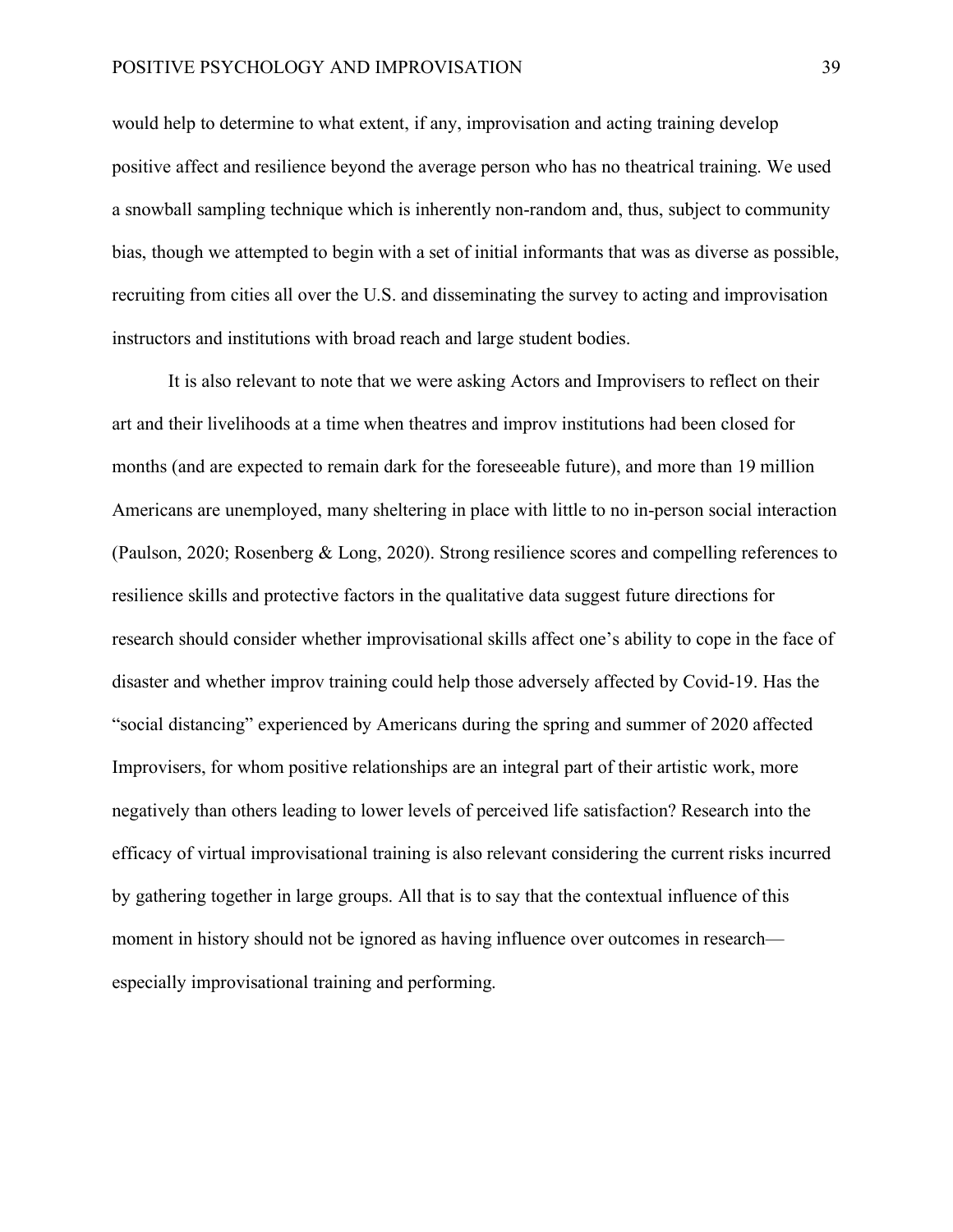## **Section IV - Research-Informed "Positive" Improvisation**

# **The Case for a "Positive Improvisation"**

In order to build a Positive Improvisation branch of Positive Psychology (under the umbrella of the newly emerging field of the Positive Humanities described in Section I), we must move from teaching improvisation in a way that is often *accidentally* good for a student's wellbeing to *intentionally* incorporating the science and research of positive psychology into training, clarifying the desired outcomes of the exercises, and measuring results with the same rigor we would a traditional positive psychology intervention. Approaching life with a "yes and" mentality can result in the positive acceptance and enjoyment of each day as it is lived, the resilience to thrive when life doesn't go according to plan, the hope necessary to imagine a life of extraordinary possibility, and the self-awareness, self-efficacy, and self-determination to realize one's goals (even as they change, transform, and grow around us), but only if Positive Improvisation succeeds in creating inclusive, psychologically safe spaces wherein students feel heard, valued, and supported enough to flourish.

Improvisation has historically been relegated to the realm of theatre, used to create original sketch comedy or to add spontaneity to scripted performances. However, the field of the Positive Humanities asks us to consider how and why the arts contribute to human flourishing and how we as positive psychology practitioners can expand their influence to have a more positive impact. Participating in the humanities, whether through consumption or creation, is a path to human flourishing that approaches well-being viscerally and emotionally, rather than just intellectually. The humanities are often pursued for the hedonistic pleasure they provide with the unintentional side effect of increased eudaemonia through psychological richness, as well as cognitive and social benefits (Westgate  $\&$  Oishi, n.d.). I propose an intentional refocus in the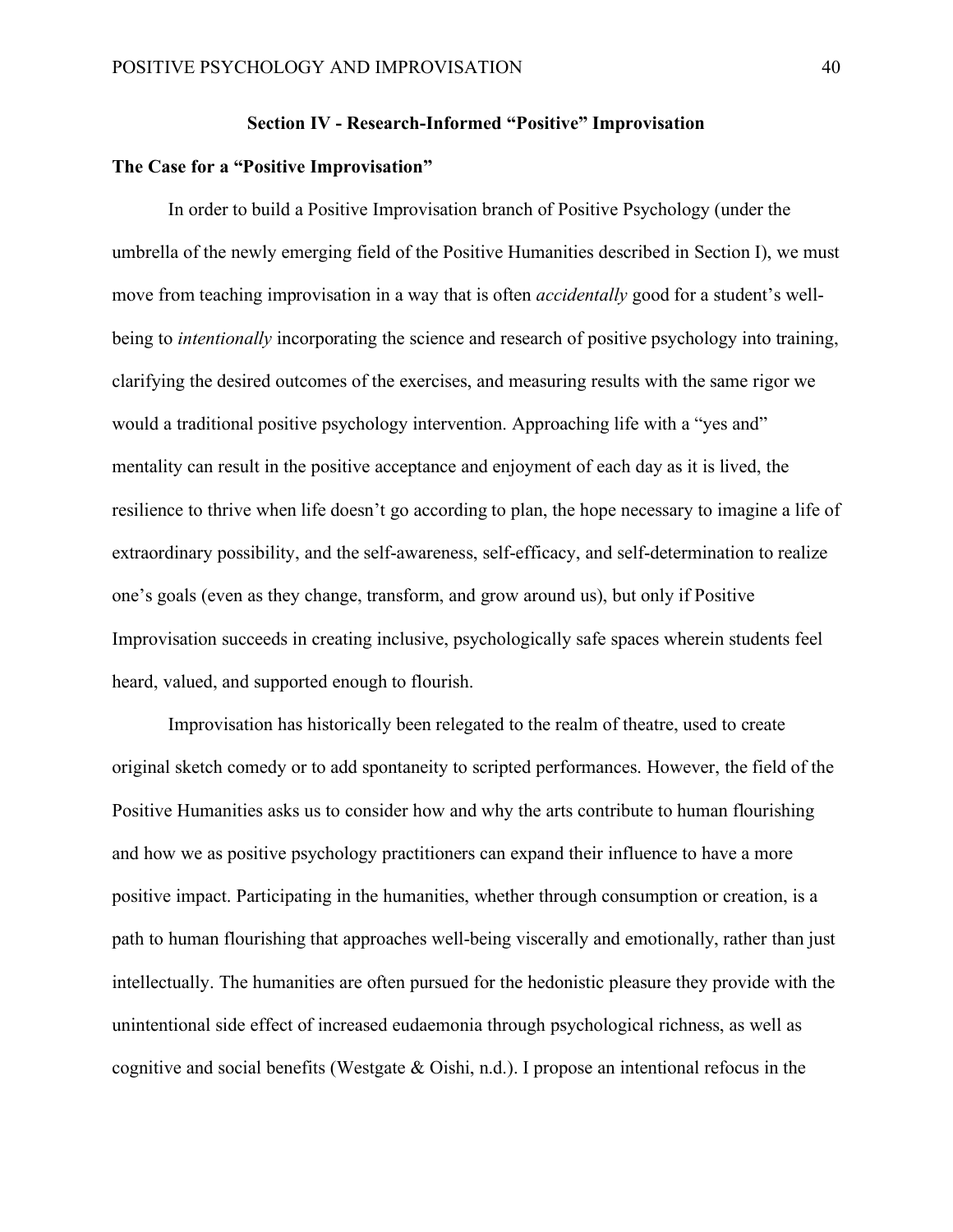field of improvisation to maintain the hedonistic pleasures of the art form, while consciously attending to the eudaimonic cognitive and social benefits improvisation can yield.

#### **How to put the "Positive" in Positive Improvisation?**

**Intentional Well-Being Aims.** We know from research in goal-setting theory that the more specific, explicit, and difficult a goal, the better the performance; goals also affect individual performance by encouraging planning and affecting how much effort we put forth, in what direction, and for how long (Locke, 1996). Choosing to intentionally approach the dissemination of improvisation with the goal of increasing flourishing among its participants is likely to have a very different outcome than setting the goal of making an audience laugh, leaving improvisers to fend for themselves in the flourishing department. Intentional well-being aims may influence not only the instructor by determining specifically and explicitly where she puts her attention and what kind of planning goes into her workshops, it may also influence the student experience by guiding how they approach the exercises, their role in the workshop, and how they relate to their fellow players.

In Table 1 some of the constructs from positive psychology that improvisation seems to already "accidentally" influence in positive ways are explored in more detail. Capitalizing on the unintentionally positive results of traditional improv exercises by intentionally cultivating an approach bolstered by empirical research and goal-setting theory may lead to more efficacious interventions and additional flourishing outcomes. We won't know, however, unless we start measuring.

**The Importance of Measurement.** Locke (1996) also tells us that feedback demonstrating progress in relation to our goal increases the likelihood that goals will be persistently pursued and helps us to determine superior strategies that make it more likely we'll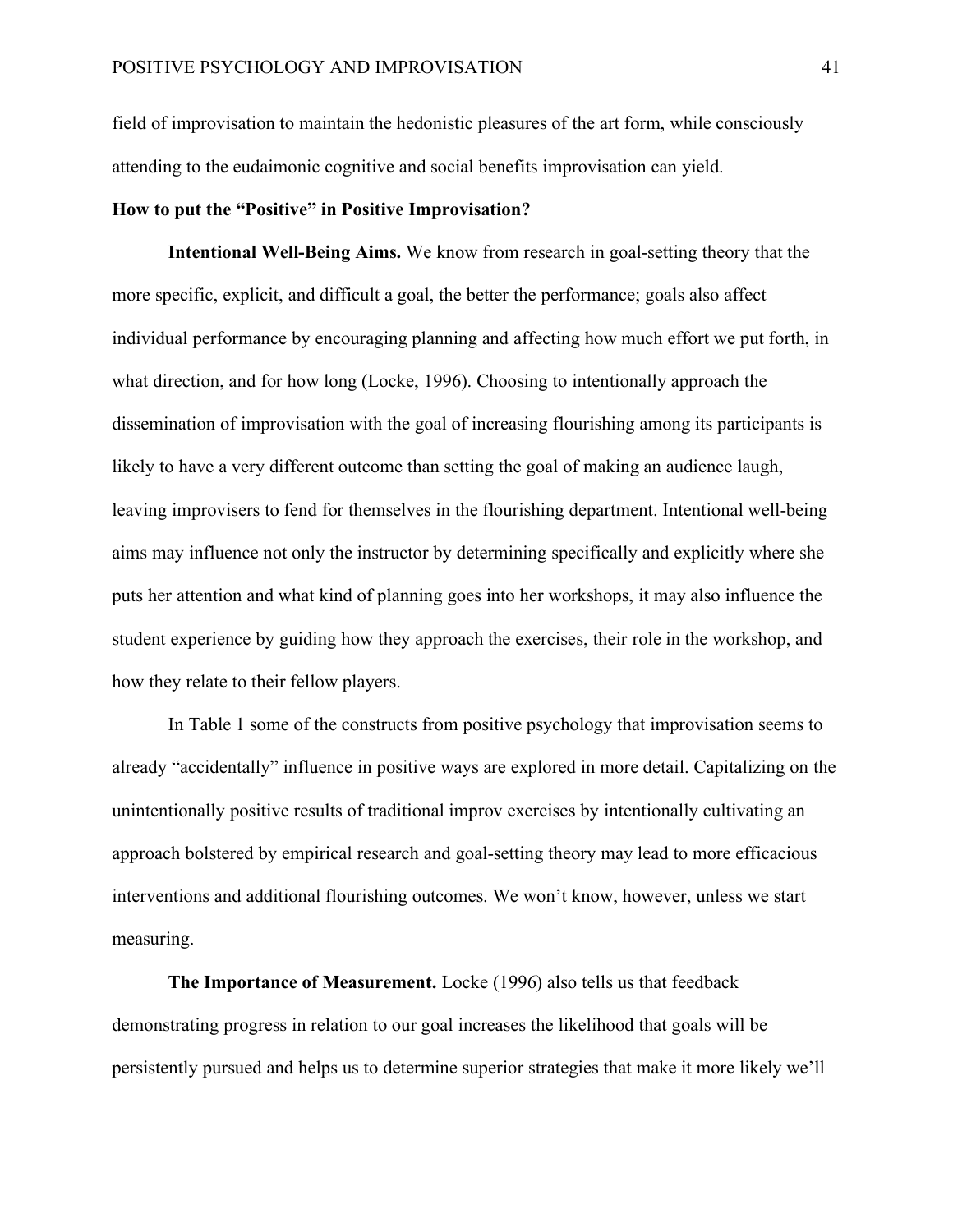#### POSITIVE PSYCHOLOGY AND IMPROVISATION 42

succeed in achieving our goal. Measurement is a way for the Positive Improvisation practitioner to determine tangible progress toward the goal of well-being, recommit to her method if it is having the desired outcome, or rethink her approach if outcome measures reveal that her interventions are not leading to increased well-being in the chosen domain. Only by measuring do we know if a Positive Improvisation intervention is having the intended positive impact.

What we choose to measure is also important in determining the effectiveness of our intervention. If we are primarily interested in increasing eudaimonic well-being, but only collect data on whether students report having "fun" in class, we've chosen the wrong metric. While our qualitative study measured PERMA, there are many additional constructs from positive psychology that may be targeted in Positive Improvisation. Examples of key factors which influence the efficacy of positive interventions through the lens of improvisational training can be seen in Table 1.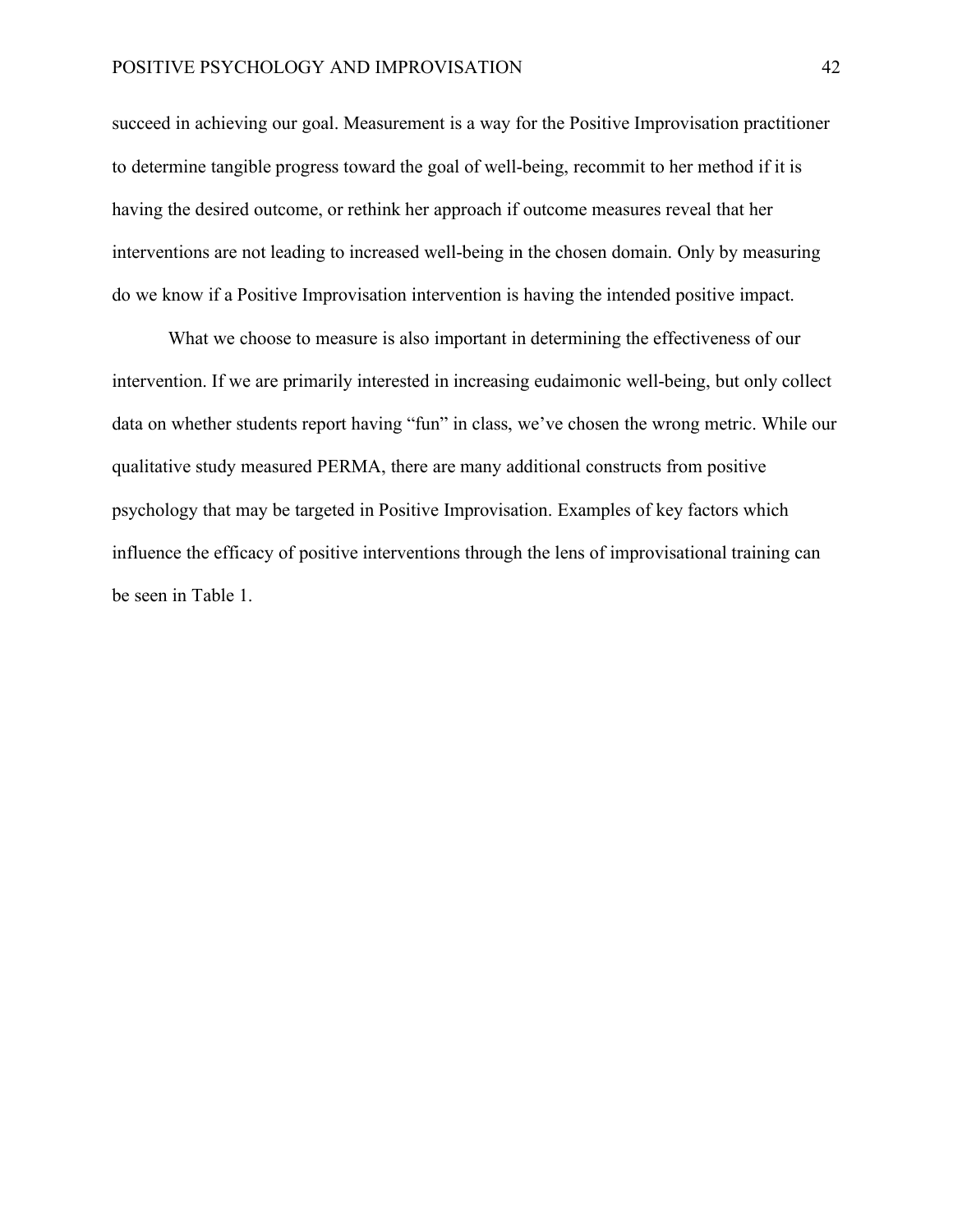| <b>Positive</b><br>Psychology<br>Construct | <b>Supporting Research</b>                                                                                                                                                                                                                                                                                                                                                                                                                    | <b>Positive "Improv" Example</b>                                                                                                                                                                                                                                                                                                                                                                                                                                                                                                                                                                                                                                                                                                                                                                                                                                                                                                                                             |
|--------------------------------------------|-----------------------------------------------------------------------------------------------------------------------------------------------------------------------------------------------------------------------------------------------------------------------------------------------------------------------------------------------------------------------------------------------------------------------------------------------|------------------------------------------------------------------------------------------------------------------------------------------------------------------------------------------------------------------------------------------------------------------------------------------------------------------------------------------------------------------------------------------------------------------------------------------------------------------------------------------------------------------------------------------------------------------------------------------------------------------------------------------------------------------------------------------------------------------------------------------------------------------------------------------------------------------------------------------------------------------------------------------------------------------------------------------------------------------------------|
| Resilience                                 | The ability to navigate adversity and survive, or<br>even thrive, in the face of challenges<br>(Keyes, Reivich, Seligman, personal<br>communication, January 12, 2020).<br>Certain individual characteristics such as<br>optimism, self-awareness, self-regulation, self-<br>efficacy, mental agility, and connection may add<br>to a person's resilience and predict positive<br>outcomes in the face of adversity (Masten et al.,<br>2009). | Participant 99: "I often "failed" or had a<br>bad show, especially in the beginning but<br>the fact that I still wanted to get up and<br>try again made me aware of my own<br>determination and strength Pursuing<br>improv taught me that I enjoyed taking a<br>risk and that things you want are worth a<br>little pain (or in my case diarrhea)"<br><b>Participant 10: " actually being on</b><br>stage in front of an audience, where<br>neither you or your fellow performers<br>have any idea what's about to happen --<br>and your body actually experiences those<br>high-stakes, fear-inducing situations --<br>and, again and again, you create<br>something fun and playful and sometimes<br>magical in those moments, despite the fear<br>-- I think it habituates you to handling<br>those types of situations in life<br>everything from public speaking to<br>collaborating on a big project at work to<br>handling a heavy discussion in a<br>relationship." |
| Self-Awareness                             | Self-awareness is necessary for autonomous<br>regulation of behavior which can lead to<br>beneficial self-determined behavior, as opposed<br>to automatic or habitual unhealthy thoughts and<br>behaviors (Brown & Ryan, 2015).                                                                                                                                                                                                               | <b>Participant 9: "And because improver</b><br>trains you to reply to things instinctually,<br>without over thinking, it helped me better<br>understand who I am as a person, the real<br>person inside who isn't assimilating to<br>whatever crowd I'm in. It seems like the<br>opposite would be true, but that's what's<br>so fantastic about improv. It reveals a<br>persons [sic] spirit."                                                                                                                                                                                                                                                                                                                                                                                                                                                                                                                                                                              |
| Autonomy                                   | Autonomous self-determined behavior is<br>necessary to function in a psychologically<br>healthy way; acting autonomously leads to<br>greater well-being (Brown & Ryan, 2015).<br>A sense of autonomy, self-efficacy, and personal<br>agency grows from the self-awareness that one's<br>actions affect outcomes (Maddux, 2009).                                                                                                               | <b>Participant 61:</b> "[As] a creative person it<br>allowed me a significant amount of<br>autonomy Improv allowed me to<br>generate my own content, to more freely<br>and cleanly express whatever<br>artistic/creative energy I had."                                                                                                                                                                                                                                                                                                                                                                                                                                                                                                                                                                                                                                                                                                                                      |

|  |  |  |  |  |  |  | Table 1. Positive Psychology Constructs through the lens of Improvisational Training |
|--|--|--|--|--|--|--|--------------------------------------------------------------------------------------|
|--|--|--|--|--|--|--|--------------------------------------------------------------------------------------|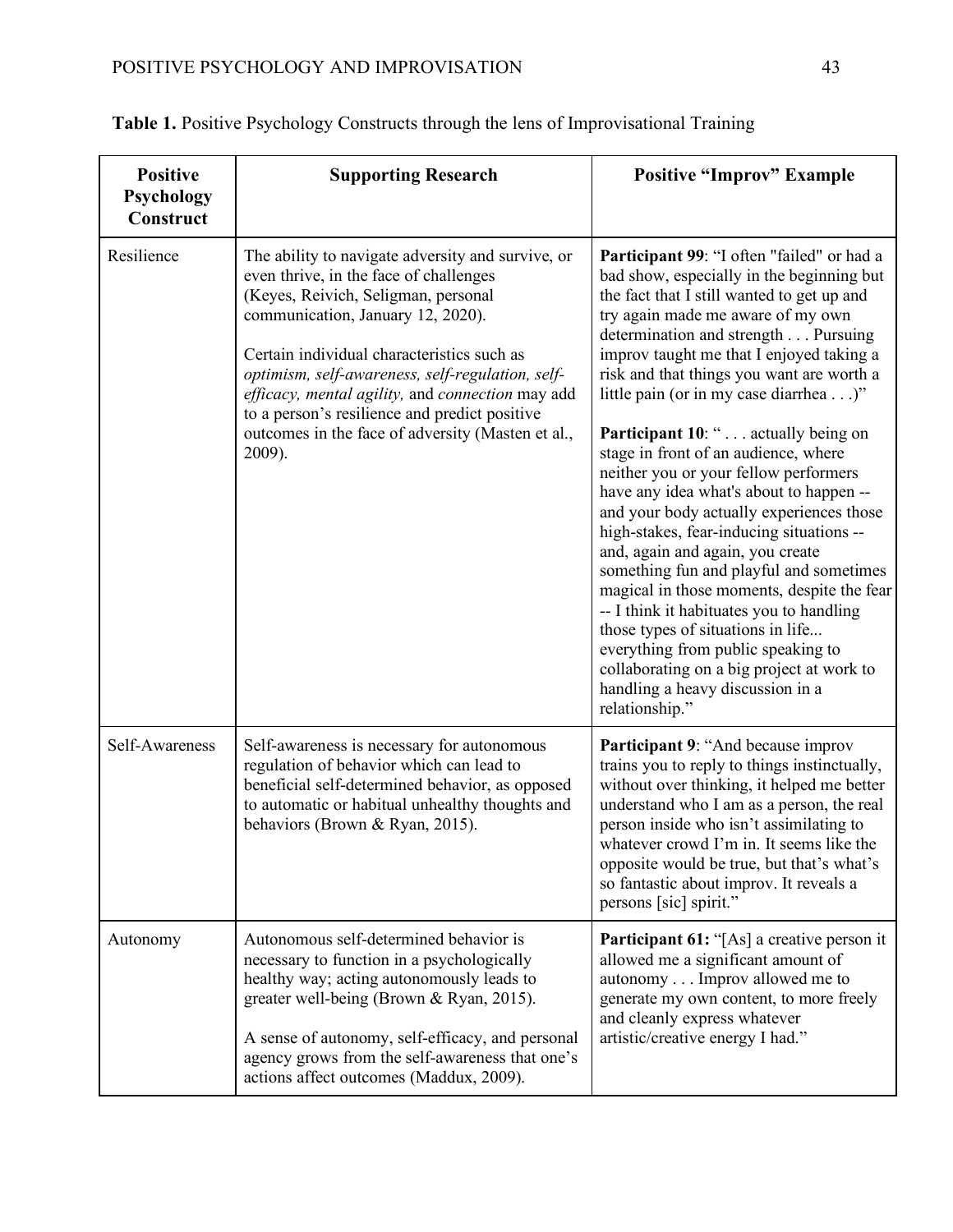| Self-Efficacy          | Self-efficacy, the belief that one can do<br>something, that one has the ability to control<br>one's behavior or achieve a goal, increases the<br>likelihood that one will do something.<br>The ability to regulate one's emotions when<br>faced with a difficult task increases self-efficacy<br>beliefs. An individual with high self-efficacy is<br>more likely to persevere when faced with<br>obstacles and those with high self-efficacy<br>experience lower levels of depression and<br>anxiety and higher well-being (Maddux, 2009;<br>Soysa & Wilcomb, 2015; Tong & Song, 2004;<br>Yu et al., 2005). | Participant 99: "Right away it gave me<br>confidence in myself. I can be very<br>insecure and pushing myself to get on<br>stage every week really forced me to start<br>believing in myself and my abilities."<br><b>Participant 11:</b> I have learned to find my<br>true self I've discovered how to<br>overcome obstacles and to look into<br>myself, allowing me to admit where I can<br>improve. |  |
|------------------------|---------------------------------------------------------------------------------------------------------------------------------------------------------------------------------------------------------------------------------------------------------------------------------------------------------------------------------------------------------------------------------------------------------------------------------------------------------------------------------------------------------------------------------------------------------------------------------------------------------------|-------------------------------------------------------------------------------------------------------------------------------------------------------------------------------------------------------------------------------------------------------------------------------------------------------------------------------------------------------------------------------------------------------|--|
| <b>Positive States</b> | Positive emotions may lead to upward spirals of<br>positivity, building psychological, social, and<br>physical resources. Even fleeting positive<br>emotions may lead to enhanced well-being and<br>social connectedness (Garland et al., 2010).                                                                                                                                                                                                                                                                                                                                                              | Participant 40:"[It's] the fear of jumping<br>off a cliff followed by the reward of<br>flying."<br>Participant 66: "I laugh every day and<br>am surrounded by people with strong<br>senses of humor, that's honestly the best<br>part of having studied comedy."                                                                                                                                      |  |
| Play                   | To be considered play, an activity must be<br>absorbing and intrinsically motivated, as well as<br>fun, frivolous, imaginative, voluntary, and<br>structured in some way by rules (Brown, 2009;<br>West, Hoff, & Carlsson, 2013).<br>Exercise that feels like play is especially<br>effective at promoting social and emotional skills<br>in addition to the stress-busting benefits of<br>cardiovascular exercise (Ratey, 2008).                                                                                                                                                                             | <b>Participant 45: "Improvising has</b><br>provided me with a place to let my<br>internal editor rest a bit and let my<br>imagination run as it did when I was a<br>little kid. It's a safe place to play as an<br>adult"<br><b>Participant 102:</b> "I didn't have time to be<br>self-conscious or fret over a plan; all I<br>could do was listen, trust, react, and relax.<br>And PLAY!"            |  |
| Engagement/<br>Flow    | The vanishing of the self that occurs when one<br>enters a state of flow and the ego disappears can<br>be an incredibly positive and fulfilling state of<br>being (Csikszentmihalyi, 1990).                                                                                                                                                                                                                                                                                                                                                                                                                   | Participant 80: "Improv allowed me<br>opportunities to stop judging myself and<br>editing myself and fully be in the<br>moment."                                                                                                                                                                                                                                                                      |  |
| Mindfulness            | Learning to be mindful has numerous wellness<br>benefits, not least of which is the fact that<br>humans are happier when they are focused on the<br>present moment (Killingsworth, 2010).<br>Mindfulness may contribute to an individual's<br>ability to disengage from unhealthy automatic<br>thoughts and behaviors, thus enhancing well-<br>being (Ryan & Deci, 2000).                                                                                                                                                                                                                                     | Participant 85: It has also taught me so<br>much about how I can be a better person<br>and teammate in all of my relationships.<br>Improv makes you stay present in the<br>moment and really connect with the<br>people you are with.                                                                                                                                                                 |  |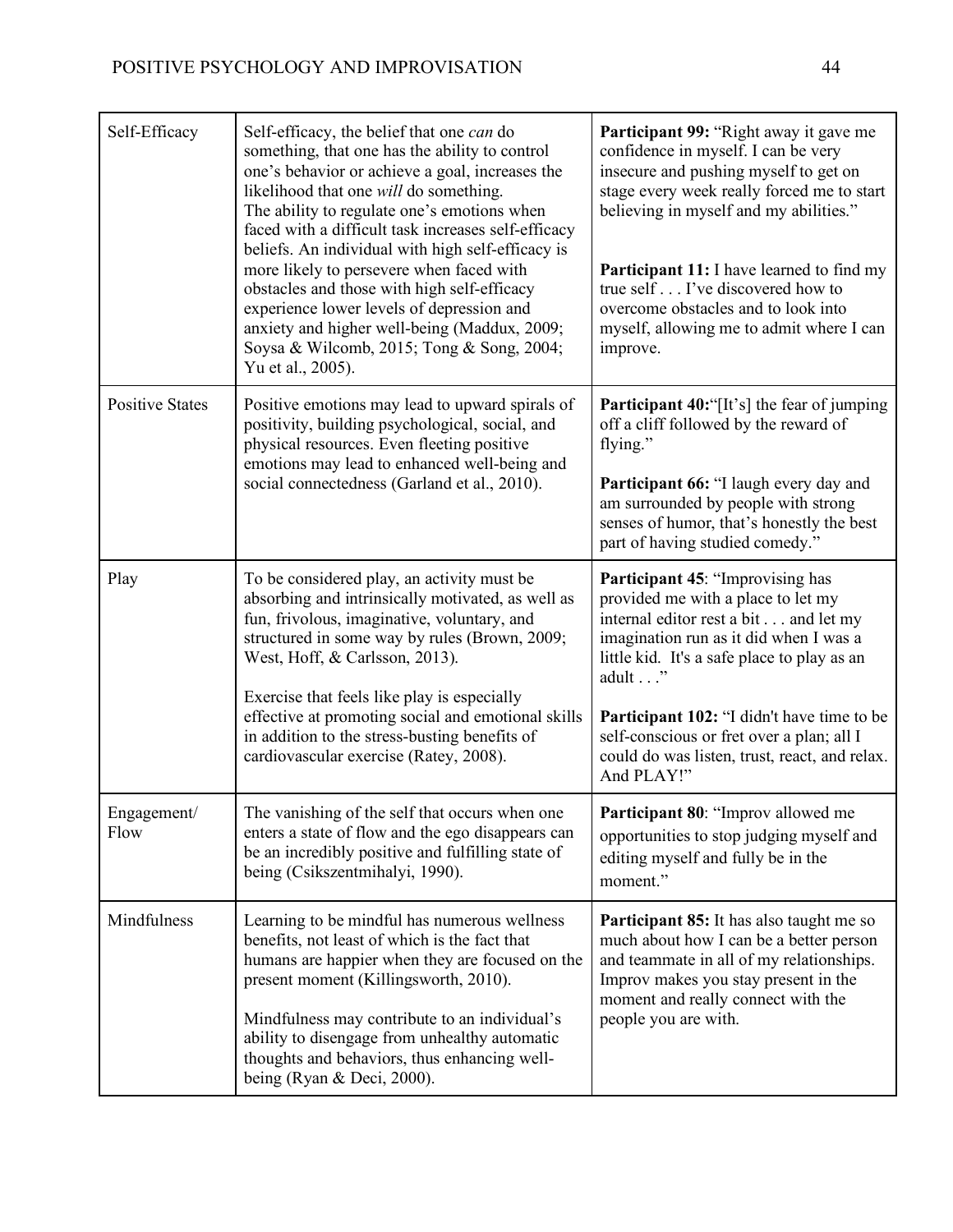| Connectedness                        | This highly pleasurable loss of the self we feel<br>when merging with a group, the kind experienced<br>during activities such as team sports, choral<br>singing, group line-dancing, even marching with<br>a group in protest, is associated with increased<br>well-being (Haidt et al., 2008).<br>A feeling of belonging is essential for human<br>well-being, while loneliness is a more powerful<br>morbidity determinant than smoking<br>(Prilleltensky, 2019). | Participant 89: "Improv made me more<br>social and I love it. I was able to feel my<br>points of view were validated by the<br>community. Listening, teamwork, and<br>empathy are a few of the many skills I<br>have been developing thanks to Improv.<br>Improv has given me friends and<br>increased my self-esteem and social<br>skills."                                                                                                                             |
|--------------------------------------|---------------------------------------------------------------------------------------------------------------------------------------------------------------------------------------------------------------------------------------------------------------------------------------------------------------------------------------------------------------------------------------------------------------------------------------------------------------------|--------------------------------------------------------------------------------------------------------------------------------------------------------------------------------------------------------------------------------------------------------------------------------------------------------------------------------------------------------------------------------------------------------------------------------------------------------------------------|
| Emotional<br>Intelligence            | Emotions contain a great deal of information that<br>can aid our ability to make good decisions, think<br>critically, empathize, and form connections with<br>others. The ability to successfully perceive<br>emotions, understand emotions, and manage<br>emotions in oneself and others improves our<br>ability to contribute to society (Caruso et al.,<br>2015).                                                                                                | <b>Participant 143: "Understanding and</b><br>putting words to HOW I'm feeling gives<br>not just me insight, it extends out to my<br>scene partner for them to use to inform<br>themselves. This has been helpful in<br>many parts of my life, not just while<br>onstage with other performers. Taking a<br>moment to check-in with yourself is<br>important and helps to not feel out of<br>control with emotions."                                                     |
| Mattering                            | Mattering, the feeling of being valued by and<br>adding value to our friends, family, and<br>community is absolutely essential to well-being<br>(Prilleltensky, 2019).                                                                                                                                                                                                                                                                                              | Participant 144: "Improv taught me<br>what real friends were like, but more<br>importantly it planted in me the seeds of<br>what it meant to be a real friend."<br><b>Participant 126</b> : Now I use improv in<br>my theater classroom to break down the<br>same fears in my students about being<br>"good enough to be there" It also<br>allows students to feel worthy of being in<br>the room, even (or especially) when<br>they're not immediately clever or funny. |
| Active<br>Constructive<br>Responding | Responding positively and with specifics when<br>good news is shared communicates to the<br>speaker that they were heard and appreciated and<br>has been shown to improve relationships (Gable<br>et al., 2004; Reivich et al., 2011).                                                                                                                                                                                                                              | Participant 16: "You cannot be a good<br>improviser and not be a good listener. In<br>many other parts of my life, I try to come<br>back to this, to remind myself of the<br>power of active and engaged listening<br>improv is about connection, honesty, and<br>listening."                                                                                                                                                                                            |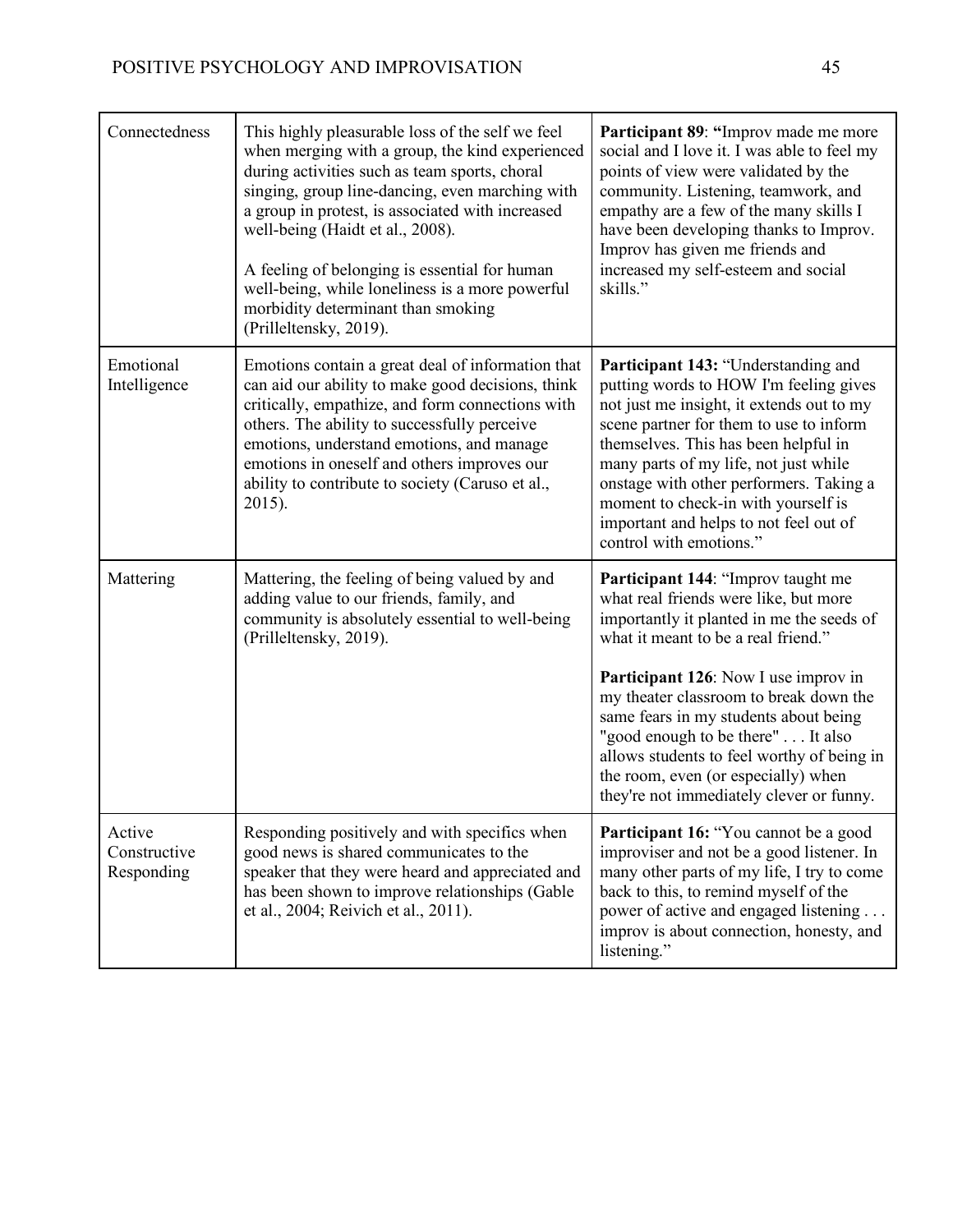# **A Note about Variety**

# *"I've learned that the wealth of my imagination surprises me." (Participant 109)*

Perhaps one of the most exciting aspects of Positive Improvisation in terms of its potential to increase flourishing is its inherent novelty and lack of repetition. Humans generally grow accustomed to both positive and negative stimuli in a phenomenon known as *hedonic adaptation*, meaning that the emotional effects of an event or circumstance, both good and bad, lessen over time (Lyubomirsky, 2010). Certain behaviors, present in improvisational exercises, may help to forestall the diminishing effects of hedonic adaptation on positive experiences: 1) keeping your attention on the positive aspects of an experience and 2) participating in activities that are dynamic, varied, novel, and surprising (Sheldon & Lyubomirsky, 2006; Lyubomirsky, 2010; Schueller, 2014). The positive effect of repeating the same positive intervention over and over again (performing a *random act of kindness*, for example, or *counting one's blessings*) is likely to be attenuated by hedonic adaptation unless one finds new and different ways to perform them. Activities that yield surprising and diverse experiences and opportunities are most resistant to adaptation (Lyubomirsky, 2010). In this way improvisational interventions are uniquely structured to provide endless variety and surprise to the individual(s) engaging.

The ability to vary, change, personalize, and adjust a positive intervention or to add/subtract interventions at will to suit one's needs greatly improves the chance that interventions will be effective and long-lasting (Bao & Lyubomirsky, 2014). A good personactivity fit, the pairing of an individual and an activity that that person wants to do, is also likely to result in more positive outcomes (Schueller, 2014). Improvisation is inherently adjustable and customizable; the individuals involved have autonomy over their choices in every moment. Positive Improvisation practitioners might even consider allowing participants to customize their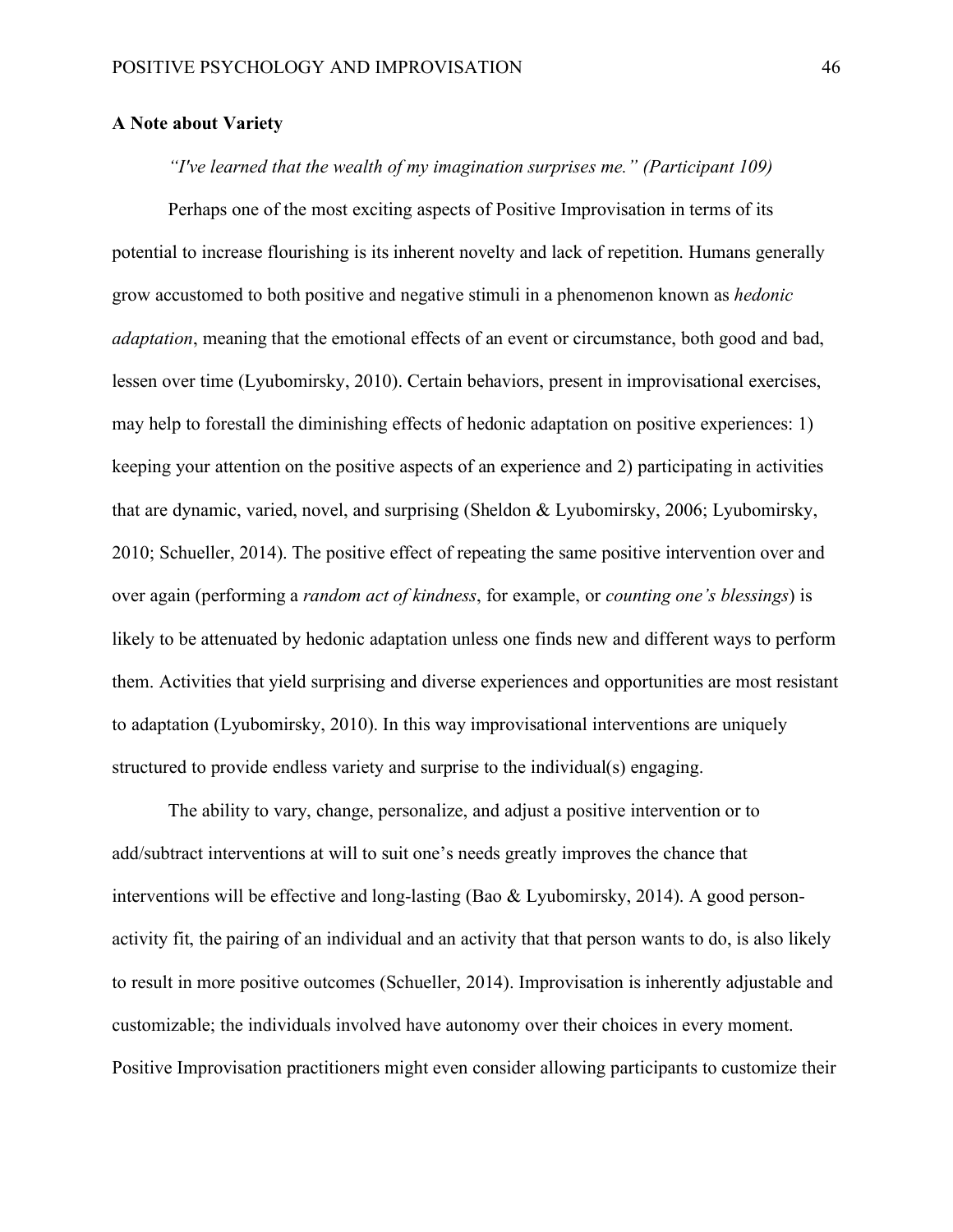own curriculums by choosing which exercises and interventions they prefer to engage in during a particular workshop.

So how do we intentionally put the "positive" in Positive Improvisation? Below I outline some suggestions to positively enhance an existing improvisational warm-up exercise, the "Yes Dance."

# **Section V - Putting the Positive in the "Yes Dance" Group Warm-up**

The "Yes Dance" group warm up is an improvisational exercise that was first introduced by Alexandra Billings at The School at Steppenwolf in 2007 (A. Billings, personal communication, June 27, 2020). As a group warm-up it can be particularly effective in physicalizing the concept of "yes and" while encouraging group bonding and team building. The "Yes Dance" involves a group of players forming a circle around a single person in the center who will engage in some sort of physical activity or dance. He or she then chooses someone in the circle to mirror their activity. That person responds with a verbal "yes" and immediately begins mirroring the physical action of the person in the center. The two players then switch places and the new person in the center begins a new physical activity. For more detailed instructions on the "Yes Dance," please see Appendix B.

## **How is this Exercise "Accidentally" Positive?**

Moderate *physical activity* is associated with positive activated affect, a state of feeling positive energy and engagement, and has been found to be as effective in treating depression as both antidepressant medication and cognitive behavioral therapy (Cooney et al., 2013; Faulkner et al., 2015). Combining physical activity with social activity primes the brain for growth and maximizes the positive effects of both (Ratey, 2008). Studies show that group dance can lead to feelings of inclusion within a group and reduce feelings of stress and alienation (Hanna, 1995).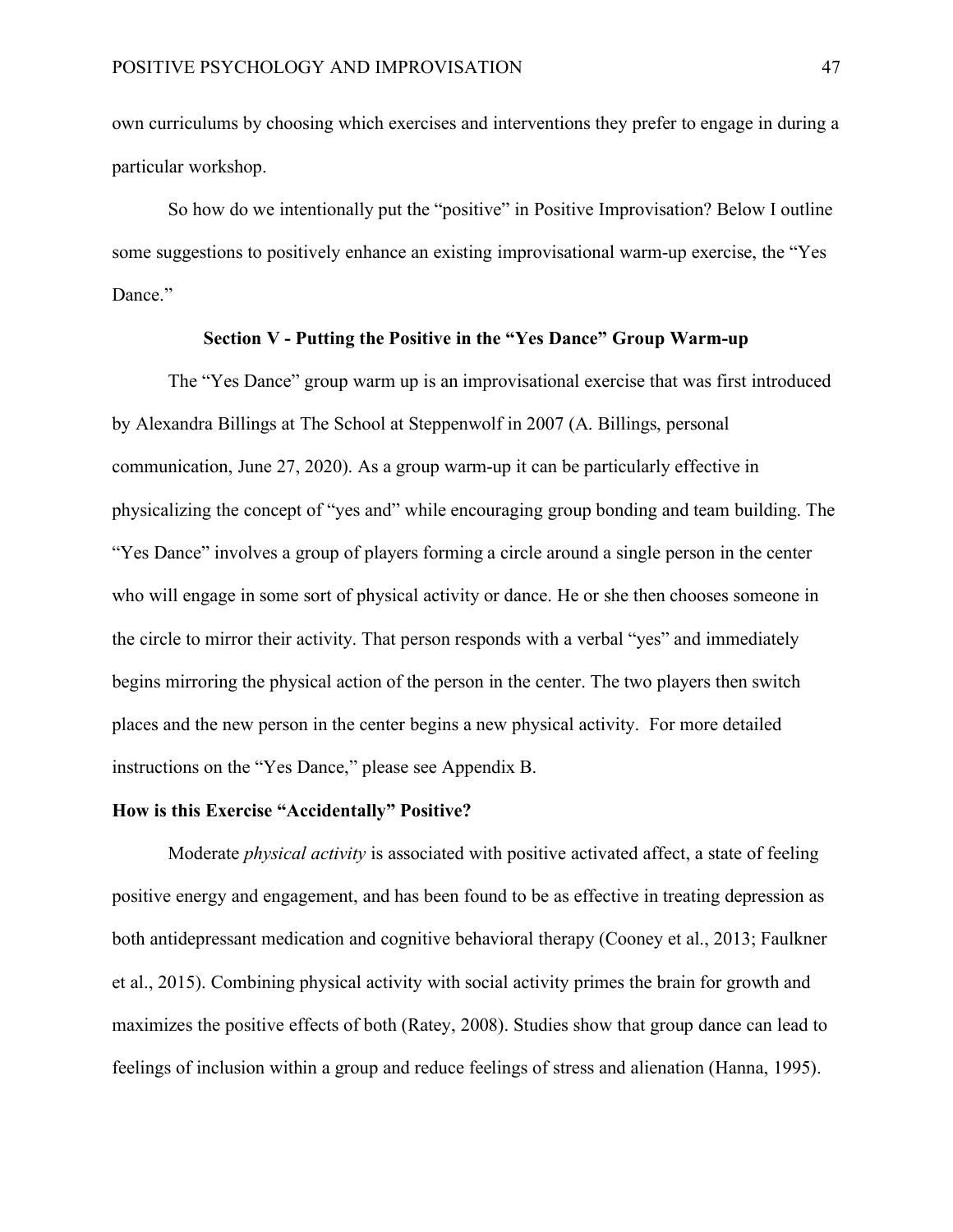Elevating heart rate in a fun and playful way influences not only the body, but the brain, increasing positive affect and encouraging positive social connections.

An increase in positive emotion also comes as a result of positivity resonance. As Barbara Fredrickson (2009) reminds us, no one flourishes in isolation. This intervention provides the four ingredients for a *high-quality connection*: respectful engagement, support, trust, and play (Fredrickson, 2009). Face to face contact and being in the physical presence of others who are treating you with loving compassion ("Yes!") can greatly increase well-being by establishing high-quality connections and shared positive emotions.

#### **How to Add Intentional Well-Being Aims to the "Yes Dance"**

**PERMA.** Appreciative inquiry focused on the elements of PERMA may be used to intentionally direct students' attention to the well-being effects of the exercise, increasing savoring and appreciation of the experience, as well as anticipation about how to make the experience more positive in the future. After the exercise, the instructor may pose questions such as:

 *When is the exercise most fun? How might you make the exercise more joyful for yourself in the future? What are ways other people made it a positive experience? Did anyone do anything that made you feel more connected to them? If so, what and why? What greater meaning can you pull from this exercise? What did we accomplish together as a group in this exercise?*

**Shift of Focus**. No one who is not participating, other than the instructor, should be watching from the outside. This guarantees the shift of focus is toward observing and supporting (other-focused) rather than performing (self-focused) thus diminishing self-consciousness (Plant & Ryan, 1985).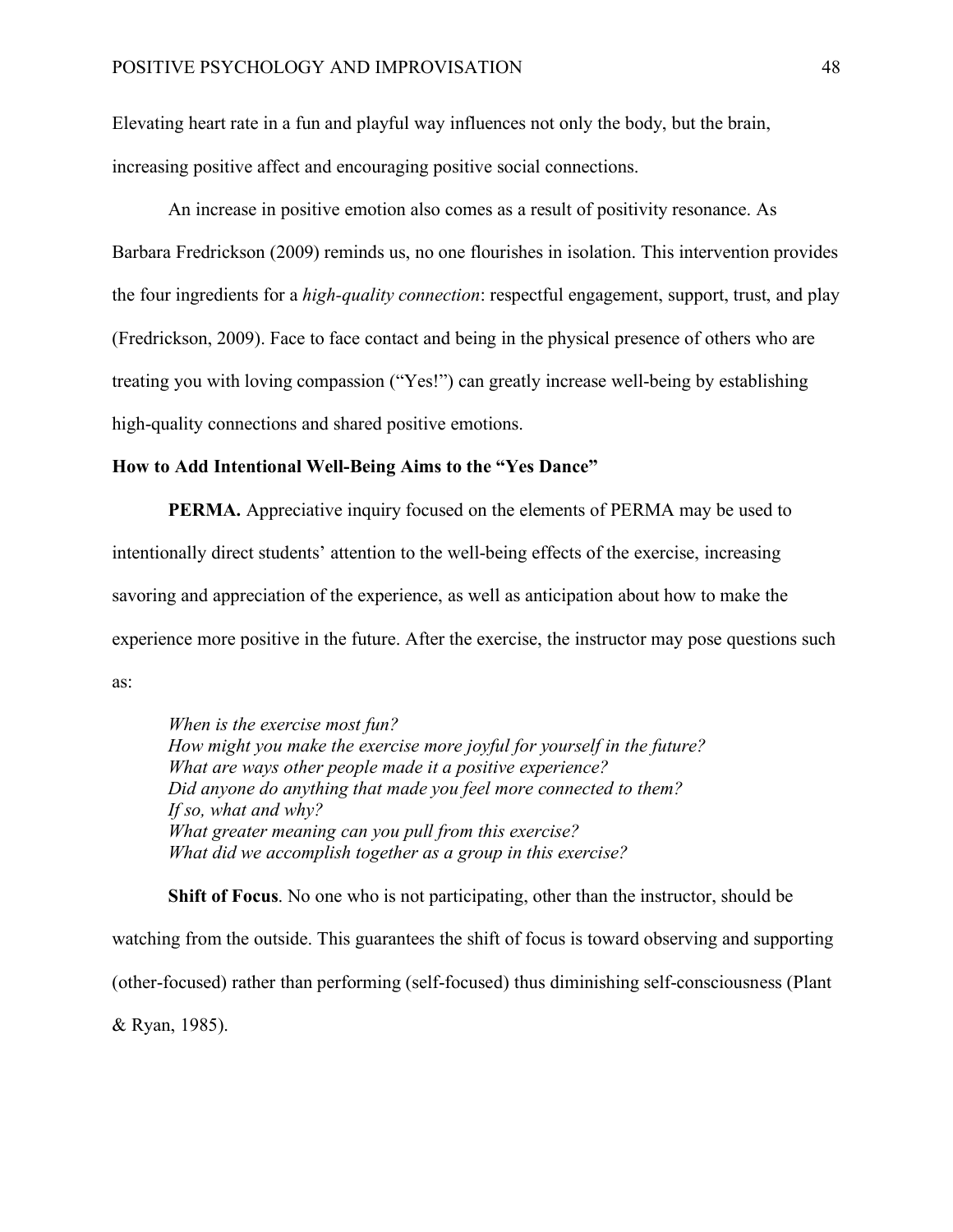**Ritualized Gratitude.** Consider the addition of an enthusiastic shared unison "Thank you!" after the receiver exclaims "Yes!" While, at first, the focus of each individual in the circle and the person in the center is on themselves, the element of support, the mirroring and the "Thank you!" redirects attention to the other members of the group. This shift of focus creates a feeling of simultaneously supporting and being supported, or as Prilleltensky (2019) might describe it, of adding value and feeling valued, of mattering. The intervention also includes an element of what Fredrickson (2009) would call *ritualized gratitude* with its effective heartopening powers.

**Play**. Playful physical activity optimizes the brain's ability to function, increasing alertness and motivation, helps one retain new information, elevates endorphins, boosts dopamine, and counteracts the effects of the stress hormone, cortisol (Ratey, 2008). If the group seems particularly self-conscious or tentative, make a point of asking them to begin with "uncool" dancing, making clear that the goal is not to be a "good" dancer. In my experience, direct instruction to be weird and goofy on purpose can relieve a lot of fears around performing and generate uninhibited play. Additional coaching might include: "Even more enthusiastic! Make him feel like a rockstar!"

**Collective Effervescence/Hive Switch.** Consider using self-created music rather than pre-recorded music as a variation. Encourage students to create a beat and melody using their voices and bodies from the outer circle that supports the physical action developing in the center. Allowing space and time for the energy (and volume) to build can help ensure success. Synchronous, hive-like group behavior, such as seen in bees and ants, that ensures collective success over individual success, is one of the most pleasurable ways to encourage connection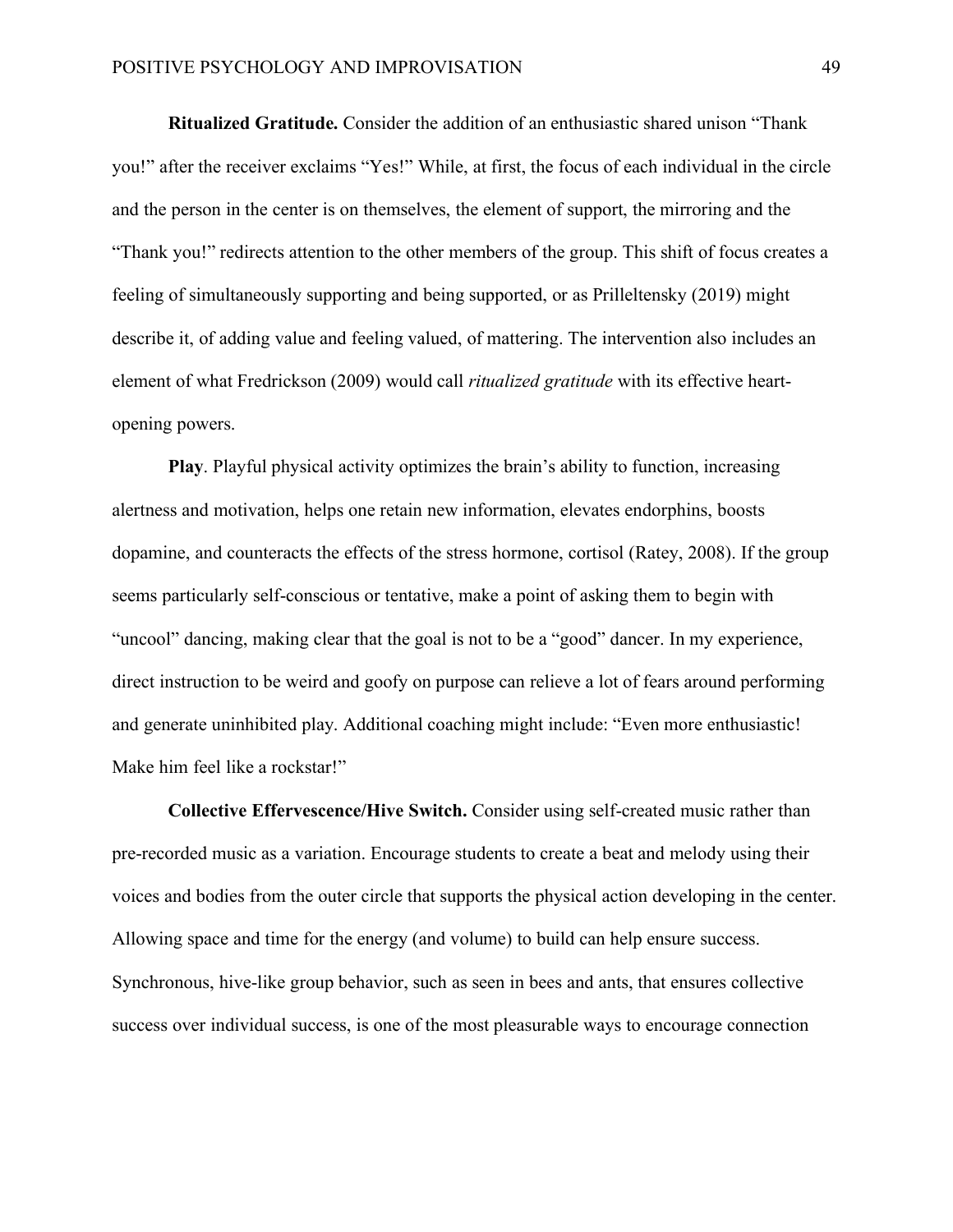within a group and it has been practiced by human societies throughout history (Haidt, 2006; Haidt et al., 2008)

**Nature.** Multiple studies have demonstrated the extraordinary and copious well-being benefits of nature including increased positive affect, heightened immune function, lowered stress hormones, and decreased anxiety (Ratey & Manning, 2014; Park et al., 2010; Selhub & Logan, 2012; Zelensky & Nisbet, 2014). To intentionally capitalize on the positive effects of exposure to nature, consider holding this positive improvisation intervention outside in a park or field, weather permitting.

# **Breaking down the "Positive Yes Dance" using the Elements Model**

To use Pawelski's (2020) Elements Model, the "Positive Yes Dance" may be considered in the following way:

| Activity:           | Ritualized group dance (which includes observing, playing, dancing,<br>speaking) |
|---------------------|----------------------------------------------------------------------------------|
| Active Ingredients: | Relatedness, performance experience, physiological/emotional state               |
| Target Change:      | Shift of focus, increased positive emotion, increased trust, better<br>teamwork  |
| Target System:      | Affect, attention, relationships, physiology, heart rate                         |
| Desired Outcome:    | Improved group relations                                                         |

**Table 2.** Applying the Elements Model to the "Positive Yes Dance" Group Warmup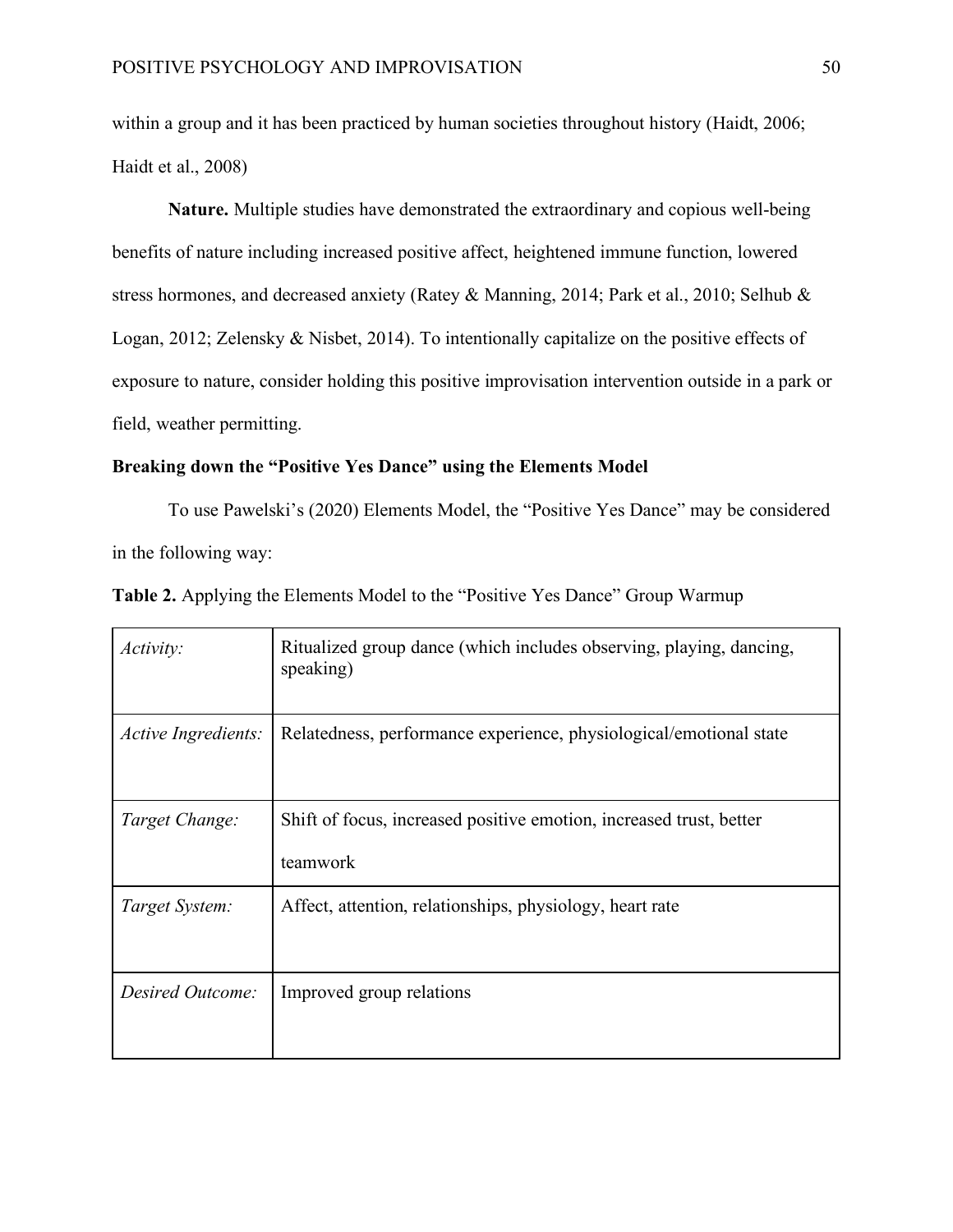#### **How to measure the effectiveness of the "Positive Yes Dance"**

In order to measure the effectiveness of the "Positive Yes Dance," one must first consider either the *desired outcome* or the *target change* intended (see Table 2 above). If I choose to measure change in positive emotions, I might ask students to complete a validated scale such as The Positive and Negative Affect Scale (PANAS; Thompson, 2007) pre- and post-intervention in order to compare their levels of positive emotions before and after completing the "Positive Yes Dance." If I intended to measure trust, I might apply the Interpersonal Trust Scale (Rotter, 1967). If I wanted to measure a specific construct for which I couldn't find an existing validated scale, I could create my own quantitative scale. I might also collect qualitative data by asking individual students about group relations before and after the intervention, and then code their responses for references to positive emotions. In addition, I could choose to collect objective measures such as the number of times each student smiles or laughs in the hour preceding the intervention and compare this data with the number of smiles observed in the hour during which the intervention is conducted. Each method of measuring the effectiveness of the "Positive Yes Dance" would measure different constructs in different ways and provide us with unique information in order to determine whether our Positive Improvisation Intervention was having the desired outcome.

Based on the research I highlighted previously, I might expect to see increased positive emotion, group bonding, increased positivity resonance, more support, greater willingness to engage in positive risk-taking, laughter, and increased cardiovascular function when practiced on a regular basis. However, I cannot confirm that my students are experiencing a positive transformation unless I am able to measure the outcomes of my Positive Improvisation Intervention.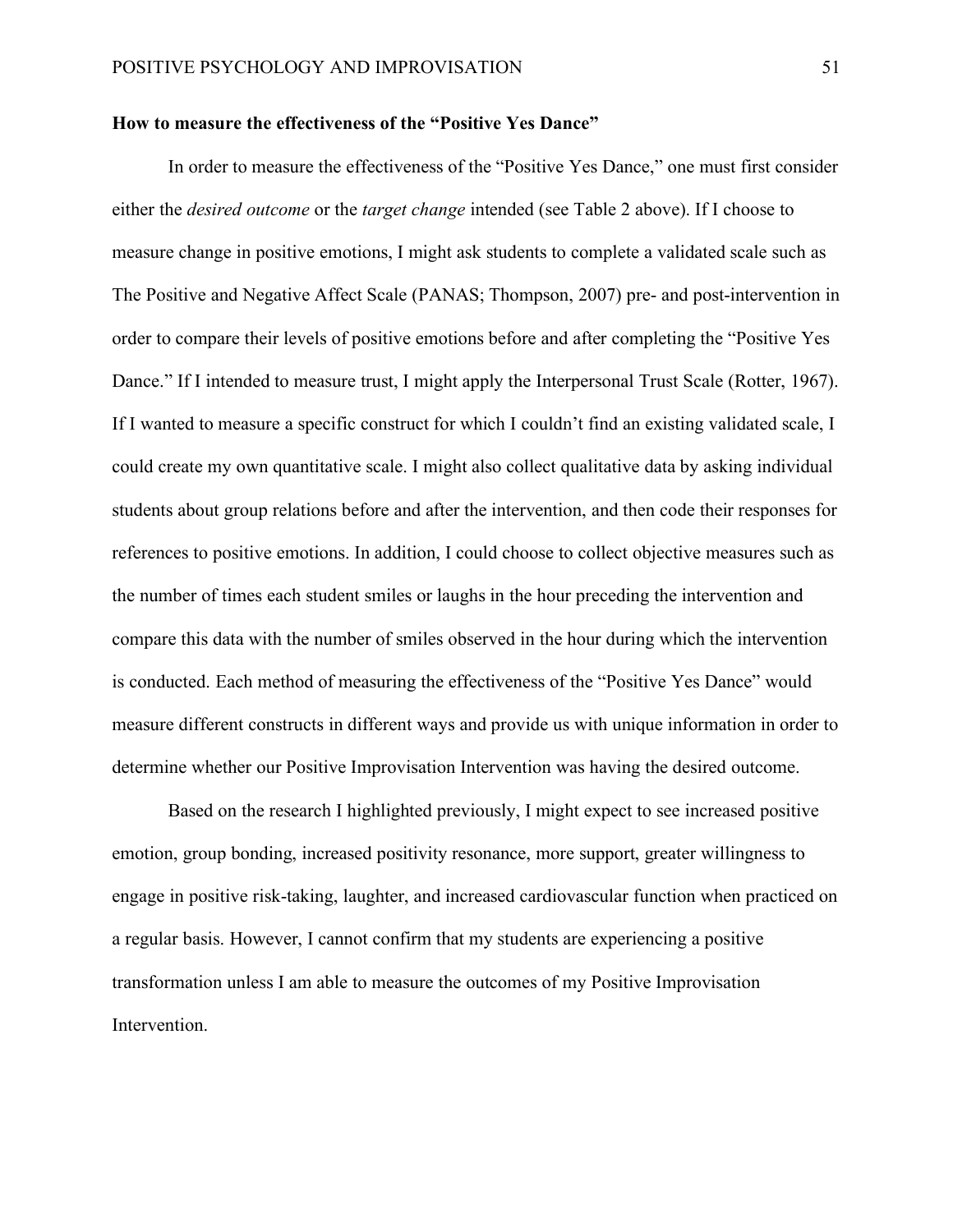## **Section VI - Caveats and Considerations for a "Positive Improvisation"**

The difference between "meaning well" and "doing good" is of primary importance in the promulgation of positive psychology. Historically, the theatre, while attempting to entertain, enlighten, and inspire others, has not always been the most ethical of institutions. A 1945 Code of Ethics for actors employed by the Circle Players in Los Angeles included the following rules of ethical conduct:

- "1. I shall never miss a performance.
- 2. I shall play every performance with energy, enthusiasm and to the best of my ability regardless of size of audience, *personal illness*, bad weather, accident, *or even death in my family* [emphasis added]" (Thielke, 2009).

I think it is reasonable to suggest that today most people would disagree that it is an actor's ethical obligation to show up and perform even when sick or grieving. In fact, such rules of behavior would be downright unethical in the case of a global pandemic.

How do we approach a branch of improv training that prioritizes the promotion of flourishing in its participants above and beyond the promotion of comedy? Consider first: other people matter (Peterson, 2006). The prioritization of ethics in the field of positive psychology and the arts is the prioritization of the well-being of others alongside our own. In using the arts, specifically improvisation, to promote human flourishing, ethical practitioners should consider Vella-Brodrick's (2014) principles of integrity, industriousness, innovation, and impact as they relate to our clients and community. What Vella-Brodrick (2014) refers to as "industriousness" and "innovation" is the drive to keep learning, working, and contributing to the field. As the 1945 Actor's Code of Ethics demonstrates, the rules of "good" behavior often change, and generally accepted standards may not be strictly ethical. In endeavoring to practice with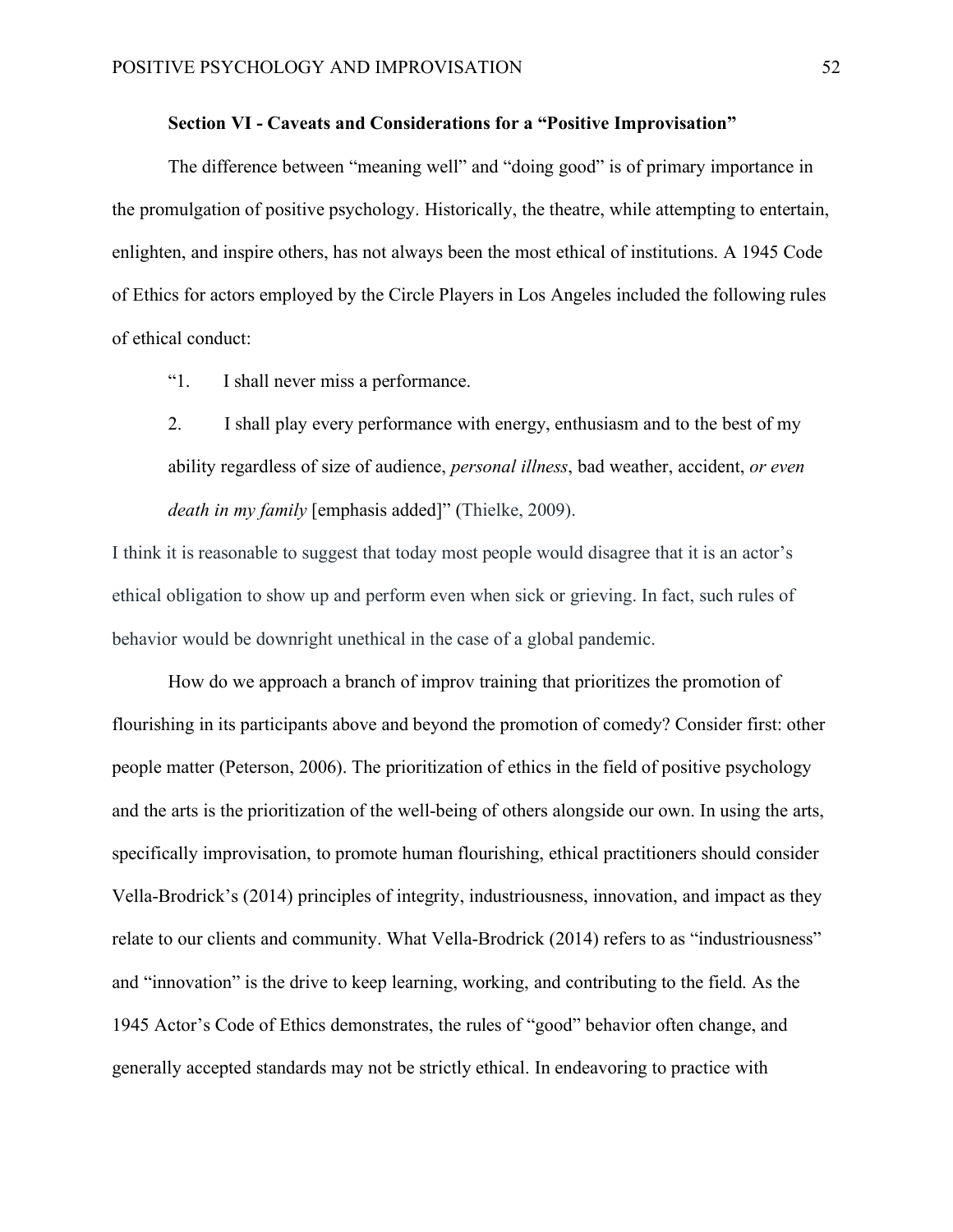industriousness, we must embrace an approach to Positive Improvisation that is both hardworking and ever-learning. If we rely only on our own self-awareness and knowledge, or on outdated rules of behavior, we are limited. An industrious practitioner will seek out not only the most relevant information available to determine a course of action, she will consider cultural context outside her own experience (Jarden et al., 2019). This continued learning allows the development of *moral skill*, the ability to determine the right course of action in a particular situation which can require good judgment, listening skills, empathy, and the ability to improvise (Schwartz, n.d.).

In addition to keeping an open mind, educating herself about different cultures, and staying abreast of the latest research, a practitioner should seek to innovate (Vella-Brodrick, 2014). Remaining stagnant and following what has always been done can quickly become unethical as times and people change. Less than ten years ago, in my experience, it would have been very normal for a theatre director to pursue a romantic relationship with an actor he/she was directing (or in a position to hire in the future). After allegations of sexual harassment and misconduct in multiple theatres, however, Chicago's "Not in Our House" movement created and shared a set of "Chicago Theatre Standards" intended to address issues of misconduct unique to theatre settings. It explicitly declared that all actors should be free from solicitation or advances made by any person in a position to offer—or not offer—him or her a job (Fisher & Myers, 2017). Specific standards such as these had never existed in an organized way. This innovation positively transformed the culture of rehearsals for many, if not all, Chicago theatres by helping to create a safe space in which to do vulnerable work.

Positive Improvisation must be open to the possibility that the way things have always been done may not be the way things should always be done. As we learn and grow as a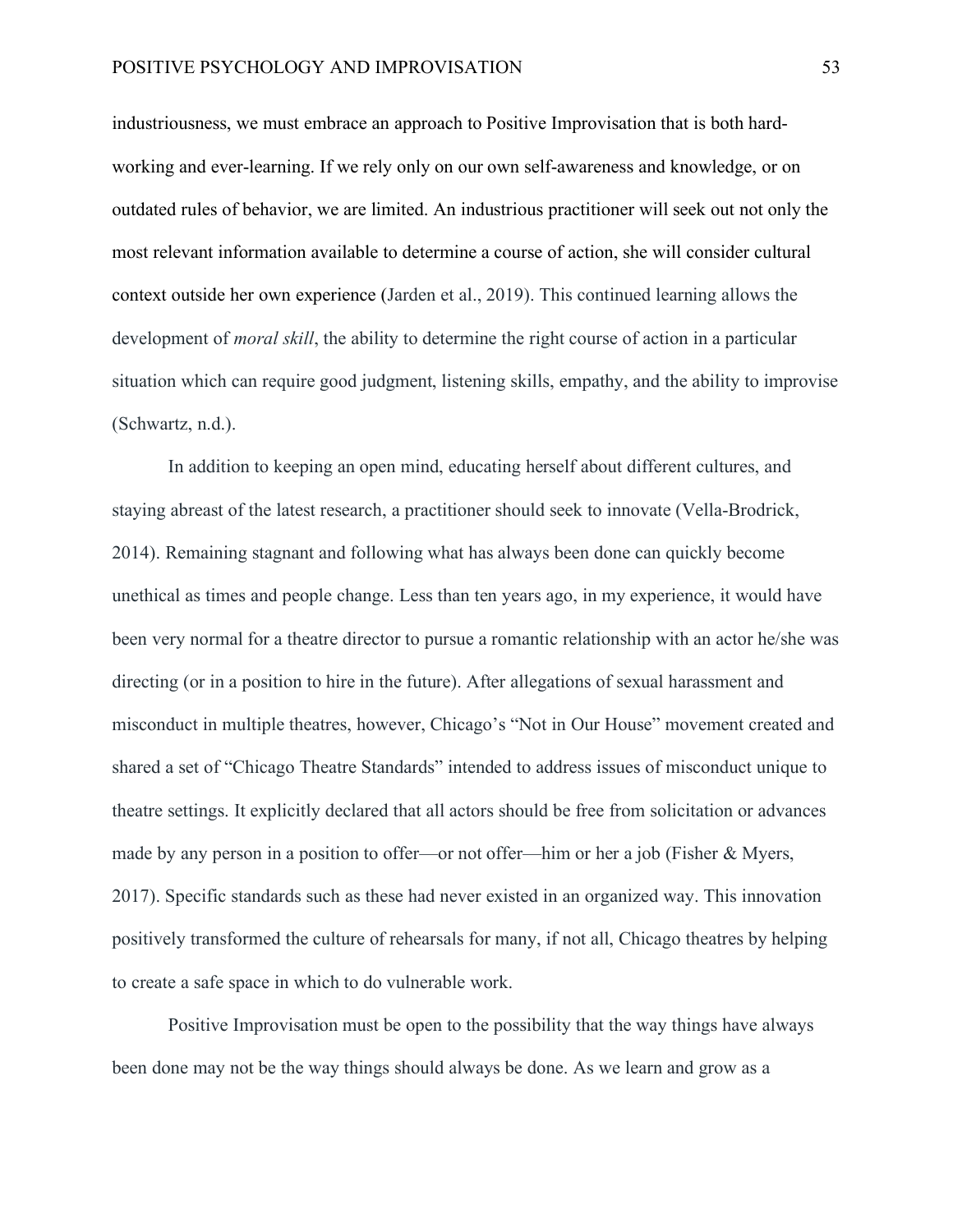#### POSITIVE PSYCHOLOGY AND IMPROVISATION 54

discipline, we cannot know which innovations will be necessary, but we can choose to make innovation a priority. Choosing to remain industrious and innovative in the pursuit of ethically ideal behavior requires *moral will*. Moral will is an individual's desire to try to do the right thing (Schwartz, n.d.). In order to increase human flourishing, the goal of Positive Improvisation must be to have a broad, quantifiable positive impact on society (Vella-Brodrick, 2014). To have an impact requires both the moral skill to know how to effect change and the moral will to take action to effect change.

The field of Positive Improvisation must become resilient in order to thrive (and help others to thrive) in the face of modern challenges. If we examine the protective factors that bolster individual resilience (biology, optimism, self-awareness, self-efficacy, self-regulation, mental agility, connection, and positive institutions) and apply them to Positive Improvisation as a whole, we may be able to establish an arm of the Positive Humanities that is not only resilient, but *antifragile* and, thus, strengthened by the challenges it faces (Taleb, 2014). Building a curriculum that is self-aware when it comes to bias and impact, optimistic and self-efficacious about its ability to improve, and mentally agile in its approach to innovation is one way to begin to address the limitations of improvisation in its attempts to help all students flourish. Industriousness and integrity will be necessary to establish and maintain high quality, positive connections between students and instructors.

Approaching the dissemination of Positive Improvisation with the deliberate aim of creating an environment of inclusion, anti-racism, and psychological safety requires us to rethink how we teach the "rules" of improvisation. Listening, which is always prioritized in improv training, can be specifically directed toward those voices which have traditionally been marginalized or silenced in order to understand and uplift. The give and take of "yes and,"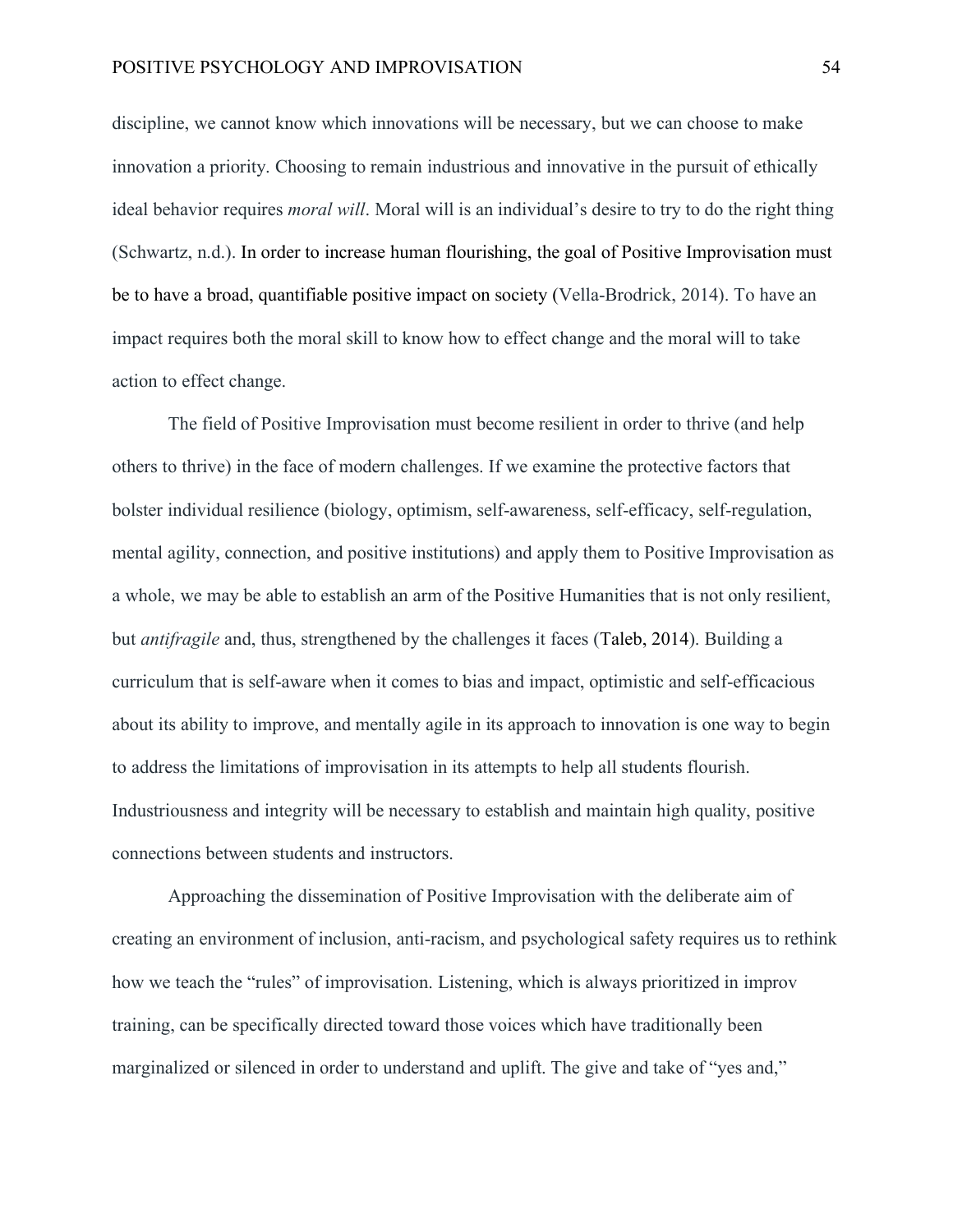wherein improvisers contribute equally, building scenes by adding information back and forth in mutually collaborative creation, must be expanded to intentionally encourage the give and take of ideas and voices in the classroom, including the exploration of when to speak up and when to listen and support. Zoe Galvez, founder of Unscripted Leaders, one of many organizations that uses improvisational exercises to train business leaders, proposes these and other ways to approach teaching improvisation through an intentionally anti-racist lens and acknowledges that mistakes will be made, but, as in improv, every mistake is a gift (personal communication, June 30, 2020). In improvisation we are always failing forward toward success if we can develop the self-awareness to learn from our mistakes by embracing them rather than hastening to hide them.

As we proceed in a world transformed by Covid-19, a world where theatres have gone dark, improvisational training centers in Chicago and New York City are closing permanently, and positive psychology programs around the world have sent their students home, Positive Improvisation practitioners will need to draw from even deeper wells of moral skill, moral will, innovation, and industriousness to make an impact in these unprecedented times (Bowman, 2020; Levenson et al., 2020; Paulson, 2020; Ryzik, 2020). But moving quickly without moving carefully may result in unintended outcomes. In this case, moral will without moral skill may lead us astray. As we consider novel and effective ways to encourage human flourishing virtually, to address the racism, sexism, and other forms of discrimination that exist within current improvisational communities, and to diminish the loneliness of government-mandated social distancing, let us continue to improvise to the best of our moral abilities.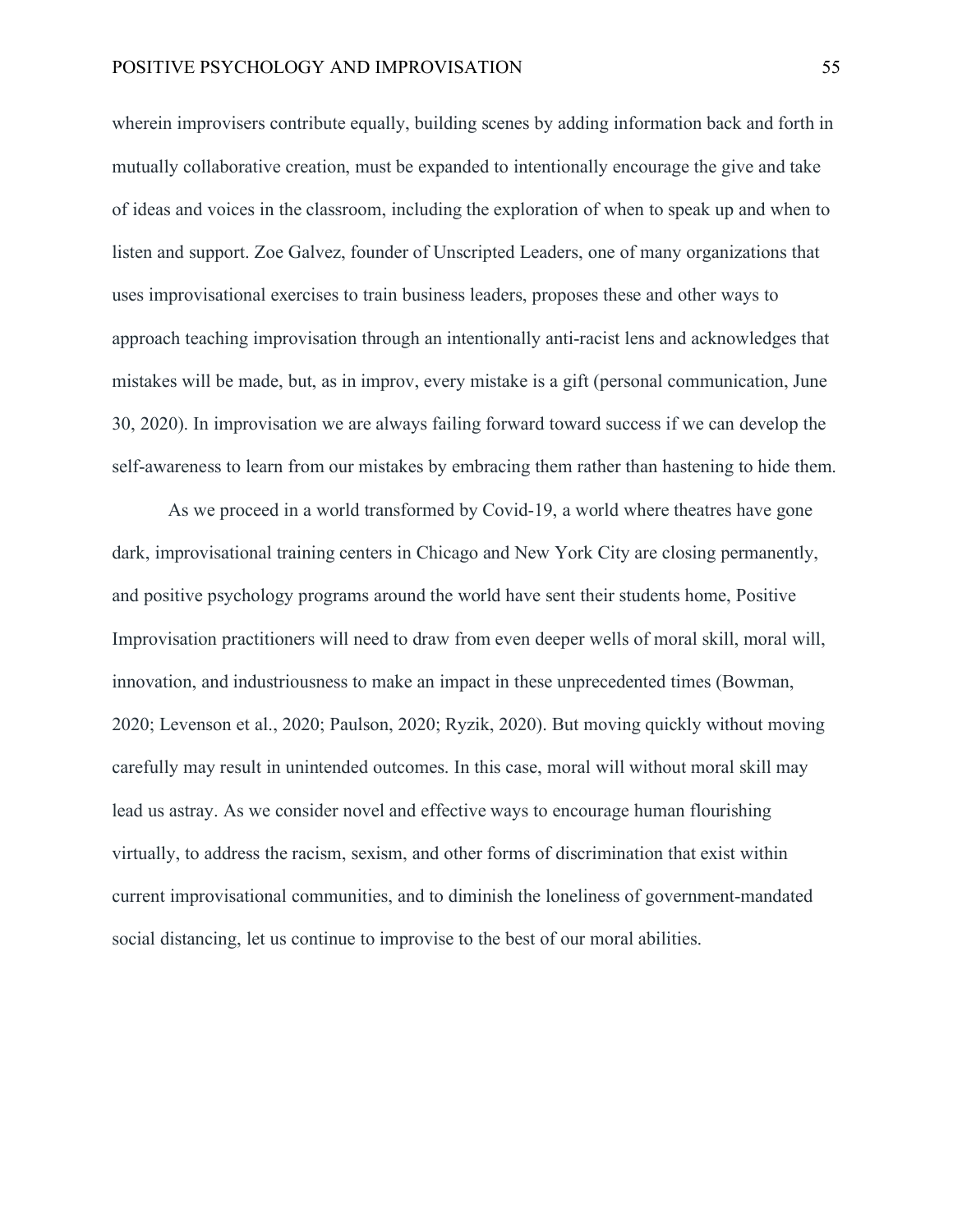## **Section VII - Concluding Thoughts**

"You know you can handle the 'scary' things and you often come to those moments with more bravery, creativity, empathy, playfulness, and flexibility that you might not as easily be able to access without those years of improv experience." (Participant 10)

It will likely be a long time before I am crammed backstage in a tiny green room again, warming up for an improv show, laughing, lazily stretching, slapping my teammates' backs and repeating the mantra of improvisers everywhere: "I got your back." It will be a long time before I am standing in front of a packed, raucous crowd, electric with possibility, asking for a suggestion of anything at all. It will be a very long time before I am leading a group of nervous ad execs or law students in a round of "Bippity Bippity Bop," watching them open up to each other with delight and vulnerability (and respiratory droplets).

For many of us our plans for the year went out the window in early March. Our vacations, our graduations, and our weddings were canceled. We lost our jobs or scrambled to set up makeshift home offices. Our children came home from school and never went back. People we knew got sick and we couldn't visit them or attend their funerals. Life stopped unfolding the way we expected it to. We were all forced to surrender our agendas. Improv has taught me that I don't have to be "prepared" to be successful.

Sheldon Patinkin, founding member of the Compass Players, as well as my improv teacher and friend, was (in)famous for instructing his students, "Better an asshole than a chickenshit." I always understood him to mean that it was better to try something, anything, and risk being wrong than to do nothing out of fear. In my opinion, trying and failing rarely makes you an "asshole" (unless you refuse to try again after you realize you were wrong). The word "unprecedented" is perhaps overused these days, especially by television commercials trying to sell us peace of mind. However, these *are* unprecedented times, and we will have to move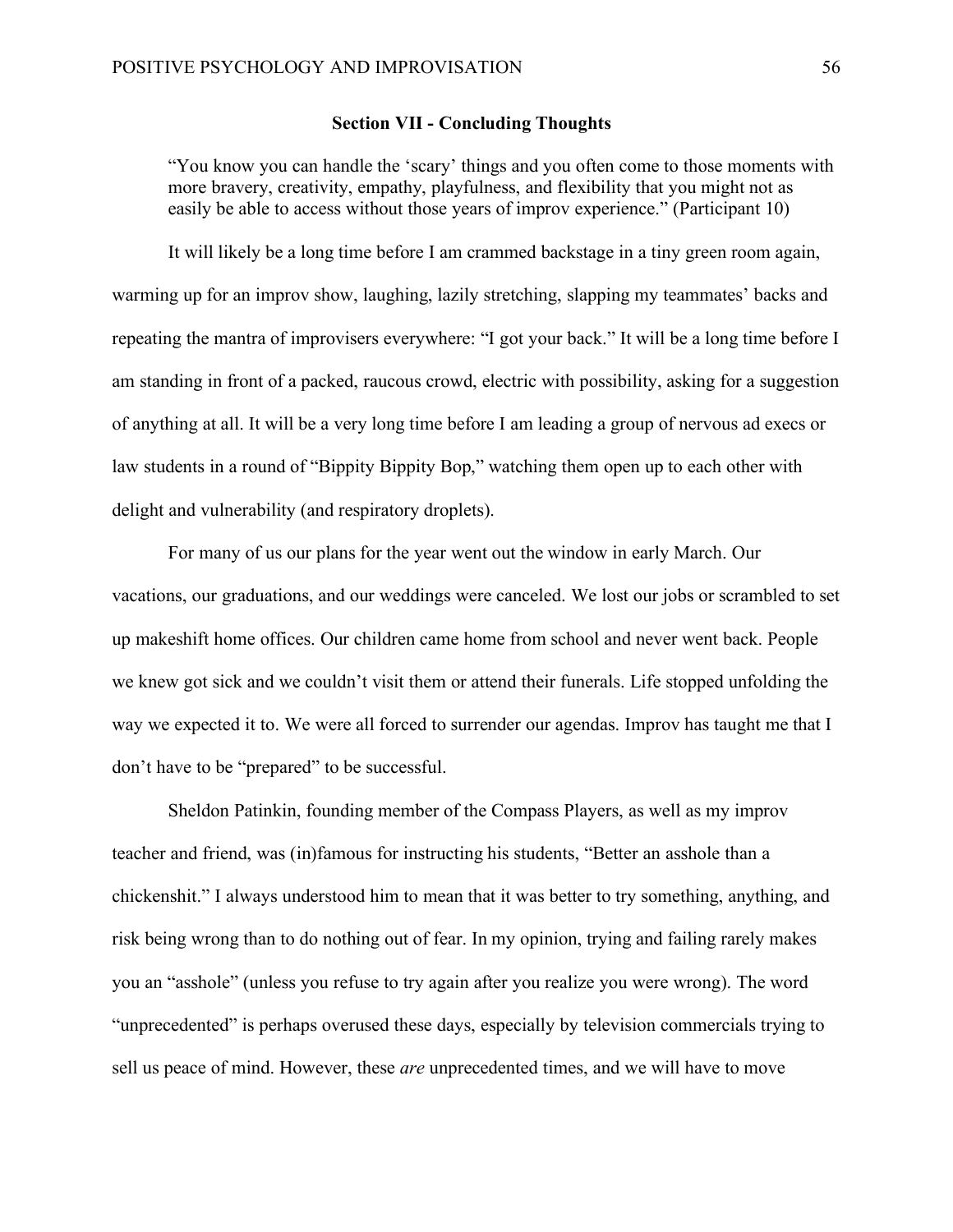forward as individuals, as a nation, and as a planet toward a future that feels even more uncertain than usual. We're going to have to make bold moves and face failure.

As I approached my capstone, I tried and failed at several points along the way. For instance, a very cool organization that agreed to allow their students from all over the world to participate in virtual improvisation training and well-being surveys, ultimately determined that the technology and timing wouldn't work for them. Another organization that had agreed to allow me to survey their (thousands) of improv students and performers just a week prior suddenly went out of business with no warning and closed their doors permanently. Each stumbling block, however, led us to reassess our goals and discover a path forward that was even better than our original plan. When we inevitably fail, if we trust that every mistake is a gift, and we look for those gifts, we are less likely to be crushed by regret over our spoiled plans and disappointed dreams. When we focus on exploring what is possible, there is very little time to bemoan what is impossible.

In his poem, "love is a place," E. E. Cummings (1991) reminds us that "yes" is replete with possibility:

> yes is a world & in this world of yes live (skilfully curled) all worlds

Covid-19 can feel like a lot of "no." No parties. No handshakes. No sports. No theatre. No travel. No throngs of family and friends gathering to support you when you give birth to your first child in November. Improvisation (and positive psychology) suggest we savor the "yes."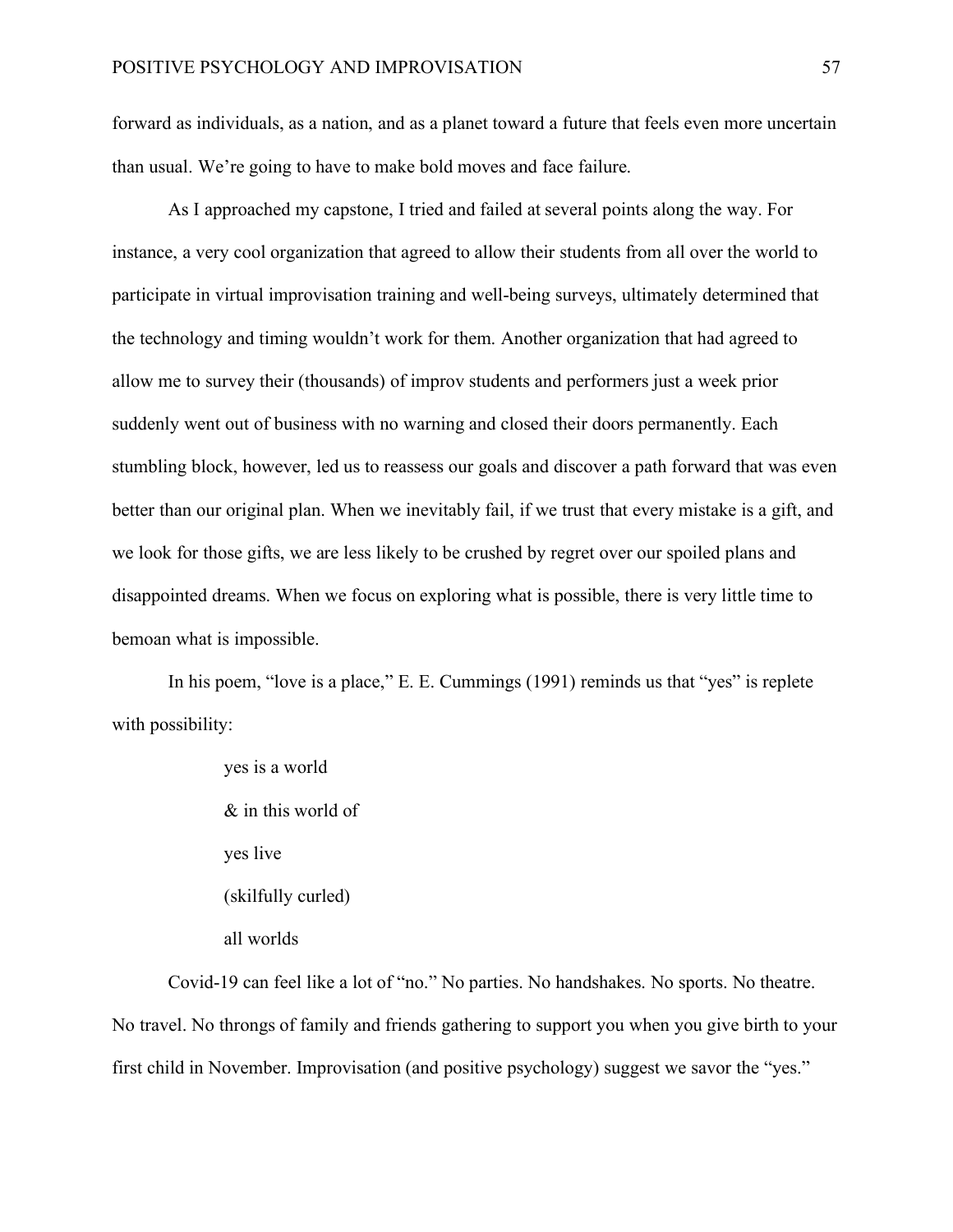Improvisation (and positive psychology) suggest that we take autonomous action by determining our own "ands" to improve our lives, relationships, and situations. Improvisation (and positive psychology) suggest we look around at our masked neighbors and friends and say, "I got your back."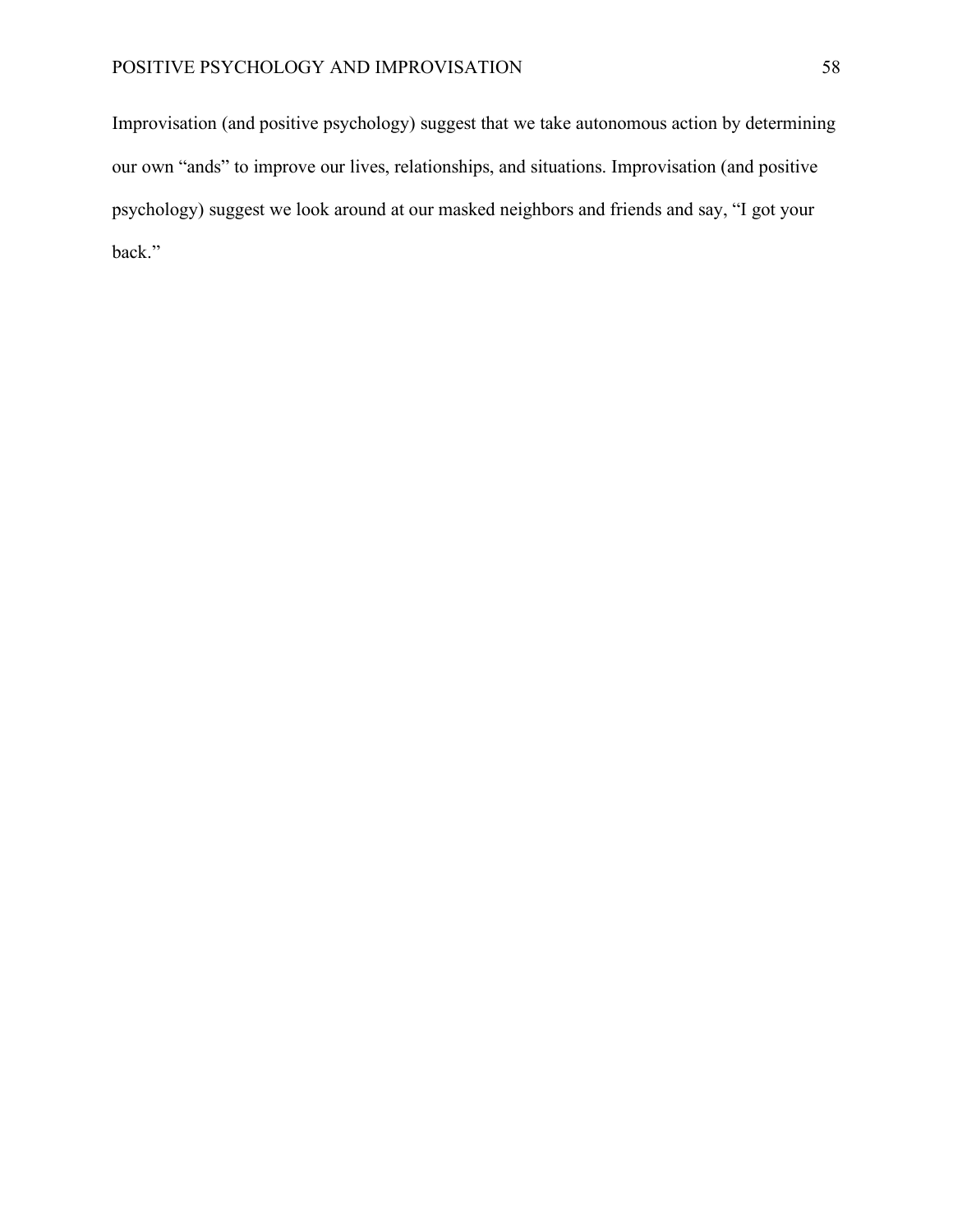#### References

- Arnie, C. A. N. N., Holt, K., & Calhoun, L. G. (1999). The roles of humor and sense of humor in responses to stressors. *Humor*, *12*(2), 177-193.
- Bao, K. J., & Lyubomirsky, S. (2014). Making happiness last: Using the hedonic adaptation prevention model to extend the success of positive interventions. In A. C. Parks & S. M. Schueller (Eds.), *The Wiley Blackwell handbook of positive psychological Interventions* (pp. 371-384). Chichester, United Kingdom: John Wiley & Sons.
- Bédard, M., Felteau, M., Mazmanian, D., Fedyk, K., Klein, R., Richardson, J., Parkinson, W., & Minthorn-Biggs, M. B. (2003). Pilot evaluation of a mindfulness-based intervention to improve quality of life among individuals who sustained traumatic brain injuries. *Disability and Rehabilitation*, *25*(13), 722-731.
- Bega, D., Palmentera, P., Wagner, A., Hovde, M., Barish, B., Kwasny, M. J., & Simuni, T. (2017). Laughter is the best medicine: The Second City® improvisation as an intervention for Parkinson's disease. *Parkinsonism & related disorders, 34,* 62-65.
- Bowman, E. (2020, April 27). *Comedy community mourns the 'end of an era' as UCB closes New York locations*. NPR. https://www.npr.org/2020/04/27/845081522/comedy-communitymourns-the-end-of-an-era-as-ucb-closes-new-york-locations.
- Brown, K. W., & Ryan, R. M. (2015). A self-determination theory perspective on fostering healthy self-regulation from within and without. In S. Joseph (Ed.), *Positive psychology in practice: Promoting human flourishing in work, health, education, and everyday life* (2nd ed., pp. 139–157). Hoboken, NJ: Wiley.
- Brown, S. (2009). *Play: How it shapes the brain, opens the imagination, and invigorates the soul.* New York, NY: Penguin Group.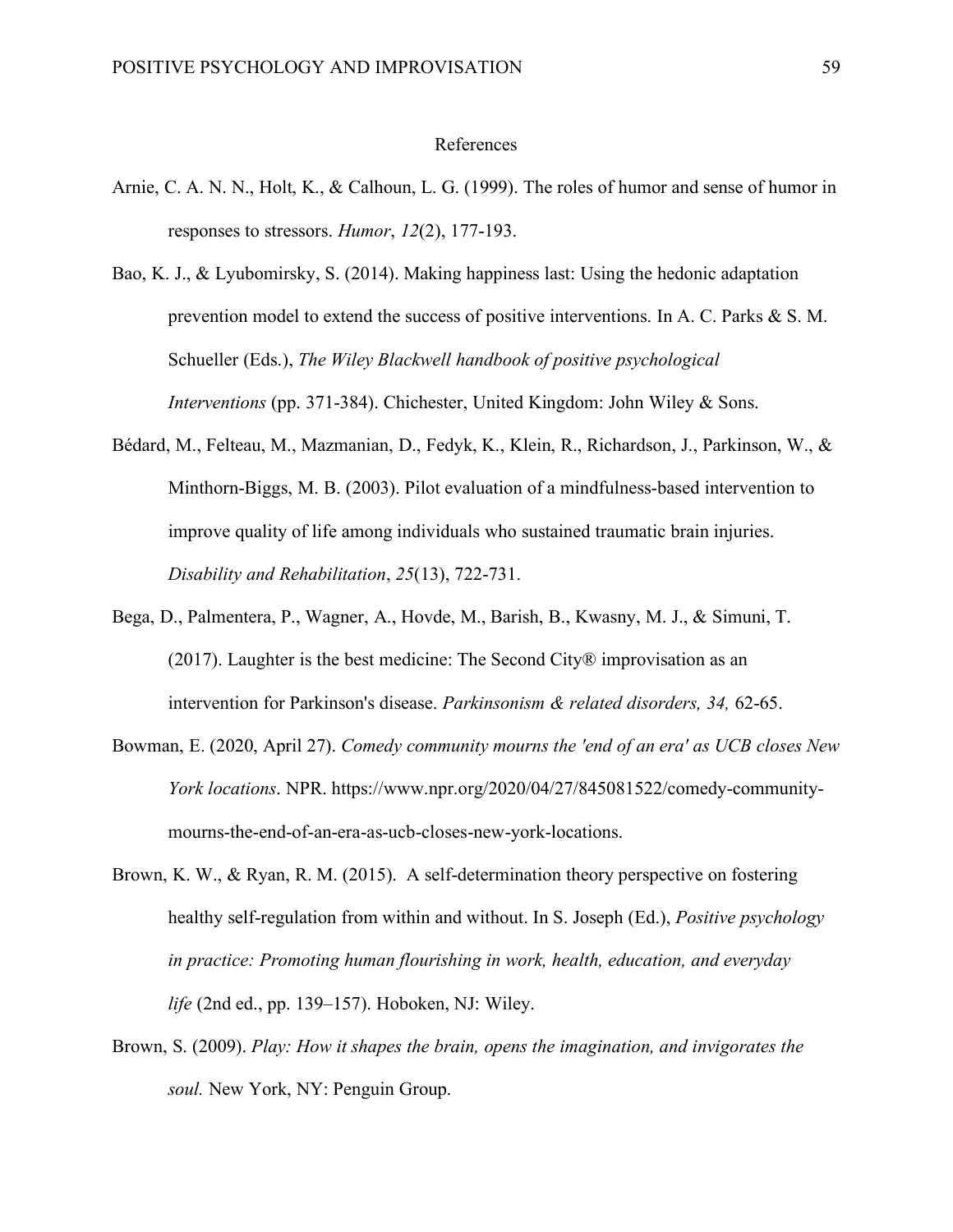- Caruso, D. R., Salovey, P., Brackett, M., & Mayer, J. D. (2015). The ability model of emotional intelligence. In S. Joseph (Ed.), *Positive psychology in practice: Promoting human flourishing in work, health, education, and everyday life* (2nd ed., pp. 545–558). Hoboken, NJ: Wiley.
- Cooney, G. M., Dwan, K., Greig, C. A., Lawlor, D. A., Rimer, J., Waugh, F. R., ... & Mead, G. E. (2013). Exercise for depression. *Cochrane database of systematic reviews*, (9).
- Csikszentmihalyi, M. (1990). *Flow: The psychology of optimal experience.* New York: HarperCollins Publishers.
- Cummings, E. E., & Firmage, G. J. (1991) "Love is a place." *Complete poems, 1904-1962*.
- Diener, E. D., Emmons, R. A., Larsen, R. J., & Griffin, S. (1985). The satisfaction with life scale. *Journal of personality assessment*, *49*(1), 71-75.
- Dutton, J. E., & Heaphy, E. D. (2003). The power of high-quality connections. *Positive organizational scholarship: Foundations of a new discipline*, *3*, 263-278.
- Faulkner, G., Hefferon, K., & Mutrie, N. (2015). Putting positive psychology into motion through physical activity. *Positive psychology in practice*, *2*, 207-222.
- Fey, T. (2013). *Bossypants*. New York: Reagan Arthur.
- Fisher, L.T., & Myers, L. (2017, December 11). *Chicago theatre standards* [Web log post]. Retrieved from https://www.notinourhouse.org/download-the-standards/
- Fredrickson, B. L. (2001). The role of positive emotions in positive psychology: The broadenand-build theory of positive emotions. *American psychologist*, *56*(3), 218.
- Fredrickson, B. (2009). *Positivity: Groundbreaking research reveals how to embrace the hidden strength of positive emotions, overcome negativity, and thrive*. New York, NY: Crown Publishing Group.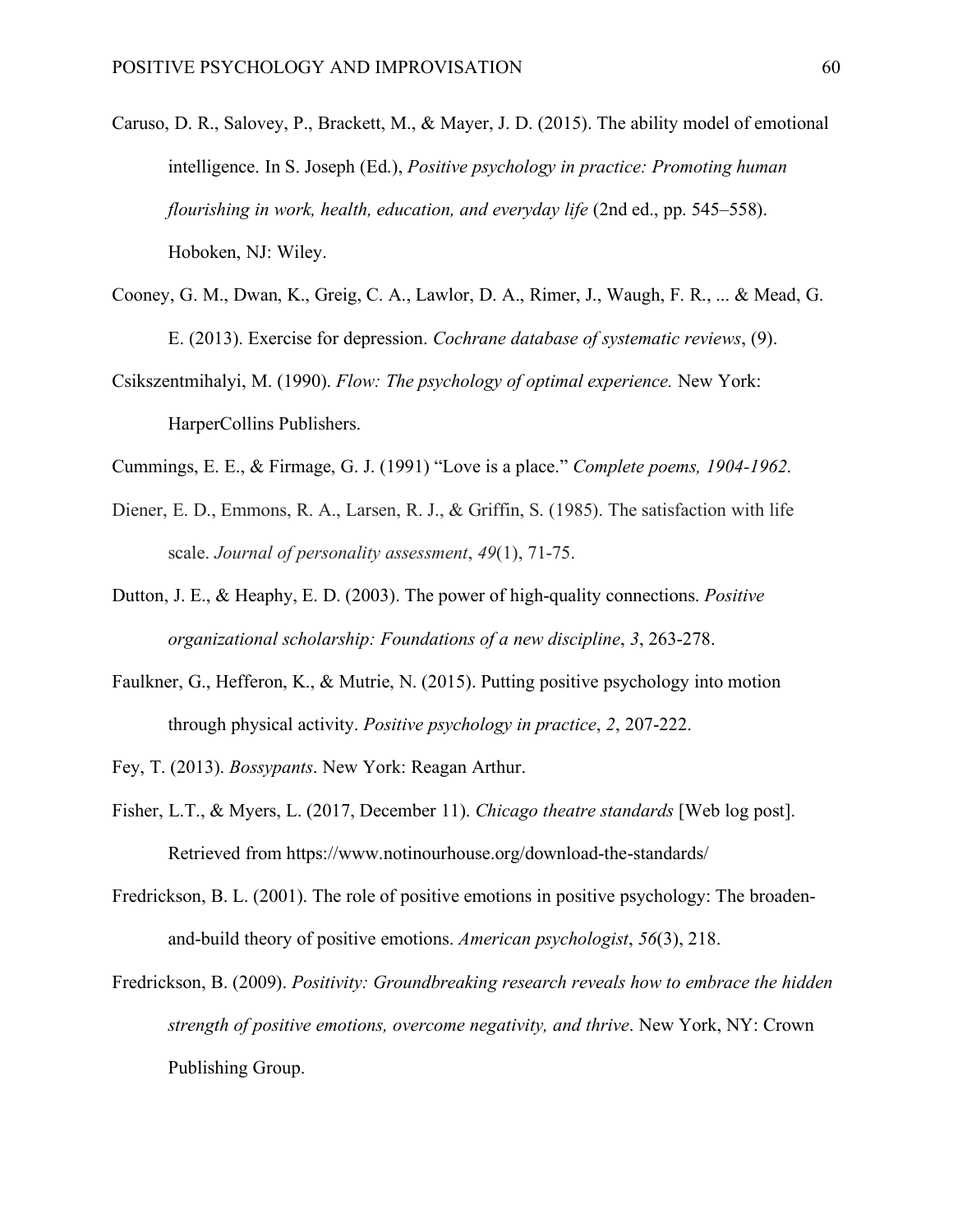- Fredrickson, B. L. (2013). Positive emotions broaden and build. In *Advances in experimental social psychology* (Vol. 47, pp. 1-53). Academic Press.
- Fredrickson, B. L. (2016). Love: Positivity resonance as a fresh, evidence-based perspective on an age-old topic. In L. F. Barrett, M. Lewis, & J. M. Haviland-Jones (Eds.), *Handbook of Emotions*, 4th Edition. (847-858). New York: Guilford Press.
- Fredrickson, B. L., & Joiner, T. (2002). Positive emotions trigger upward spirals toward emotional well-being. *Psychological science, 13*(2), 172-175.
- Gable, S. L., & Haidt, J. (2005). What (and why) is positive psychology? *Review of general psychology, 9*(2), 103-110.
- Gable, S. L., Reis, H. T., Impett, E. A., & Asher, E. R. (2004). What do you do when things go right? The intrapersonal and interpersonal benefits of sharing positive events. *Journal of personality and social psychology, 87*(2), 228.
- Garland, E. L., Fredrickson, B., Kring, A. M., Johnson, D. P., Meyer, P. S., & Penn, D. L. (2010). Upward spirals of positive emotions counter downward spirals of negativity: Insights from the broaden-and-build theory and affective neuroscience on the treatment of emotion dysfunctions and deficits in psychopathology. *Clinical psychology review, 30(*7), 849-864.
- Grossman, P., Tiefenthaler-Gilmer, U., Raysz, A., & Kesper, U. (2007). Mindfulness training as an intervention for fibromyalgia: evidence of postintervention and 3-year follow-up benefits in well-being. *Psychotherapy and psychosomatics*, *76*(4), 226-233.
- Haidt, J. (2006). The Happiness hypothesis: Finding modern truth in ancient wisdom. New York, NY: Basic Books.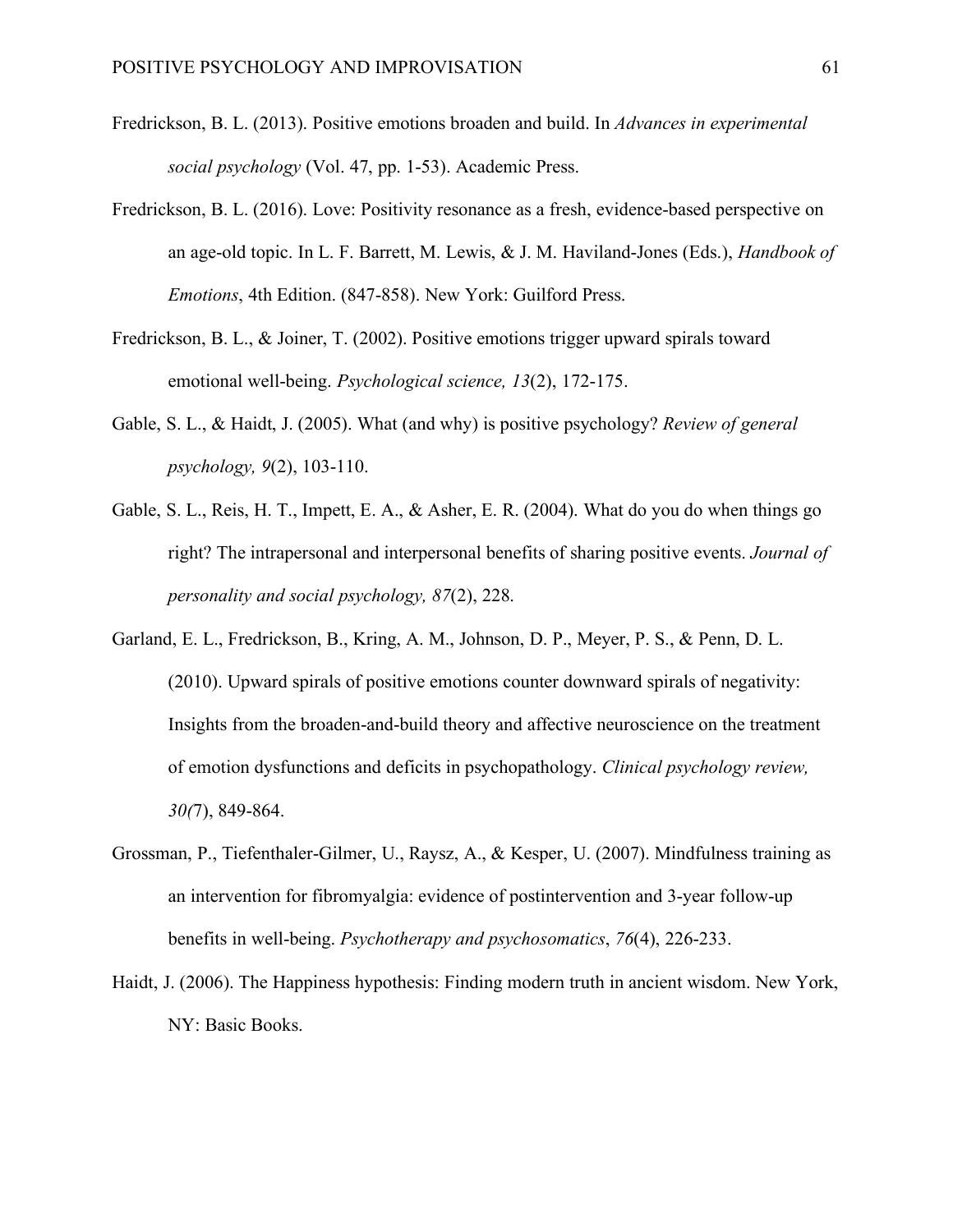- Haidt, J., Patrick Seder, J., & Kesebir, S. (2008). Hive psychology, happiness, and public policy. *The Journal of Legal Studies, 37*(S2), S133-S156.
- Hanna, J. L. (1995). The power of dance: Health and healing. *The Journal of Alternative and Complementary Medicine*, *1*(4), 323-331.
- Healey-Ogden, M. J., & Austin, W. J. (2011). Uncovering the lived experience of well-being. *Qualitative Health Research*, *21*(1), 85-96.

James, W. (1890). 1950. The principles of psychology. Volume I.

- Jarden, A., Rashid, T., Roache, A., & Lomas, T. (2019). Ethical guidelines for positive psychology practice (English Version). *International Journal of Wellbeing, 9*(3), 1-30.
- Kahan, G. (1976). *Jacques Callot: Artist of the theatre*. University of Georgia Press.
- Killingsworth, M. A., & D. T. Gilbert. (2010). A wandering mind is an unhappy mind. *Science Magazine, 330* (6006) (November 11): 932–932.
- Kinnunen, S. M., Puolakanaho, A., Mäkikangas, A., Tolvanen, A., & Lappalainen, R. (2019). Does a mindfulness-, acceptance-, and value-based intervention for burnout have longterm effects on different levels of subjective well-being? *International Journal of Stress Management*.
- Levenson, E., Boyette, C., & Mack, J. (2020, March 12). *Colleges and universities across the US are canceling in-person classes due to coronavirus.* CNN. Retrieved from https:// www.cnn.com/2020/03/09/us/coronavirus-university-college-classes/index.html
- Libera, A. (2004). *The Second City almanac of improvisation*. Evanston, IL: Northwestern University Press.
- Locke, E. A. (1996). Motivation through conscious goal setting. *Applied and Preventive Psychology, 5*, 117-124.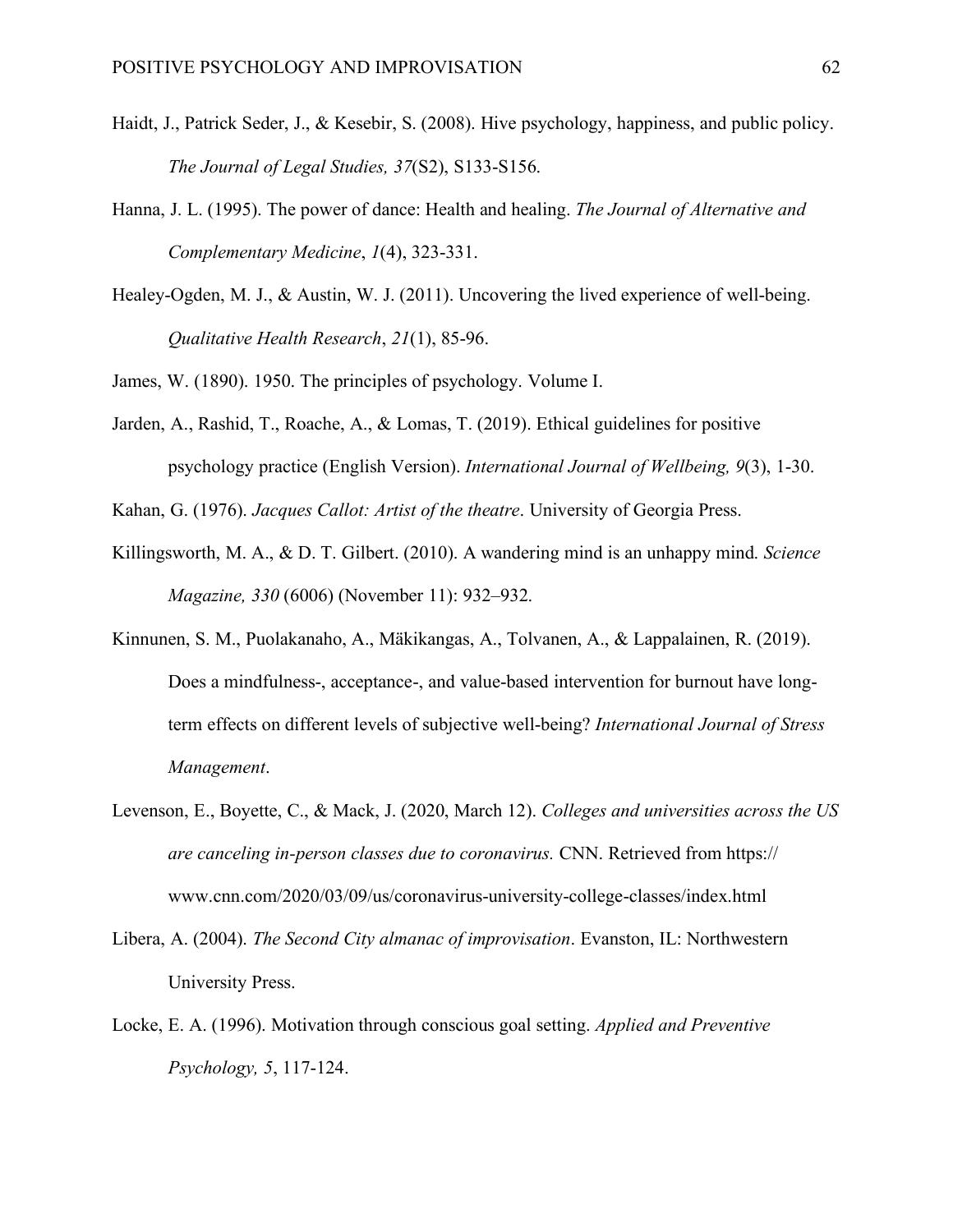- Lyubomirsky, S. (2010). 11 Hedonic Adaptation to Positive and Negative Experiences. *The Oxford handbook of stress, health, and coping, 200*.
- Maddux, J. E. (2009). Self-efficacy: The power of believing you can. In S. J. Lopez & C. R. Snyder (Eds.), *The Oxford handbook of positive psychology* (2nd ed., pp. 335–343). New York, NY: Oxford University Press.
- Major, B. C., Le Nguyen, K. D., Lundberg, K. B., & Fredrickson, B. L. (2018). Well-being correlates of positivity resonance: Evidence from trait and episode-level assessments. *Personality and Social Psychology Bulletin, 44,* 1631-1647.
- Masten, A. S., Cutuli, J. J., Herbers, J. E., & Reed, M. J. (2009). Resilience in development. In S. J. Lopez & C. R. Snyder (Eds.), *Oxford handbook of positive psychology* (pp. 117-131). New York, NY: Oxford University Press, Inc.
- Metz, N. (2013, February 21). *What's your take: Comedians working for free at iO*. The Chicago Tribune. https://www.chicagotribune.com/entertainment/ct-xpm-2013-02-21-chicagocomedian-io-paycheck-story.html
- Metz, N. (2016, January 29). *Women in improv comedy detail a culture of sexual harassment, silence. The Chicago Tribune*. https://www.chicagotribune.com/entertainment/ct-sexualharassment-accusations-roil-chicago-improv-community-ent-0129-20160128-story.html
- Mor, N., & Winquist, J. (2002). Self-focused attention and negative affect: a meta-analysis. *Psychological bulletin, 128*(4), 638.
- Morse, L. A., Xiong, L., Ramirez-Zohfeld, V., Anne, S., Barish, B., & Lindquist, L. A. (2018). Humor doesn't retire: Improvisation as a health-promoting intervention for older adults. *Archives of gerontology and geriatrics, 75*, 1-5.

Napier, M. (2004). *Improvise: Scene from the inside out*. Portsmouth, NH: Heinemann.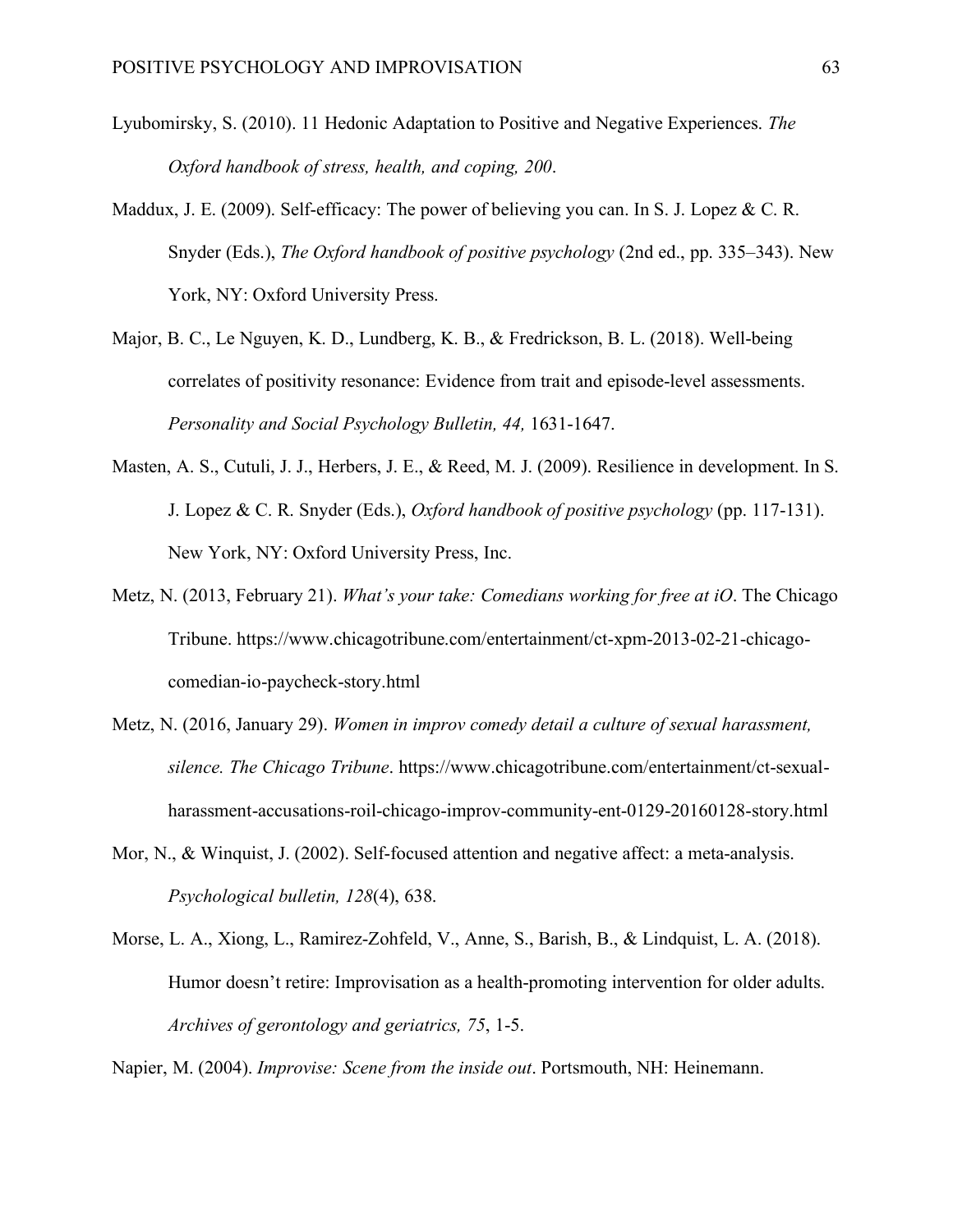- Noice, T., Noice, H., & Kramer, A. F. (2013). Participatory arts for older adults: A review of benefits and challenges. *The Gerontologist*, 54, 741-753
- Páez, D., Rimé, B., Basabe, N., Wlodarczyk, A., & Zumeta, L. (2015). Psychosocial effects of perceived emotional synchrony in collective gatherings. *Journal of Personality and Social Psychology*, *108*(5), 711.
- Park, B. J., Tsunetsugu, Y., Kasetani, T., Kagawa, T., & Miyazaki, Y. (2010). The physiological effects of Shinrin-yoku (taking in the forest atmosphere or forest bathing): evidence from field experiments in 24 forests across Japan. *Environmental health and preventive medicine*, *15*(1), 18.
- Paulson, M. (2020, March 12). *Broadway, symbol of New York resilience, shuts down amid virus threat.* New York Times. Retrieved from https://www.nytimes.com/2020/03/12/ theater/coronavirus-broadway-shutdown.html.
- Pawelski, J. O. (2016). *The humanities and the science of well-being: The eudaimonic turn and the benefits of collaboration.* Manuscript in preparation, University of Pennsylvania.
- Pawelski, J. O. (2020). The elements model: Toward a new generation of positive interventions. *Journal of Positive Psychology*.
- Peterson, C. (2006). *A primer in positive psychology*. New York, NY: Oxford University Press, Inc.
- Peterson, C., & Park, N. (2003). Positive psychology as the evenhanded positive psychologist views it. *Psychological Inquiry, 14,* 141-146.
- Plant, R. W., & Ryan, R. M. (1985). Intrinsic motivation and the effects of self-consciousness, self-awareness, and ego-involvement: An investigation of internally controlling styles. *Journal of personality*, *53*(3), 435-449.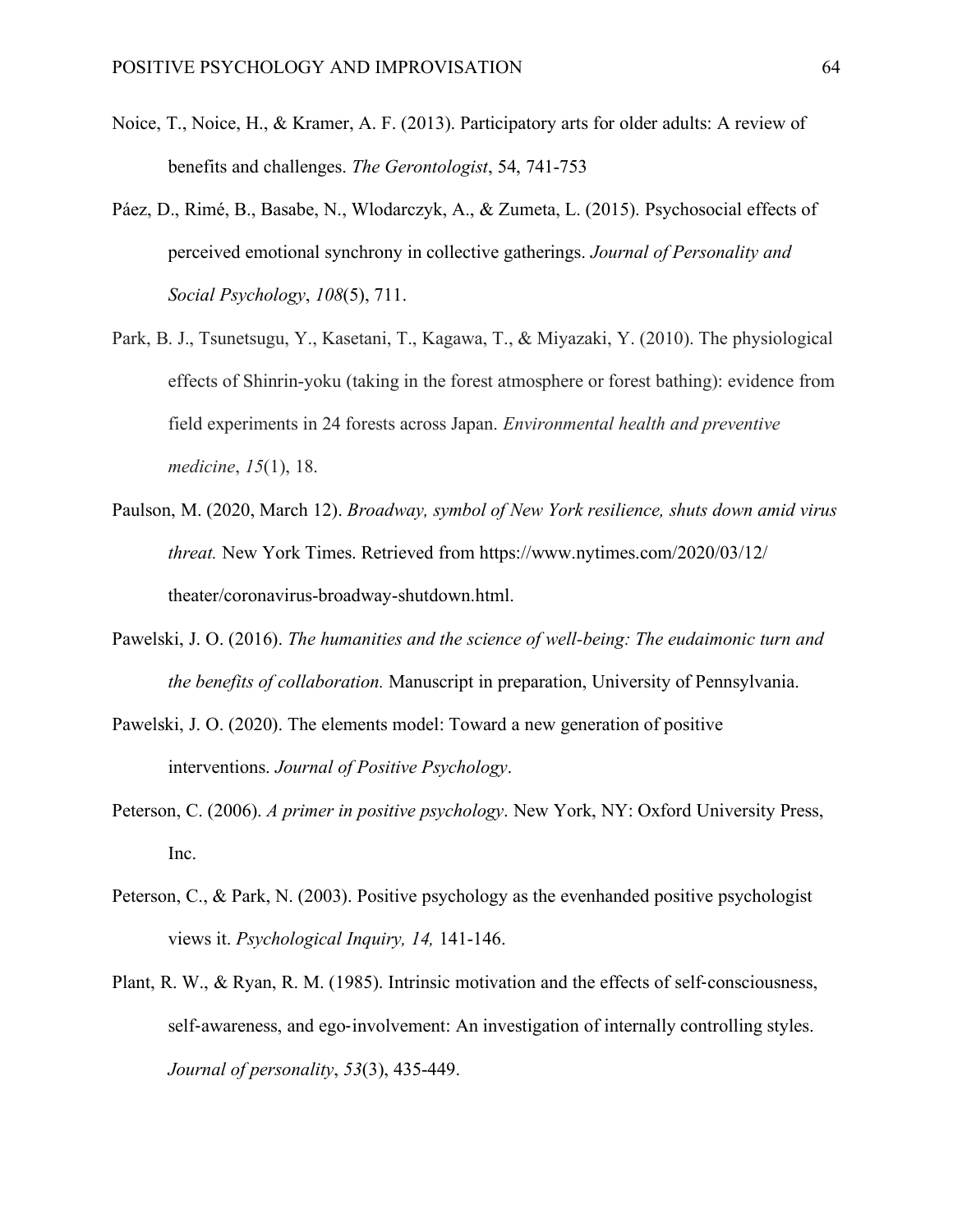- Prilleltensky, I. (2019). Mattering at the intersection of psychology, philosophy and politics. *American Journal of Community Psychology, 0*: 1-19.
- Ratey, J. J. (2008). *Spark: The revolutionary new science of exercise and the brain*. New York: Little, Brown & Company.
- Ratey, J. J, & Manning, R. (2014). *Go wild: Free your body and mind from the afflictions of civilization.* New York, NY: Little, Brown and Company.
- Reivich, K. J., Seligman, M. E., & McBride, S. (2011). Master resilience training in the US Army. *American Psychologist, 66*(1), 25.
- Rosenberg, E., & Long, H. (2020, July 8). *The U.S. ecomony added 4.8 million jobs in June, but fierce new headwinds have emerged.* The Washington Post. https://www.washingtonpost.com/business/2020/07/02/june-2020-jobs-report/
- Rotter, J. B. (1967). A new scale for the measurement of interpersonal trust. *Journal of personality*.
- Rudlin, J. (2002). *Commedia dell'arte: an actor's handbook*. Routledge.
- Russell, D. W. (1996). UCLA Loneliness Scale (Version 3): Reliability, validity, and factor structure. *Journal of personality assessment*, *66*(1), 20-40.
- Ryan, R. M., & Deci, E. L. (2000). Self-determination theory and the facilitation of intrinsic motivation, social development, and well-being. *American psychologist*, *55*(1), 68.
- Ryzik, M. (2020, June 18). *Chicago comedy institution iO theatre is closing*. The New York Times. https://www.nytimes.com/2020/06/18/arts/television/io-theater-comedyvirus.html.
- Schneider, C. & Fredrickson, B.L. (n.d.). Love and other positive emotions in contemporary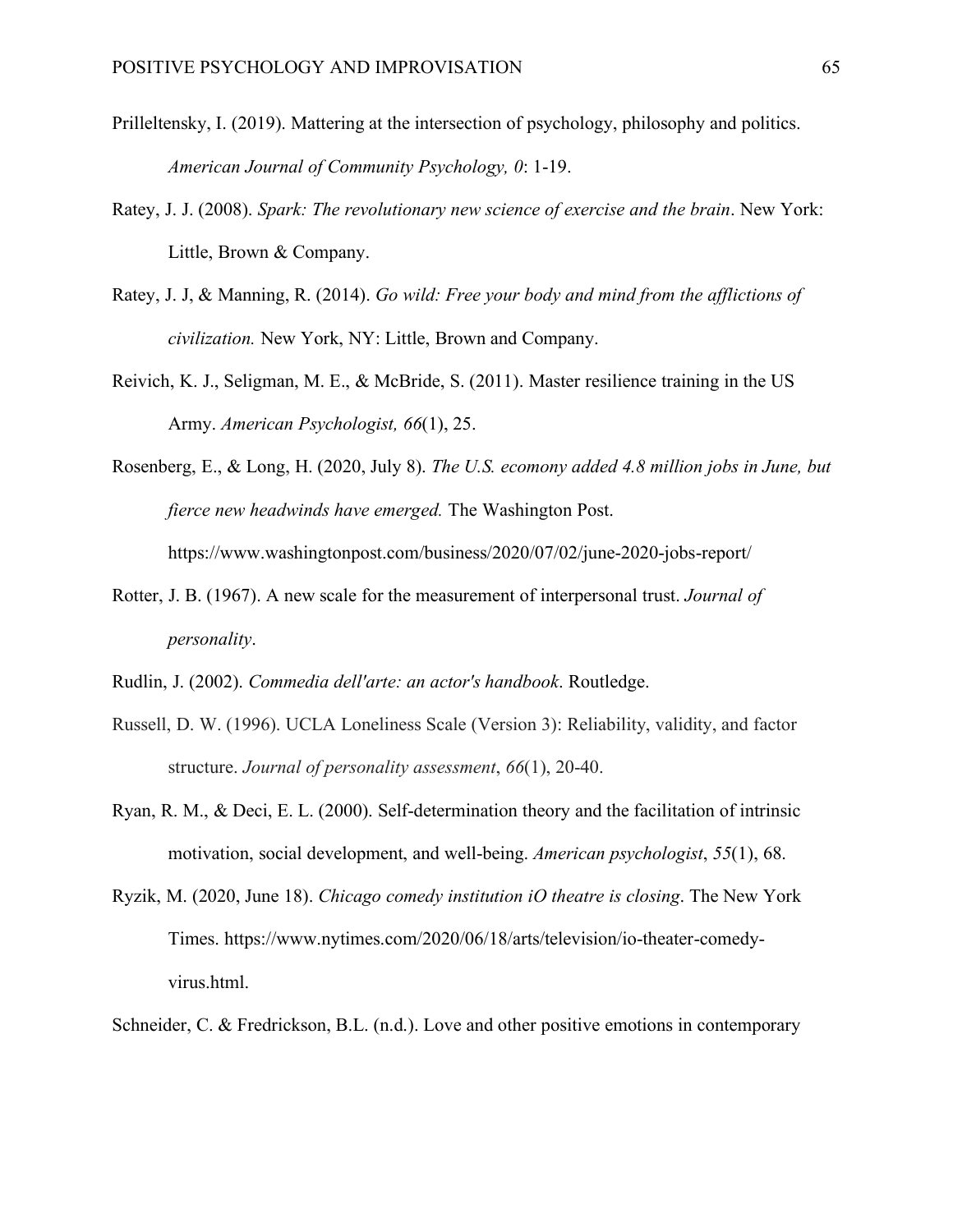social practice and visual art. In L. Tay, & J. Pawelski (Eds.), *Oxford handbook of positive psychology on the arts and humanities*. Oxford, United Kingdom: Oxford University.

- Schueller, S. M. (2014). Person–activity fit in positive psychological interventions. In A. C. Parks & S. M. Schueller (Eds.), *The Wiley Blackwell handbook of positive psychological interventions* (pp. 385-402). Chichester, United Kingdom: John Wiley & Sons.
- Schwartz, B. (n.d.). Practical wisdom: What philosophy and literature can add to psychology. In L. Tay, & J. Pawelski (Eds.), *Oxford handbook of positive psychology on the arts and humanities.* Oxford, United Kingdom: Oxford University Press. Manuscript in Preparation.
- Selhub, E. M., & Logan, A. C. (2012). *Your brain on nature: The science of nature's influence on your health, happiness and vitality*. John Wiley & Sons.
- Seligman, M. E. (2004). *Authentic happiness: Using the new positive psychology to realize your potential for lasting fulfillment*. Simon and Schuster.
- Seligman, M. E. P. (2011). *Flourish: A visionary new understanding of happiness and wellbeing.* New York: Atria.
- Seligman, M. (2018). PERMA and the building blocks of well-being. *The Journal of Positive Psychology*, *13*(4), 333-335.

Seligman, M. E. P. (2020). *Our mission*. www.positivepsychology.org/our-mission.

- Seligman, M. E., & Csikszentmihalyi, M. (2014). Positive psychology: An introduction. *In Flow and the foundations of positive psychology* (pp. 279-298). Springer, Dordrecht.
- Seligman, M. E., Steen, T. A., Park, N., & Peterson, C. (2005). Positive psychology progress: empirical validation of interventions. *American psychologist, 60*(5), 410.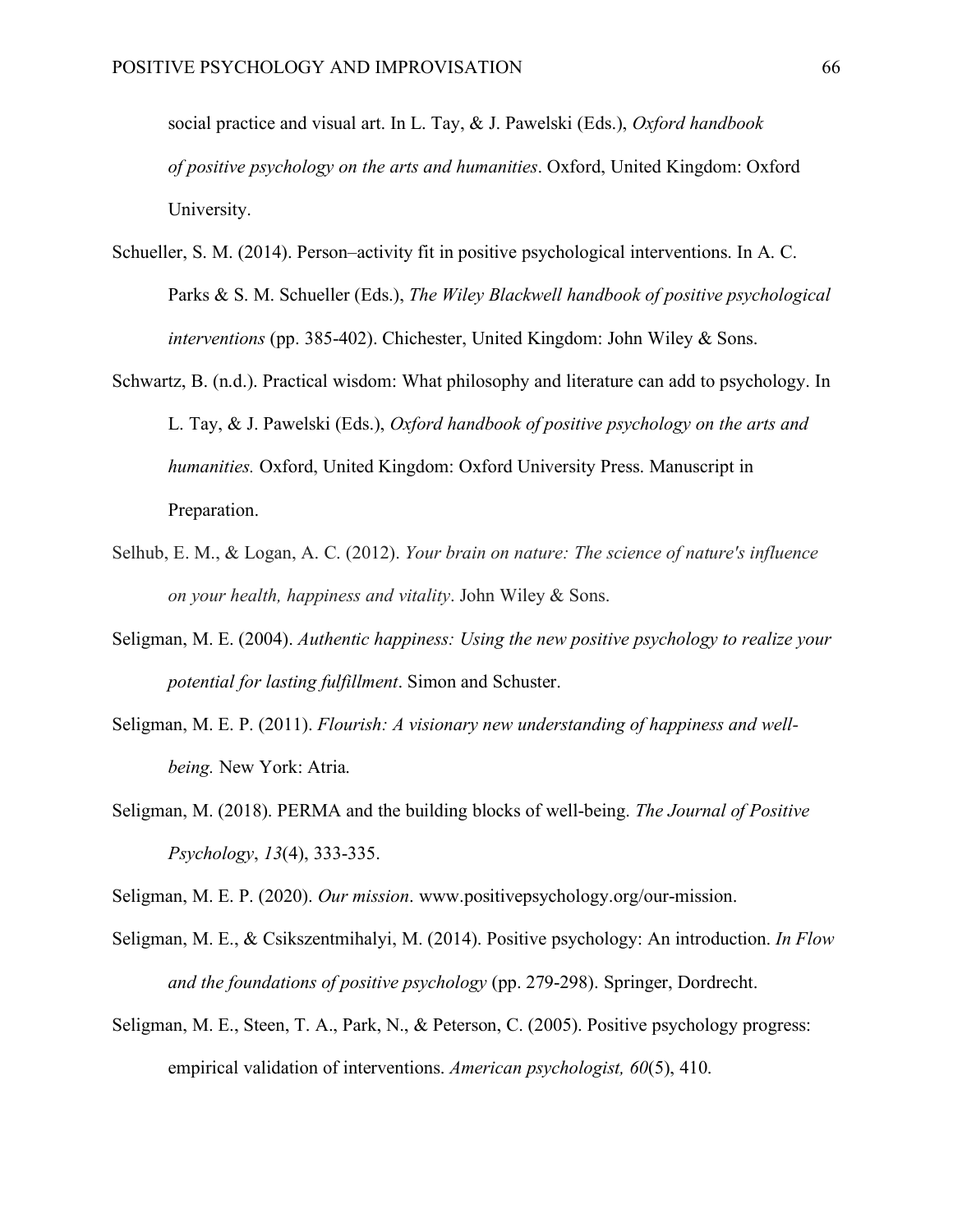- Sheldon, K. M., & King, L. (2001). Why positive psychology is necessary. *American psychologist, 56*(3), 216.
- Sheldon, K. M., & Lyubomirsky, S. (2006). Achieving sustainable gains in happiness: Change your actions, not your circumstances. *Journal of happiness studies, 7*(1), 55-86.
- Simons, S. (2018, September 13). *The case for unionizing comedy*. The Outline. https://theoutline.com/post/6173/comedy-workers-must-unionize?zd=1&zi=aj5dvrqd
- Sin, N. L., & Lyubomirsky, S. (2009). Enhancing well-being and alleviating depressive symptoms with positive psychology interventions: A practice-friendly metaanalysis. *Journal of Clinical Psychology, 65,* 467-487.
- Smith, B. W., Dalen, J., Wiggins, K., Tooley, E., Christopher, P., & Bernard, J. (2008). The brief resilience scale: assessing the ability to bounce back. *International journal of behavioral medicine*, *15*(3), 194-200.
- Soysa, C. K., & Wilcomb, C. J. (2015). Mindfulness, self-compassion, self-efficacy, and gender as predictors of depression, anxiety, stress, and well-being. *Mindfulness*, *6*(2), 217-226.
- Spolin, V. (1999*). Improvisation for the theatre: a handbook of teaching and directing techniques* (3rd ed.). Evanston, IL: Northwestern University Press.
- Sweet, J. (Ed.). (1987). *Something wonderful right away.* Hal Leonard Corporation.
- Szabo, A., Ainsworth, S. E., & Danks, P. K. (2005). Experimental comparison of the psychological benefits of aerobic exercise, humor, and music. *Humor*, *18*(3), 235-246.
- Taleb, N. N. (2014) *Antifragile: Things that gain from disorder* (incerto). New York: Random House.
- Tay, L., Pawelski, J. O., & Keith, M.G. (2018). The role of the arts and humanities in human flourishing: A conceptual model. *Journal of Positive Psychology, 13*(3), 215-255.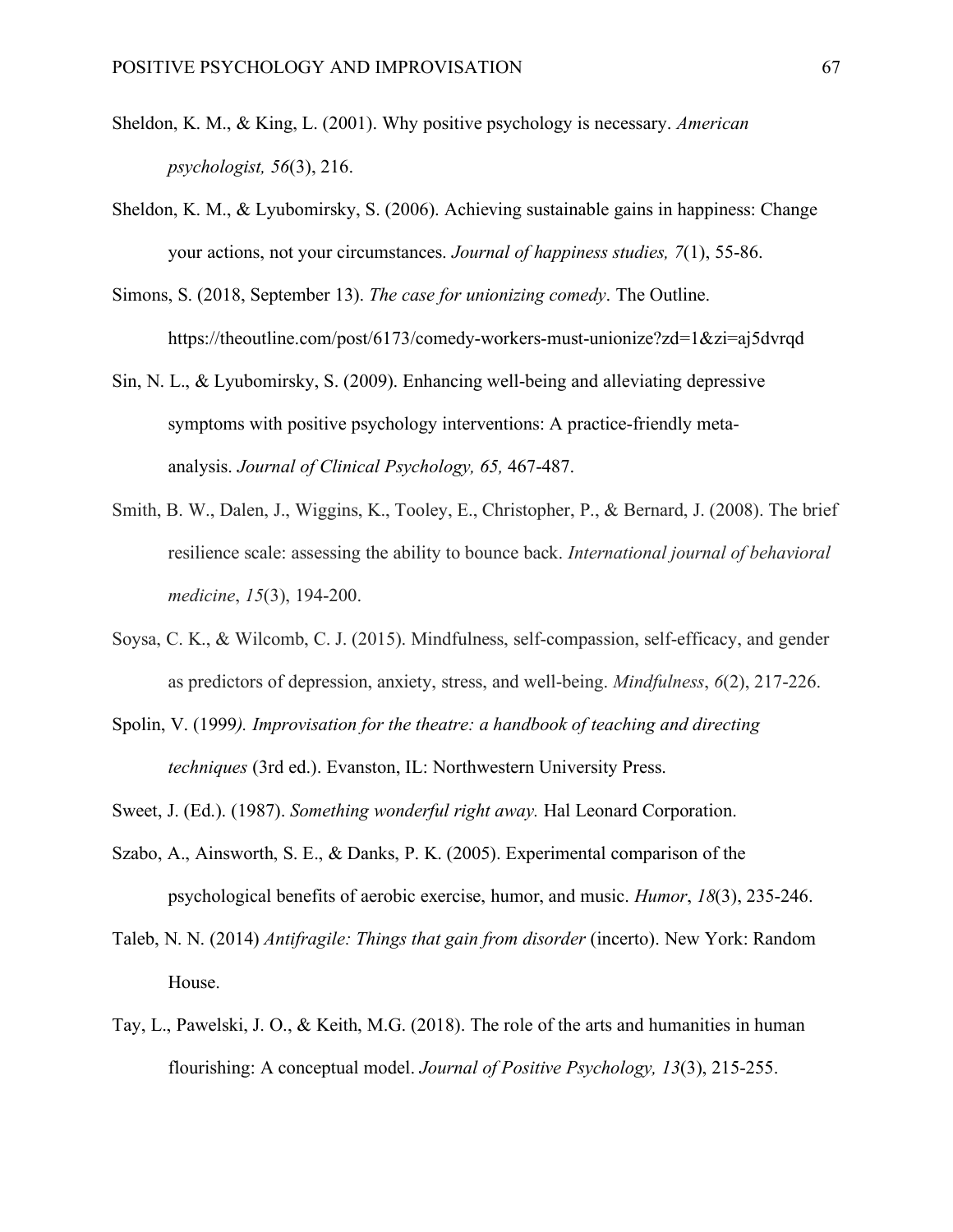- Thielke, J. (2009, August 11). *A 1945 code of ethics for theatre workers surfaces* [Web log post]. Retrieved from https://thisstage.la/2009/08/a-1945-code-of-ethics-for-theatre-workerssurfaces/
- Thompson, E.R. (2007). Development and validation of an internationally reliable short-form of the positive and negative affect schedule (PANAS). *Journal of Cross-Cultural Psychology, 38*(2), 227-242.
- Tong, Y., & Song, S. (2004). A study on general self-efficacy and subjective well-being of low SES college students in a Chinese university. *College Student Journal, 38,* 637–642.
- Tugade, M. M., Fredrickson, B. L., & Feldman Barrett, L. (2004). Psychological resilience and positive emotional granularity: Examining the benefits of positive emotions on coping and health. *Journal of personality, 72*(6), 1161-1190.
- Vella-Brodrick, D. (2014). Dovetailing ethical practice and positive psychology to promote integrity, industriousness, innovation, and impact. In A. C. Parks & S. M. Schueller (Eds.), *The Wiley Blackwell handbook of positive psychological interventions* (pp. 416- 432). Chichester, United Kingdom: Wiley Blackwell.
- West, S. E., Hoff, E., & Carlsson, I. (2013). Playing at work: Professionals' conceptions of the functions of play on organizational creativity. *International Journal of Creativity & Problem Solving, 23*(23–25).
- Westgate, E. C., & Oishi, S. (n.d.). Art, music, and literature: Do the humanities make our lives richer, happier, and more meaningful? In L. Tay, & J. Pawelski (Eds.), *Oxford handbook of positive psychology on the arts and humanities*. Oxford, UK: Oxford University Press.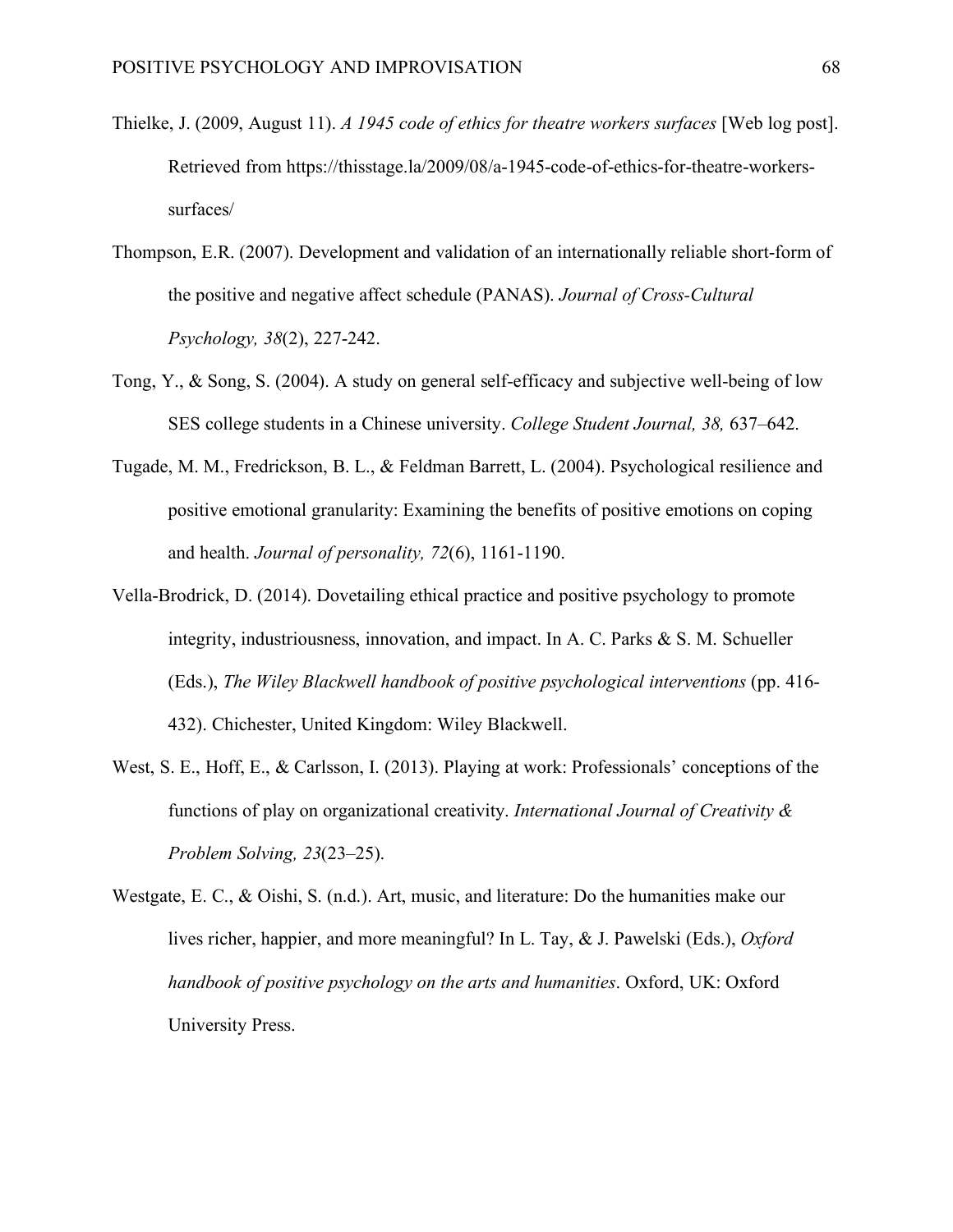- Wright, M. (2020, June 18). *Improv communities demand theaters address systemic racism*. Vulture. https://www.vulture.com/2020/06/ucb-second-city-io-diversity-racism.html
- Yu, P., Su, S., & Li, L. (2005). The relationships between college students' attributional style, self-efficacy and subjective wellbeing. *Chinese Journal of Clinical Psychology, 13*, 42– 44.
- Zautra, A. J., Davis, M. C., Reich, J. W., Nicassario, P., Tennen, H., Finan, P., ... & Irwin, M. R. (2008). Comparison of cognitive behavioral and mindfulness meditation interventions on adaptation to rheumatoid arthritis for patients with and without history of recurrent depression. *Journal of consulting and clinical psychology*, *76*(3), 408.
- Zelenski, J. M., & Nisbet, E. K. (2014). Happiness and feeling connected: The distinct role of nature relatedness. *Environment and behavior*, *46*(1), 3-23.
- Zinoman, J. (2013, February 20). Laughs Can Be Cheap at a Comedy Theater. *New York Times*, *162*(56053), C1.
- Zuberi, T., & Bonilla-Silva, E. (Eds.). (2008). *White logic, white methods: Racism and methodology*. Rowman & Littlefield Publishers.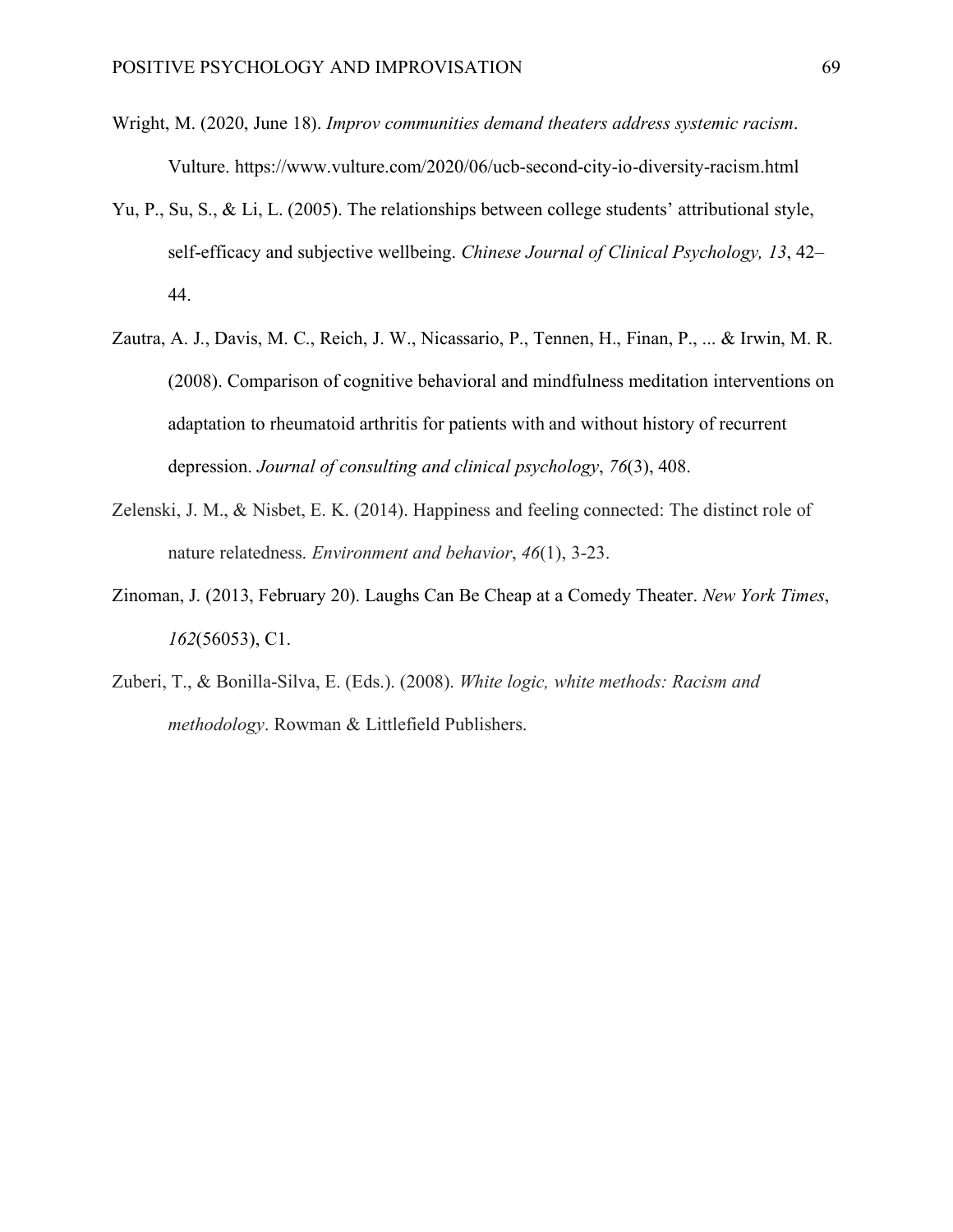# Appendix A

# *Coding Frame for Qualitative Coding*

# The PERMA Model of Well-being (adapted from Seligman, 2011)

|               | Positive Emotions Joy, hope, contentment, pride, love, gratitude,<br>awe, interest, amusement, and inspiration are<br>all emotions that contribute to "the good life." |
|---------------|------------------------------------------------------------------------------------------------------------------------------------------------------------------------|
|               | Engagement The feeling of complete absorption and<br>interest in what you are doing, such that you<br>may lose track of time, contributes to well-<br>being.           |
| Relationships | Strong, positive, supportive relationships<br>enhance well-being.                                                                                                      |
| Meaning       | The feeling of belonging to or serving<br>something larger than oneself increases well-<br>being and life satisfaction.                                                |
|               | Accomplishment/Achievement Feeling a sense of accomplishment, winning<br>just for winning's sake, can contribute to<br>overall well-being.                             |